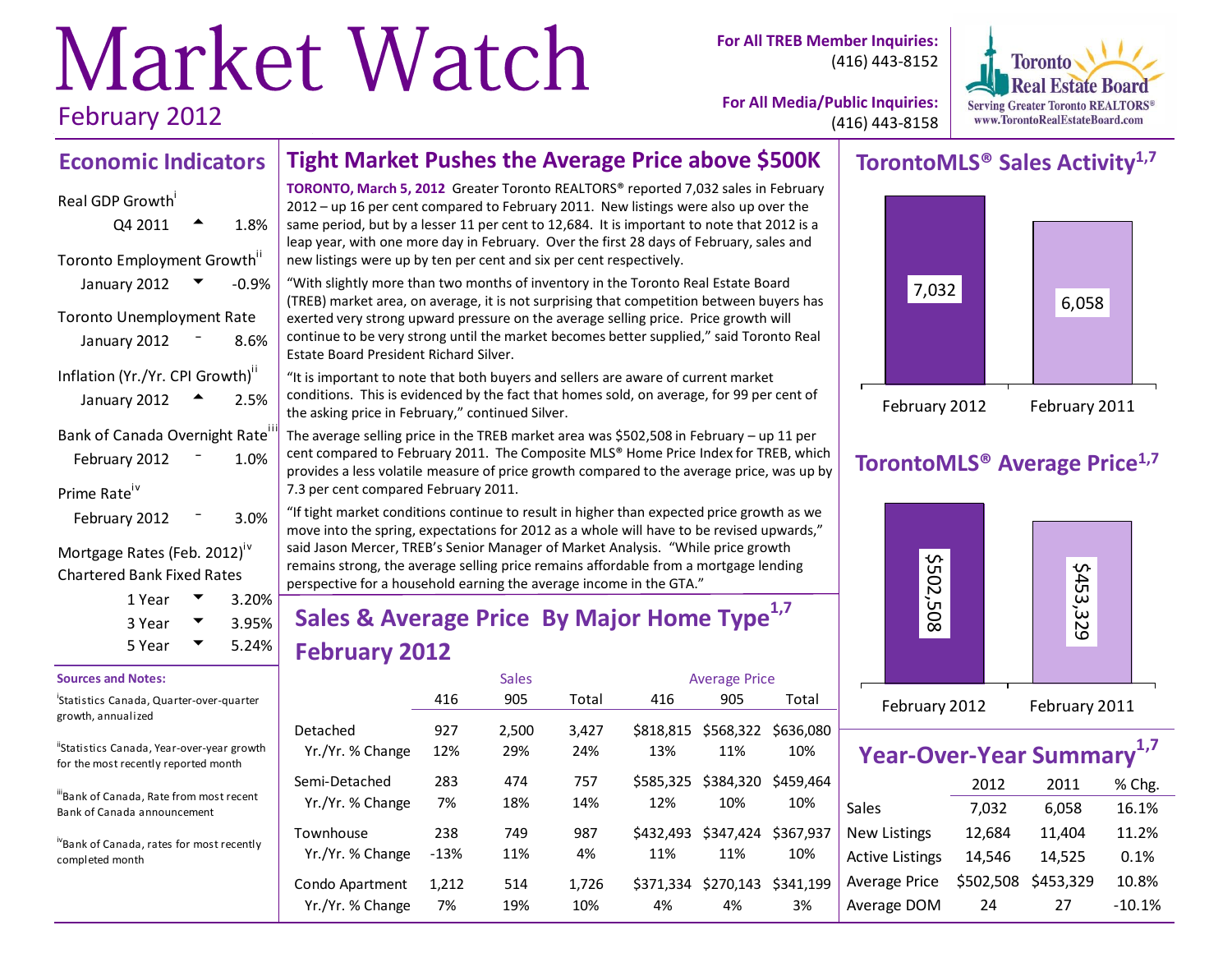# SALES BY PRICE RANGE AND HOUSE TYPE<sup>1,7</sup>  $\sqrt{1.5}$  FEBRUARY 2012

| <b>Price Range</b>          | <b>Detached</b>          | Semi-Detached  | Att/Row/Twnhouse | <b>Condo Townhouse</b> | <b>Condo Apt</b> | Link         | Co-op Apt      | <b>Det Condo</b> | Co-ownership Apt | <b>Total</b> |
|-----------------------------|--------------------------|----------------|------------------|------------------------|------------------|--------------|----------------|------------------|------------------|--------------|
| \$0 to \$99,999             | $\overline{\phantom{a}}$ | $\mathbf 0$    | $\Omega$         | $\overline{2}$         | 33               | $\mathbf{0}$ | 0              | $\mathbf 0$      |                  | 43           |
| \$100,000 to \$199,999      | 55                       | 20             |                  | 61                     | 222              |              | b              | $\Omega$         |                  | 370          |
| \$200,000 to \$299,999      | 269                      | 57             | 110              | 163                    | 551              | 26           | $\mathbf 0$    | $\mathbf 0$      |                  | 1,181        |
| \$300,000 to \$399,999      | 559                      | 246            | 170              | 152                    | 530              | 22           | $\Omega$       | $\Omega$         |                  | 1,680        |
| \$400,000 to \$499,999      | 649                      | 254            | 146              | 50                     | 216              | 37           | $\overline{2}$ | $\mathbf 0$      |                  | 1,355        |
| \$500,000 to \$599,999      | 528                      | 79             | 55               | 15                     | 80               | 20           | $\Omega$       | $\Omega$         |                  | 777          |
| \$600,000 to \$699,999      | 413                      | 36             | 22               | 6                      | 41               | 8            | $\mathbf{0}$   | $\mathbf 0$      |                  | 526          |
| \$700,000 to \$799,999      | 299                      | 27             | 11               |                        | 21               |              |                | $\mathbf 0$      |                  | 366          |
| \$800,000 to \$899,999      | 181                      | 13             |                  |                        |                  | $\Omega$     | $\mathbf 0$    | $\mathbf 0$      |                  | 206          |
| \$900,000 to \$999,999      | 107                      | 8              |                  |                        |                  | $\Omega$     | $\mathbf 0$    | $\Omega$         |                  | 121          |
| \$1,000,000 to \$1,249,999  | 146                      | $\overline{7}$ | $\Omega$         | $\overline{2}$         | q                | $\mathbf{0}$ | $\mathbf{0}$   |                  |                  | 165          |
| \$1,250,000 to \$1,499,999  | 70                       | 6              |                  | 0                      |                  | $\Omega$     | $\mathbf 0$    | $\Omega$         |                  | 81           |
| \$1,500,000 to \$1,749,999  | 47                       | 3              |                  | $\mathbf 0$            | 6                | $\mathbf{0}$ | $\mathbf{0}$   | $\Omega$         |                  | 58           |
| \$1,750,000 to \$1,999,999  | 32                       |                |                  | 0                      |                  | $\Omega$     | 0              | $\Omega$         |                  | 34           |
| $$2,000,000+$               | 65                       |                | $\Omega$         | $\mathbf{0}$           |                  | $\Omega$     | $\Omega$       |                  |                  | 69           |
| <b>Total Sales</b>          | 3,427                    | 757            | 526              | 461                    | 1,726            | 117          | 9              |                  | 8                | 7,032        |
| <b>Share of Total Sales</b> | 48.7%                    | 10.8%          | 7.5%             | 6.6%                   | 24.5%            | 1.7%         | 0.1%           | 0.0%             | 0.1%             |              |
| <b>Average Price</b>        | \$636,080                | \$459,464      | \$410,038        | \$319,901              | \$341,199        | \$412,668    | \$276,889      | \$1,013,500      | \$265,388        | \$502,508    |

# SALES BY PRICE RANGE AND HOUSE TYPE<sup>1,7</sup>  $\sqrt{2}$  and  $\sqrt{2}$  and  $\sqrt{2}$  and  $\sqrt{2}$  and  $\sqrt{2}$  and  $\sqrt{2}$  and  $\sqrt{2}$  and  $\sqrt{2}$  and  $\sqrt{2}$  and  $\sqrt{2}$  and  $\sqrt{2}$  and  $\sqrt{2}$  and  $\sqrt{2}$  and  $\sqrt{2}$  and  $\sqrt{2}$  and

| <b>Price Range</b>          | <b>Detached</b> | Semi-Detached | Att/Row/Twnhouse | <b>Condo Townhouse</b> | <b>Condo Apt</b> | Link      | Co-op Apt | <b>Det Condo</b> | <b>Co-ownership Apt</b> | <b>Total</b>             |
|-----------------------------|-----------------|---------------|------------------|------------------------|------------------|-----------|-----------|------------------|-------------------------|--------------------------|
| \$0 to \$99,999             |                 | $\mathbf 0$   |                  | 3                      | 52               | 0         | 0         | $\mathbf 0$      |                         | 65                       |
| \$100,000 to \$199,999      | 93              | 31            |                  | 119                    | 392              |           |           | $\mathbf 0$      |                         | 652                      |
| \$200,000 to \$299,999      | 487             | 101           | 191              | 286                    | 921              | 43        |           | 0                |                         | 2,039                    |
| \$300,000 to \$399,999      | 949             | 426           | 280              | 261                    | 863              | 37        |           |                  |                         | 2,819                    |
| \$400,000 to \$499,999      | 1,081           | 422           | 244              | 89                     | 337              | 58        |           | 0                |                         | 2,234                    |
| \$500,000 to \$599,999      | 865             | 116           | 91               | 29                     | 130              | 32        |           |                  |                         | 1,264                    |
| \$600,000 to \$699,999      | 631             | 50            | 39               | 9                      | 61               | 11        |           |                  |                         | 802                      |
| \$700,000 to \$799,999      | 430             | 39            | 18               | 9                      | 24               |           |           | 0                |                         | 523                      |
| \$800,000 to \$899,999      | 277             | 24            | 6                | 5                      | 14               | 0         |           | 0                |                         | 326                      |
| \$900,000 to \$999,999      | 156             | 9             |                  |                        |                  |           |           | 0                |                         | 177                      |
| \$1,000,000 to \$1,249,999  | 210             | 9             |                  |                        | 18               | 0         |           |                  |                         | 242                      |
| \$1,250,000 to \$1,499,999  | 119             | 6             |                  | 0                      |                  |           |           | 0                |                         | 131                      |
| \$1,500,000 to \$1,749,999  | 74              | 3             |                  | 0                      |                  | 0         |           | 0                | 0                       | 88                       |
| \$1,750,000 to \$1,999,999  | 44              |               |                  | 0                      |                  |           |           | 0                |                         | 46                       |
| $$2,000,000+$               | 91              |               |                  | 0                      |                  |           |           | 0                |                         | 96                       |
| <b>Total Sales</b>          | 5,514           | 1,238         | 885              | 813                    | 2,837            | 186       | 15        |                  | 12                      | 11,504                   |
| <b>Share of Total Sales</b> | 47.9%           | 10.8%         | 7.7%             | 7.1%                   | 24.7%            | 1.6%      | 0.1%      | 0.0%             | 0.1%                    | $\overline{\phantom{a}}$ |
| <b>Average Price</b>        | \$616,891       | \$446,134     | \$411,999        | \$313,532              | \$333,757        | \$407,915 | \$255,400 | \$639,625        | \$238,883               | \$487,254                |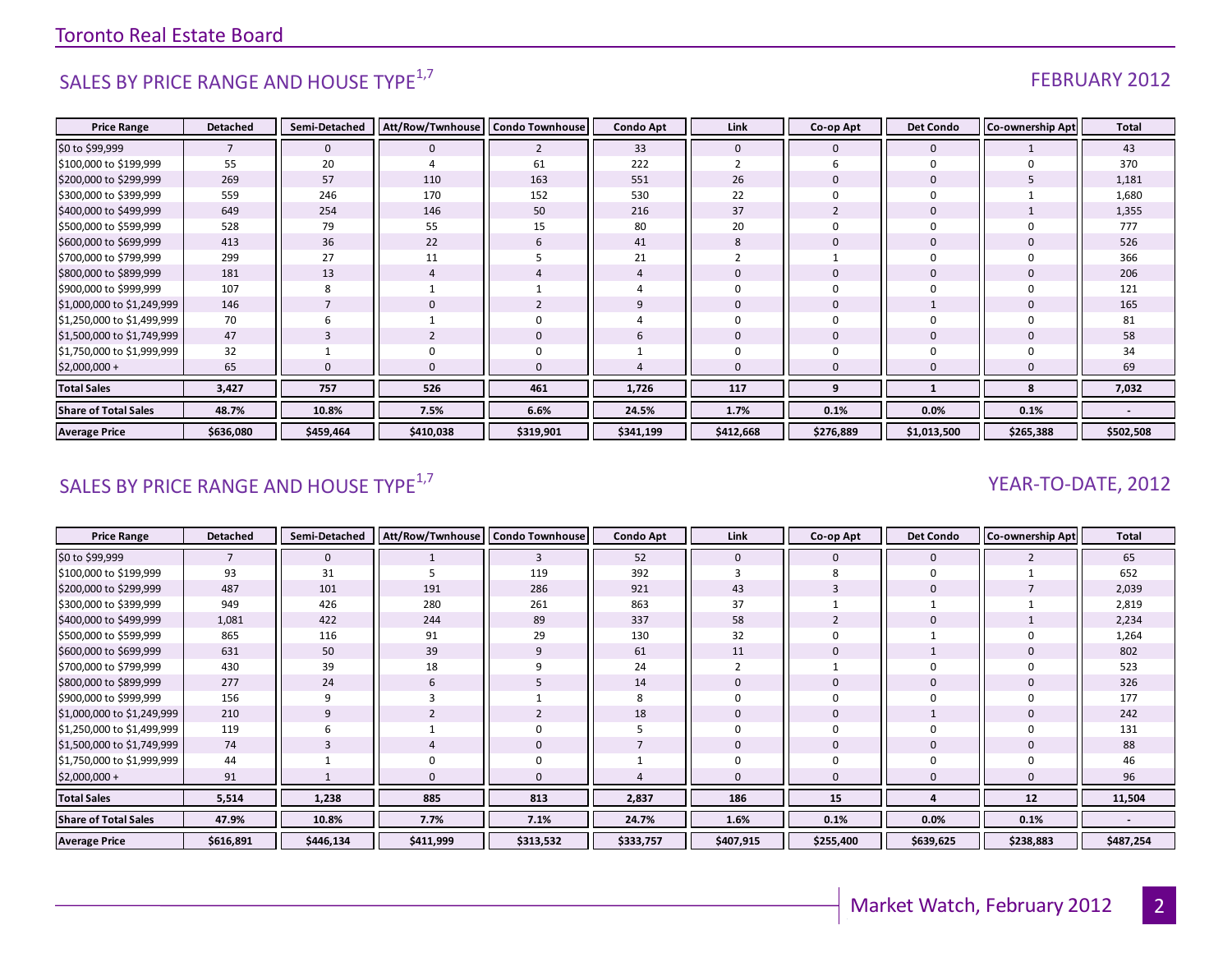### **ALL HOME TYPES, FEBRUARY 2012** ALL TREB AREAS

|                                  | <b>Number of Sales</b> | Dollar Volume <sup>1</sup> | Average Price <sup>1</sup> | Median Price <sup>1</sup> | New Listings <sup>2</sup> | SNLR (Trend) <sup>8</sup> | Active Listings <sup>3</sup> | Mos. Inv. (Trend) <sup>9</sup> | Avg. SP/LP <sup>4</sup> | Avg. DOM <sup>5</sup> |
|----------------------------------|------------------------|----------------------------|----------------------------|---------------------------|---------------------------|---------------------------|------------------------------|--------------------------------|-------------------------|-----------------------|
| <b>TREB Total</b>                | 7,032                  | \$3,533,635,052            | \$502,508                  | \$416,150                 | 12,684                    | 60.7%                     | 14,546                       | 2.2                            | 99%                     | 24                    |
| <b>Halton Region</b>             | 470                    | \$270,673,825              | \$575,902                  | \$465,000                 | 834                       | 62.8%                     | 921                          | 2.3                            | 98%                     | 25                    |
| Burlington                       | 63                     | \$33,769,489               | \$536,024                  | \$400,000                 | 110                       | 65.8%                     | 127                          | 2.3                            | 96%                     | 40                    |
| <b>Halton Hills</b>              | 88                     | \$40,533,850               | \$460,612                  | \$433,000                 | 134                       | 67.2%                     | 160                          | 2.5                            | 98%                     | 25                    |
| Milton                           | 150                    | \$68,437,706               | \$456,251                  | \$440,000                 | 226                       | 64.9%                     | 182                          | 1.6                            | 99%                     | 14                    |
| Oakville                         | 169                    | \$127,932,780              | \$756,999                  | \$610,000                 | 364                       | 58.8%                     | 452                          | 2.7                            | 97%                     | 28                    |
| <b>Peel Region</b>               | 1,486                  | \$646,022,367              | \$434,739                  | \$387,250                 | 2,581                     | 61.2%                     | 2,755                        | 2.0                            | 98%                     | 23                    |
| Brampton                         | 641                    | \$254,999,487              | \$397,815                  | \$375,500                 | 1,125                     | 59.3%                     | 1,106                        | 1.9                            | 98%                     | 23                    |
| Caledon                          | 59                     | \$34,205,600               | \$579,756                  | \$491,000                 | 124                       | 57.5%                     | 209                          | 3.6                            | 97%                     | 32                    |
| Mississauga                      | 786                    | \$356,817,280              | \$453,966                  | \$394,000                 | 1,332                     | 63.0%                     | 1,440                        | 1.9                            | 98%                     | 22                    |
| <b>City of Toronto</b>           | 2,686                  | \$1,486,751,884            | \$553,519                  | \$424,944                 | 5,165                     | 59.2%                     | 6,090                        | 2.2                            | 101%                    | 22                    |
| TURN PAGE FOR CITY OF TORONTO    |                        |                            |                            |                           |                           |                           |                              |                                |                         |                       |
| <b>TABLES OR CLICK HERE:</b>     |                        |                            |                            |                           |                           |                           |                              |                                |                         |                       |
| <b>York Region</b>               | 1,346                  | \$787,374,134              | \$584,973                  | \$530,000                 | 2,283                     | 64.3%                     | 2,333                        | 1.9                            | 99%                     | 22                    |
| Aurora                           | 74                     | \$43,661,399               | \$590,019                  | \$543,000                 | 128                       | 68.9%                     | 136                          | 1.9                            | 98%                     | 22                    |
| E. Gwillimbury                   | 35                     | \$17,453,890               | \$498,683                  | \$431,000                 | 39                        | 61.4%                     | 57                           | 3.2                            | 98%                     | 35                    |
| Georgina                         | 82                     | \$26,221,864               | \$319,779                  | \$303,750                 | 114                       | 60.6%                     | 183                          | 3.5                            | 97%                     | 35                    |
| King                             | 26                     | \$24,471,500               | \$941,212                  | \$891,000                 | 47                        | 45.7%                     | 118                          | 6.9                            | 95%                     | 66                    |
| Markham                          | 338                    | \$196,610,847              | \$581,689                  | \$536,250                 | 643                       | 63.7%                     | 620                          | 1.6                            | 100%                    | 20                    |
| Newmarket                        | 119                    | \$53,050,088               | \$445,799                  | \$425,000                 | 184                       | 75.2%                     | 144                          | 1.3                            | 99%                     | 14                    |
| Richmond Hill                    | 263                    | \$177,701,357              | \$675,671                  | \$582,000                 | 424                       | 65.2%                     | 341                          | 1.6                            | 99%                     | 18                    |
| Vaughan                          | 351                    | \$214,075,382              | \$609,901                  | \$575,000                 | 594                       | 64.0%                     | 575                          | 1.9                            | 99%                     | 19                    |
| Whitchurch-Stouffville           | 58                     | \$34,127,807               | \$588,410                  | \$505,000                 | 110                       | 58.6%                     | 159                          | 3.0                            | 98%                     | 42                    |
| <b>Durham Region</b>             | 848                    | \$275,860,079              | \$325,307                  | \$300,000                 | 1,419                     | 59.4%                     | 1,745                        | 2.5                            | 98%                     | 29                    |
| Ajax                             | 156                    | \$55,289,886               | \$354,422                  | \$340,000                 | 251                       | 60.5%                     | 252                          | 1.9                            | 98%                     | 23                    |
| <b>Brock</b>                     | 13                     | \$3,150,800                | \$242,369                  | \$222,000                 | 40                        | 38.9%                     | 120                          | 9.1                            | 95%                     | 110                   |
| Clarington                       | 143                    | \$40,990,522               | \$286,647                  | \$270,000                 | 228                       | 56.4%                     | 290                          | 2.8                            | 98%                     | 34                    |
| Oshawa                           | 208                    | \$52,270,816               | \$251,302                  | \$239,450                 | 331                       | 59.9%                     | 389                          | 2.5                            | 98%                     | 29                    |
| Pickering                        | 117                    | \$44,653,476               | \$381,654                  | \$369,900                 | 176                       | 63.0%                     | 203                          | 2.0                            | 99%                     | 24                    |
| Scugog                           | 21                     | \$9,510,250                | \$452,869                  | \$335,000                 | 51                        | 51.3%                     | 101                          | 4.8                            | 96%                     | 56                    |
| Uxbridge                         | 26                     | \$10,923,500               | \$420,135                  | \$375,250                 | 52                        | 54.1%                     | 108                          | 4.8                            | 97%                     | 55                    |
| Whitby                           | 164                    | \$59,070,829               | \$360,188                  | \$340,000                 | 290                       | 63.0%                     | 282                          | 1.8                            | 99%                     | 20                    |
| <b>Dufferin County</b>           | 44                     | \$13,713,200               | \$311,664                  | \$302,250                 | 79                        | 62.8%                     | 130                          | 2.7                            | 98%                     | 36                    |
| Orangeville                      | 44                     | \$13,713,200               | \$311,664                  | \$302,250                 | 79                        | 62.8%                     | 130                          | 2.7                            | 98%                     | 36                    |
| <b>Simcoe County</b>             | 152                    | \$53,239,563               | \$350,260                  | \$299,450                 | 323                       | 57.0%                     | 572                          | 4.2                            | 97%                     | 53                    |
| Adjala-Tosorontio                | 18                     | \$7,739,200                | \$429,956                  | \$417,500                 | 31                        | 49.3%                     | 66                           | 6.6                            | 97%                     | 97                    |
| <b>Bradford West Gwillimbury</b> | 37                     | \$15,222,700               | \$411,424                  | \$334,000                 | 69                        | 70.7%                     | 76                           | 2.3                            | 97%                     | 30                    |
| Essa                             | 14                     | \$4,424,400                | \$316,029                  | \$254,500                 | 61                        | 46.8%                     | 116                          | 5.6                            | 99%                     | 45                    |
| Innisfil                         | 33                     | \$10,716,900               | \$324,755                  | \$271,000                 | 85                        | 49.8%                     | 176                          | 5.3                            | 97%                     | 66                    |
| New Tecumseth                    | 50                     | \$15,136,363               | \$302,727                  | \$275,000                 | 77                        | 62.8%                     | 138                          | 3.8                            | 97%                     | 47                    |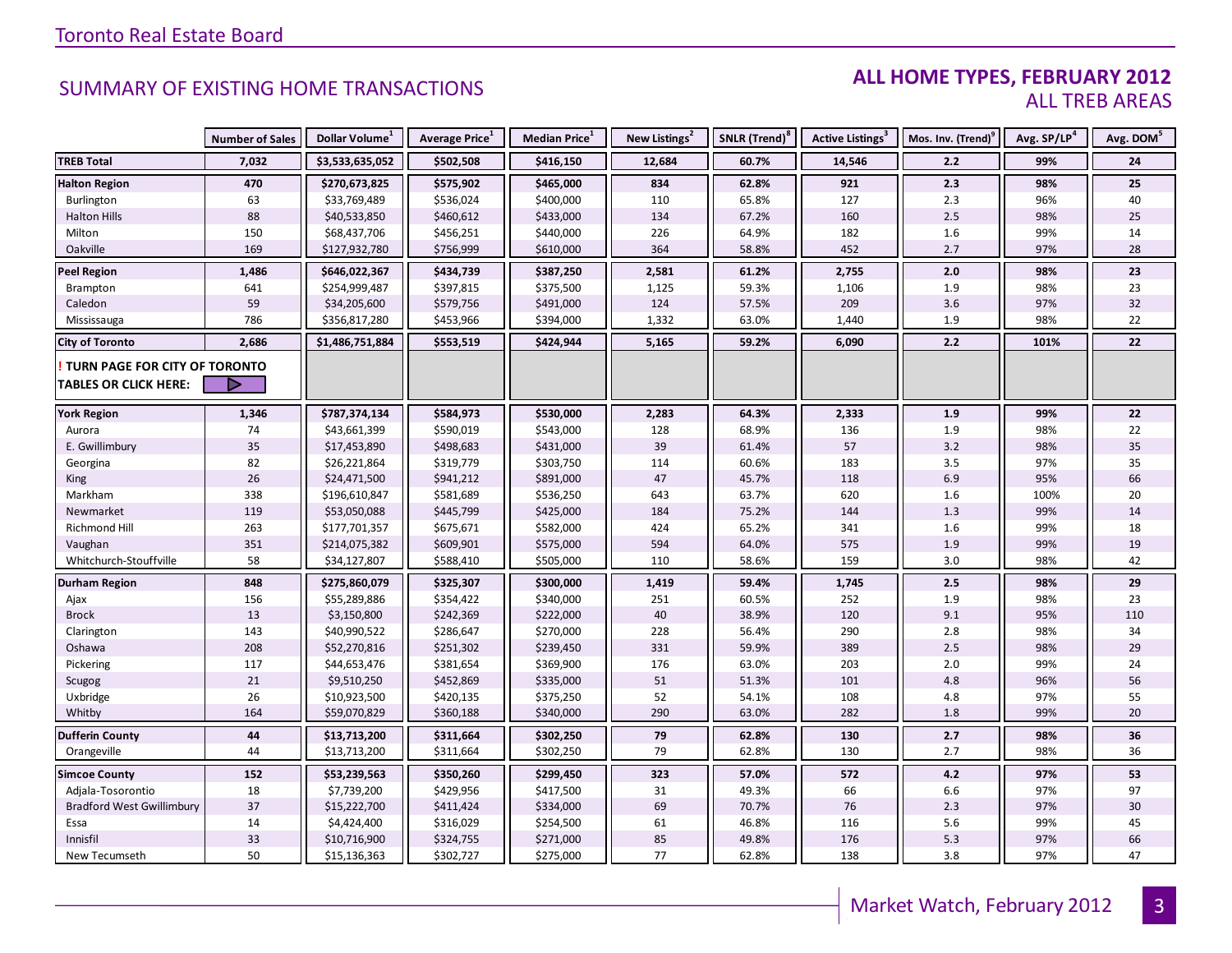### **ALL HOME TYPES, FEBRUARY 2012** CITY OF TORONTO MUNICIPAL BREAKDOWN

|                              | <b>Number of Sales</b> | Dollar Volume <sup>1</sup> | Average Price <sup>1</sup> | Median Price <sup>1</sup> | New Listings <sup>2</sup> | SNLR (Trend) <sup>8</sup> | Active Listings <sup>3</sup> | Mos. Inv. (Trend) <sup>9</sup> | Avg. SP/LP <sup>4</sup> | Avg. DOM <sup>5</sup> |
|------------------------------|------------------------|----------------------------|----------------------------|---------------------------|---------------------------|---------------------------|------------------------------|--------------------------------|-------------------------|-----------------------|
| <b>TREB Total</b>            | 7,032                  | \$3,533,635,052            | \$502,508                  | \$416,150                 | 12,684                    | 60.7%                     | 14,546                       | 2.2                            | 99%                     | 24                    |
| <b>City of Toronto Total</b> | 2,686                  | \$1,486,751,884            | \$553,519                  | \$424,944                 | 5,165                     | 59.2%                     | 6,090                        | 2.2                            | 101%                    | 22                    |
| <b>Toronto West</b>          | 667                    | \$304,492,983              | \$456,511                  | \$388,500                 | 1,400                     | 57.6%                     | 1,710                        | 2.5                            | 100%                    | 26                    |
| Toronto W01                  | 30                     | \$18,192,600               | \$606,420                  | \$536,750                 | 104                       | 59.2%                     | 118                          | 2.1                            | 102%                    | 18                    |
| Toronto W02                  | 61                     | \$39,308,924               | \$644,409                  | \$535,000                 | 105                       | 69.2%                     | 86                           | 1.2                            | 105%                    | 15                    |
| Toronto W03                  | 74                     | \$26,632,500               | \$359,899                  | \$355,000                 | 117                       | 59.0%                     | 108                          | 2.1                            | 100%                    | 19                    |
| Toronto W04                  | 56                     | \$20,042,500               | \$357,902                  | \$350,450                 | 107                       | 58.4%                     | 160                          | 2.8                            | 99%                     | 36                    |
| Toronto W05                  | 79                     | \$25,025,050               | \$316,773                  | \$349,300                 | 169                       | 53.7%                     | 238                          | 3.3                            | 99%                     | 34                    |
| Toronto W06                  | 95                     | \$43,942,038               | \$462,548                  | \$410,000                 | 273                       | 48.2%                     | 359                          | $3.2$                          | 100%                    | 29                    |
| Toronto W07                  | 27                     | \$18,825,407               | \$697,237                  | \$645,333                 | 38                        | 68.9%                     | 29                           | 1.4                            | 101%                    | 27                    |
| Toronto W08                  | 117                    | \$72,035,318               | \$615,686                  | \$515,000                 | 253                       | 61.0%                     | 326                          | $2.2$                          | 100%                    | 23                    |
| Toronto W09                  | 50                     | \$18,544,888               | \$370,898                  | \$417,000                 | 102                       | 55.8%                     | 108                          | 3.0                            | 100%                    | 32                    |
| Toronto W10                  | 78                     | \$21,943,758               | \$281,330                  | \$270,250                 | 132                       | 56.2%                     | 178                          | 3.0                            | 98%                     | 26                    |
| <b>Toronto Central</b>       | 1,277                  | \$852,662,991              | \$667,708                  | \$451,900                 | 2,528                     | 58.8%                     | 3,061                        | 2.2                            | 101%                    | 21                    |
| Toronto C01                  | 347                    | \$157,680,041              | \$454,409                  | \$391,000                 | 723                       | 53.8%                     | 986                          | 2.6                            | 100%                    | 23                    |
| Toronto C02                  | 51                     | \$59,084,131               | \$1,158,512                | \$765,000                 | 129                       | 55.5%                     | 214                          | 2.8                            | 102%                    | 18                    |
| Toronto C03                  | 49                     | \$44,694,050               | \$912,123                  | \$678,300                 | 103                       | 59.1%                     | 98                           | $2.2$                          | 100%                    | 18                    |
| Toronto C04                  | 85                     | \$90,615,468               | \$1,066,064                | \$1,030,000               | 163                       | 60.1%                     | 162                          | 1.9                            | 102%                    | 16                    |
| Toronto C06                  | 27                     | \$15,424,808               | \$571,289                  | \$630,000                 | 49                        | 59.9%                     | 64                           | 2.1                            | 102%                    | 20                    |
| Toronto C07                  | 99                     | \$56,480,666               | \$570,512                  | \$509,000                 | 190                       | 63.5%                     | 187                          | 1.8                            | 101%                    | $20\,$                |
| Toronto C08                  | 128                    | \$56,666,289               | \$442,705                  | \$391,500                 | 210                       | 62.5%                     | 262                          | 2.0                            | 100%                    | 21                    |
| Toronto C09                  | $21\,$                 | \$27,065,126               | \$1,288,816                | \$789,000                 | 49                        | 63.3%                     | 68                           | 2.1                            | 98%                     | 25                    |
| Toronto C10                  | 58                     | \$41,107,300               | \$708,747                  | \$635,000                 | 94                        | 68.4%                     | 85                           | 1.5                            | 104%                    | 14                    |
| Toronto C11                  | 40                     | \$29,853,026               | \$746,326                  | \$324,500                 | 65                        | 65.6%                     | 69                           | 1.8                            | 102%                    | 17                    |
| Toronto C12                  | 47                     | \$84,004,576               | \$1,787,331                | \$1,661,000               | 100                       | 53.5%                     | 130                          | 3.3                            | 98%                     | 25                    |
| Toronto C13                  | 55                     | \$32,988,500               | \$599,791                  | \$450,000                 | 114                       | 65.4%                     | 117                          | 1.8                            | 101%                    | 23                    |
| Toronto C14                  | 149                    | \$91,724,462               | \$615,600                  | \$428,000                 | 258                       | 61.7%                     | 263                          | 1.7                            | 102%                    | 23                    |
| Toronto C15                  | 121                    | \$65,274,548               | \$539,459                  | \$403,000                 | 281                       | 57.1%                     | 356                          | 2.0                            | 101%                    | 23                    |
| <b>Toronto East</b>          | 742                    | \$329,595,910              | \$444,199                  | \$410,000                 | 1,237                     | 61.4%                     | 1,319                        | 1.9                            | 102%                    | 19                    |
| Toronto E01                  | 86                     | \$48,992,038               | \$569,675                  | \$559,233                 | 124                       | 61.6%                     | 101                          | 1.5                            | 105%                    | 11                    |
| Toronto E02                  | 60                     | \$40,247,135               | \$670,786                  | \$606,000                 | 108                       | 65.1%                     | 72                           | 1.2                            | 103%                    | 12                    |
| Toronto E03                  | 89                     | \$50,907,072               | \$571,990                  | \$512,000                 | 147                       | 62.8%                     | 118                          | $1.5$                          | 105%                    | 13                    |
| Toronto E04                  | 86                     | \$29,841,336               | \$346,992                  | \$359,500                 | 141                       | 61.4%                     | 169                          | 2.0                            | 100%                    | 19                    |
| Toronto E05                  | 58                     | \$22,594,610               | \$389,562                  | \$339,000                 | 97                        | 72.4%                     | 94                           | 1.3                            | 101%                    | 20                    |
| Toronto E06                  | 41                     | \$23,051,541               | \$562,233                  | \$408,000                 | 79                        | 59.0%                     | 53                           | $1.7$                          | 101%                    | 13                    |
| Toronto E07                  | 64                     | \$22,589,854               | \$352,966                  | \$309,000                 | 106                       | 58.9%                     | 146                          | $2.2$                          | 102%                    | 33                    |
| Toronto E08                  | 48                     | \$16,879,875               | \$351,664                  | \$322,250                 | 82                        | 57.6%                     | 111                          | 2.4                            | 99%                     | 22                    |
| Toronto E09                  | 76                     | \$24,615,450               | \$323,888                  | \$335,000                 | 146                       | 57.2%                     | 218                          | 2.3                            | 100%                    | 26                    |
| Toronto E10                  | 52                     | \$24,430,299               | \$469,813                  | \$417,000                 | 85                        | 60.1%                     | 87                           | 2.0                            | 100%                    | 19                    |
| Toronto E11                  | 82                     | \$25,446,700               | \$310,326                  | \$314,700                 | 122                       | 58.9%                     | 150                          | 2.4                            | 99%                     | 25                    |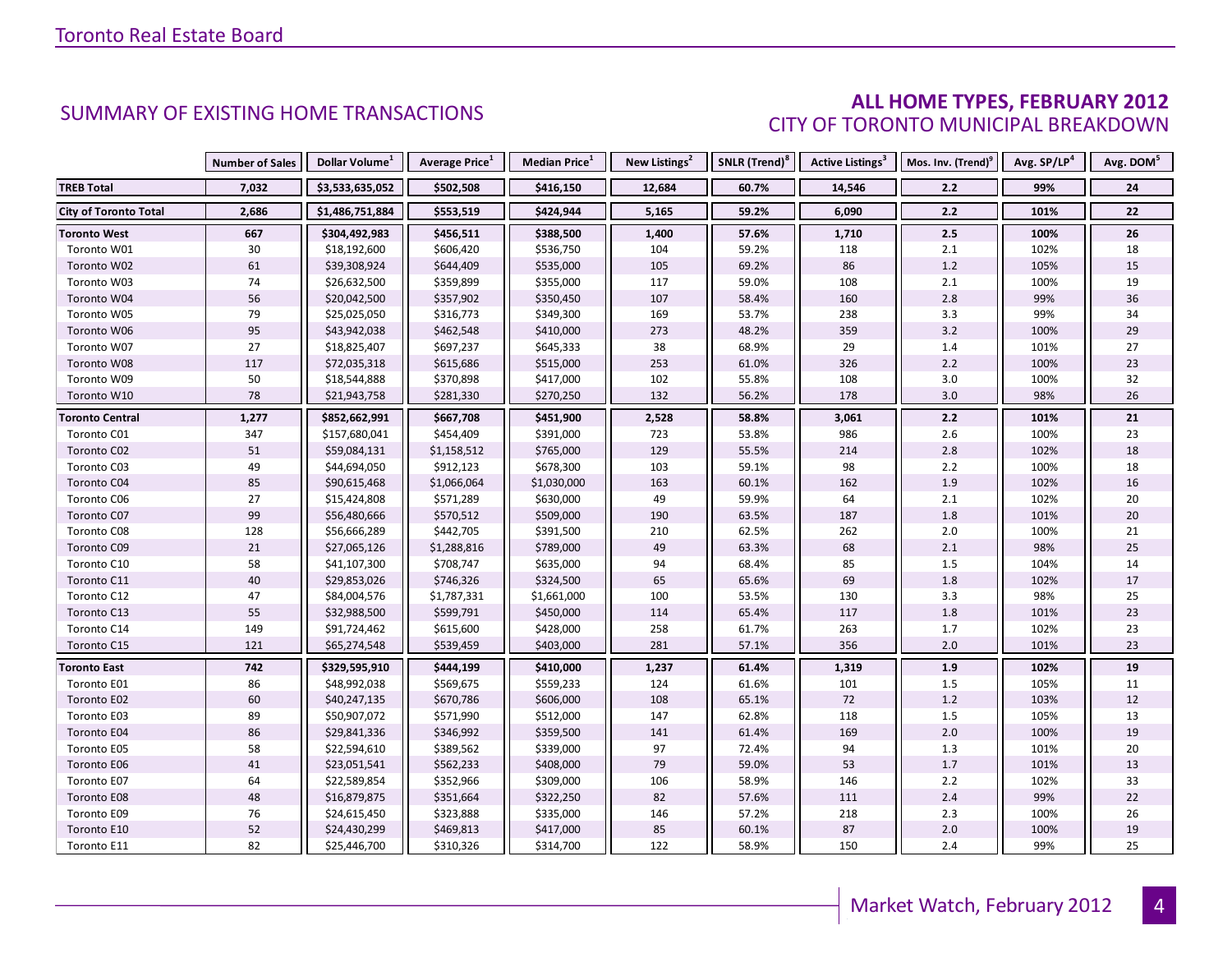#### **ALL HOME TYPES, YEAR-TO-DATE 2012** ALL TREB AREAS

|                                        | <b>Number of Sales</b> | Dollar Volume <sup>1</sup> | <b>Average Price</b> <sup>1</sup> | Median Price <sup>1</sup> | New Listings <sup>2</sup> | Avg. SP/LP <sup>4</sup> | Avg. DOM <sup>5</sup> |
|----------------------------------------|------------------------|----------------------------|-----------------------------------|---------------------------|---------------------------|-------------------------|-----------------------|
| <b>TREB Total</b>                      | 11,504                 | \$5,605,365,733            | \$487,254                         | \$407,000                 | 22,295                    | 99%                     | 27                    |
| <b>Halton Region</b>                   | 755                    | \$409,925,575              | \$542,948                         | \$453,000                 | 1,413                     | 98%                     | 27                    |
| Burlington                             | 96                     | \$47,821,689               | \$498,143                         | \$392,500                 | 176                       | 96%                     | 39                    |
| <b>Halton Hills</b>                    | 141                    | \$62,588,450               | \$443,890                         | \$395,000                 | 229                       | 98%                     | 31                    |
| Milton                                 | 235                    | \$105,212,556              | \$447,713                         | \$427,000                 | 391                       | 99%                     | 17                    |
| Oakville                               | 283                    | \$194,302,880              | \$686,583                         | \$575,000                 | 617                       | 97%                     | 28                    |
| <b>Peel Region</b>                     | 2,517                  | \$1,074,172,821            | \$426,767                         | \$385,000                 | 4,609                     | 98%                     | 26                    |
| Brampton                               | 1,122                  | \$440,355,301              | \$392,474                         | \$370,750                 | 1,995                     | 98%                     | 26                    |
| Caledon                                | 91                     | \$54,075,500               | \$594,236                         | \$489,900                 | 220                       | 96%                     | 37                    |
| Mississauga                            | 1,304                  | \$579,742,020              | \$444,587                         | \$394,000                 | 2,394                     | 98%                     | 26                    |
| <b>City of Toronto</b>                 | 4,362                  | \$2,324,385,156            | \$532,871                         | \$414,450                 | 9,186                     | 100%                    | 26                    |
| <b>! TURN PAGE FOR CITY OF TORONTO</b> |                        |                            |                                   |                           |                           |                         |                       |
| <b>TABLES OR CLICK HERE:</b>           |                        |                            |                                   |                           |                           |                         |                       |
| <b>York Region</b>                     | 2,128                  | \$1,230,588,043            | \$578,284                         | \$515,000                 | 3,828                     | 99%                     | 25                    |
| Aurora                                 | 109                    | \$65,049,190               | \$596,782                         | \$541,000                 | 213                       | 99%                     | 23                    |
| E. Gwillimbury                         | 44                     | \$21,136,490               | \$480,375                         | \$411,000                 | 74                        | 98%                     | 37                    |
| Georgina                               | 123                    | \$37,056,864               | \$301,275                         | \$292,500                 | 224                       | 97%                     | 33                    |
| <b>King</b>                            | 45                     | \$39,613,800               | \$880,307                         | \$850,000                 | 81                        | 94%                     | 75                    |
| Markham                                | 553                    | \$313,185,484              | \$566,339                         | \$517,000                 | 1,052                     | 99%                     | 24                    |
| Newmarket                              | 186                    | \$81,554,588               | \$438,466                         | \$424,000                 | 307                       | 99%                     | 16                    |
| Richmond Hill                          | 421                    | \$279,544,676              | \$664,002                         | \$566,000                 | 685                       | 98%                     | 22                    |
| Vaughan                                | 554                    | \$339,162,406              | \$612,207                         | \$565,000                 | 1,009                     | 99%                     | 23                    |
| Whitchurch-Stouffville                 | 93                     | \$54,284,545               | \$583,705                         | \$491,300                 | 183                       | 98%                     | 41                    |
| Durham Region                          | 1,413                  | \$455,267,508              | \$322,199                         | \$298,000                 | 2,561                     | 98%                     | 32                    |
| Ajax                                   | 268                    | \$95,740,291               | \$357,240                         | \$346,000                 | 450                       | 98%                     | 24                    |
| <b>Brock</b>                           | 22                     | \$5,423,200                | \$246,509                         | \$236,950                 | 68                        | 95%                     | 121                   |
| Clarington                             | 225                    | \$64,386,472               | \$286,162                         | \$266,500                 | 408                       | 98%                     | 37                    |
| Oshawa                                 | 359                    | \$90,507,032               | \$252,109                         | \$242,000                 | 613                       | 98%                     | 32                    |
| Pickering                              | 179                    | \$68,686,176               | \$383,722                         | \$367,000                 | 332                       | 98%                     | 27                    |
| Scugog                                 | 38                     | \$14,546,350               | \$382,799                         | \$316,500                 | 87                        | 97%                     | 52                    |
| Uxbridge                               | 40                     | \$16,920,350               | \$423,009                         | \$401,750                 | 94                        | 97%                     | 61                    |
| Whitby                                 | 282                    | \$99,057,637               | \$351,268                         | \$339,950                 | 509                       | 98%                     | 26                    |
| <b>Dufferin County</b>                 | 79                     | \$24,276,000               | \$307,291                         | \$302,000                 | 161                       | 98%                     | 43                    |
| Orangeville                            | 79                     | \$24,276,000               | \$307,291                         | \$302,000                 | 161                       | 98%                     | 43                    |
| <b>Simcoe County</b>                   | 250                    | \$86,750,630               | \$347,003                         | \$311,000                 | 537                       | 97%                     | 52                    |
| Adjala-Tosorontio                      | 24                     | \$10,800,000               | \$450,000                         | \$427,500                 | 52                        | 97%                     | 90                    |
| <b>Bradford West Gwillimbury</b>       | 79                     | \$30,584,125               | \$387,141                         | \$346,000                 | 110                       | 97%                     | 36                    |
| Essa                                   | 21                     | \$6,441,390                | \$306,733                         | \$263,000                 | 90                        | 99%                     | 47                    |
| Innisfil                               | 54                     | \$17,152,299               | \$317,635                         | \$285,000                 | 149                       | 97%                     | 62                    |
| New Tecumseth                          | 72                     | \$21,772,816               | \$302,400                         | \$276,950                 | 136                       | 97%                     | 52                    |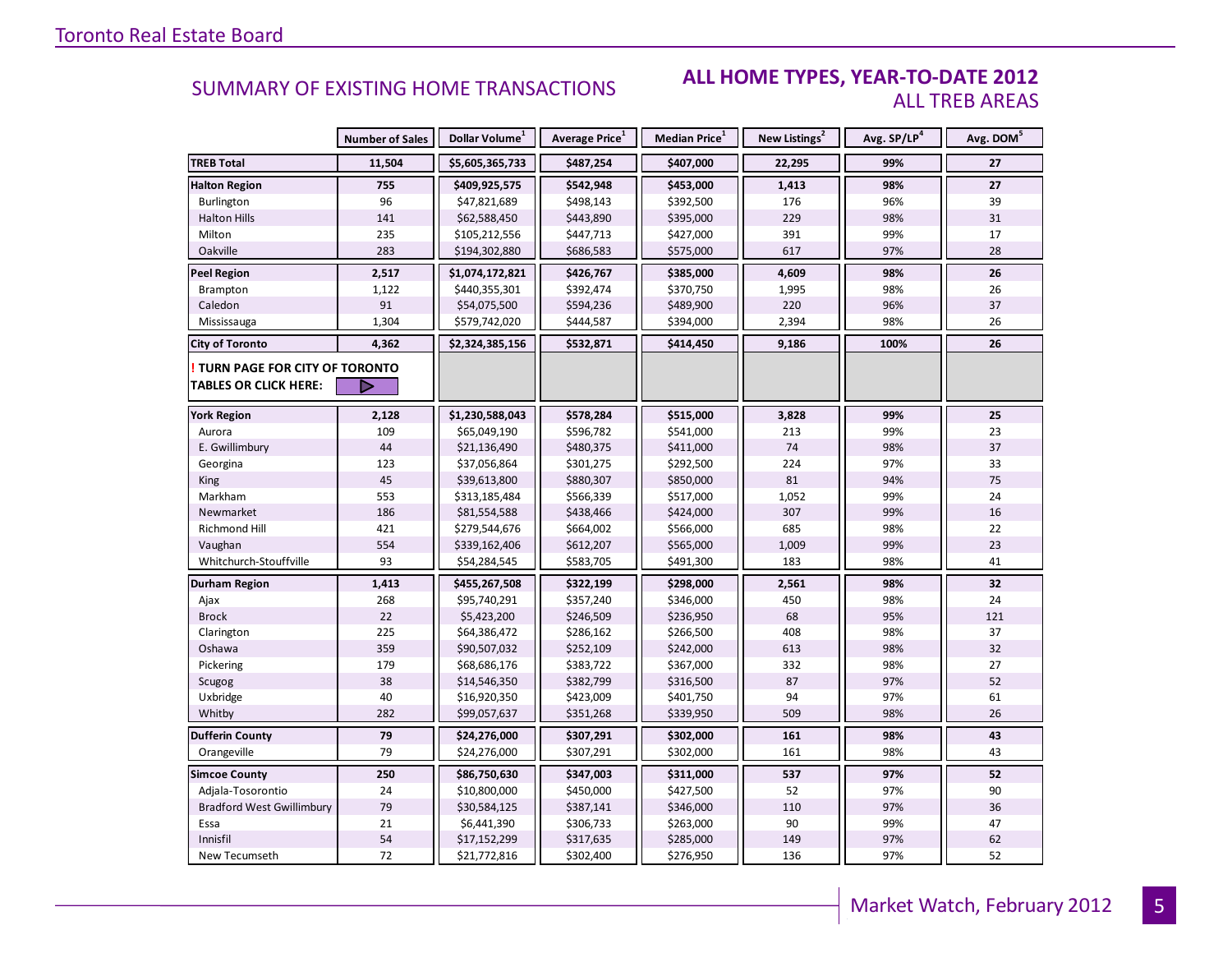#### **ALL HOME TYPES, YEAR-TO-DATE 2012** CITY OF TORONTO MUNICIPAL BREAKDOWN SUMMARY OF EXISTING HOME TRANSACTIONS

|                              | <b>Number of Sales</b> | Dollar Volume <sup>1</sup> | <b>Average Price</b> <sup>1</sup> | Median Price <sup>1</sup> | New Listings <sup>2</sup> | Avg. SP/LP <sup>4</sup> | Avg. DOM <sup>5</sup> |
|------------------------------|------------------------|----------------------------|-----------------------------------|---------------------------|---------------------------|-------------------------|-----------------------|
| <b>TREB Total</b>            | 11,504                 | \$5,605,365,733            | \$487,254                         | \$407,000                 | 22,295                    | 99%                     | 27                    |
| <b>City of Toronto Total</b> | 4,362                  | \$2,324,385,156            | \$532,871                         | \$414,450                 | 9,186                     | 100%                    | 26                    |
| <b>Toronto West</b>          | 1,095                  | \$476,194,377              | \$434,881                         | \$380,000                 | 2,424                     | 100%                    | 31                    |
| Toronto W01                  | 47                     | \$27,237,000               | \$579,511                         | \$516,000                 | 175                       | 102%                    | 20                    |
| Toronto W02                  | 101                    | \$58,073,735               | \$574,987                         | \$515,000                 | 172                       | 104%                    | 19                    |
| Toronto W03                  | 115                    | \$40,725,900               | \$354,138                         | \$350,000                 | 192                       | 99%                     | 29                    |
| Toronto W04                  | 102                    | \$33,753,088               | \$330,913                         | \$299,250                 | 205                       | 98%                     | 36                    |
| Toronto W05                  | 131                    | \$42,563,150               | \$324,910                         | \$347,500                 | 298                       | 98%                     | 36                    |
| Toronto W06                  | 152                    | \$67,245,332               | \$442,404                         | \$390,000                 | 463                       | 100%                    | 35                    |
| Toronto W07                  | 42                     | \$27,990,407               | \$666,438                         | \$605,000                 | 61                        | 100%                    | 27                    |
| Toronto W08                  | 200                    | \$114,262,698              | \$571,313                         | \$485,000                 | 445                       | 99%                     | 29                    |
| Toronto W09                  | 78                     | \$28,831,909               | \$369,640                         | \$417,000                 | 163                       | 99%                     | 35                    |
| Toronto W10                  | 127                    | \$35,511,158               | \$279,615                         | \$275,000                 | 250                       | 98%                     | 32                    |
| Toronto Central              | 2,038                  | \$1,322,424,738            | \$648,884                         | \$448,700                 | 4,527                     | 100%                    | 25                    |
| Toronto C01                  | 536                    | \$240,227,655              | \$448,186                         | \$388,950                 | 1,376                     | 99%                     | 26                    |
| Toronto C02                  | 87                     | \$93,333,131               | \$1,072,795                       | \$770,000                 | 238                       | 101%                    | 27                    |
| Toronto C03                  | 75                     | \$66,678,450               | \$889,046                         | \$629,000                 | 160                       | 101%                    | 22                    |
| Toronto C04                  | 147                    | \$149,079,131              | \$1,014,144                       | \$950,000                 | 266                       | 102%                    | 19                    |
| Toronto C06                  | 48                     | \$27,623,298               | \$575,485                         | \$614,750                 | 93                        | 101%                    | 22                    |
| Toronto C07                  | 165                    | \$96,771,065               | \$586,491                         | \$467,000                 | 325                       | 99%                     | 25                    |
| Toronto C08                  | 203                    | \$88,170,675               | \$434,338                         | \$390,000                 | 415                       | 99%                     | 27                    |
| Toronto C09                  | 35                     | \$40,741,126               | \$1,164,032                       | \$901,000                 | 94                        | 97%                     | 33                    |
| Toronto C10                  | 88                     | \$60,965,151               | \$692,786                         | \$579,000                 | 172                       | 103%                    | 15                    |
| Toronto C11                  | 68                     | \$42,693,926               | \$627,852                         | \$283,000                 | 115                       | 101%                    | 21                    |
| Toronto C12                  | 64                     | \$112,233,076              | \$1,753,642                       | \$1,584,000               | 155                       | 98%                     | 30                    |
| Toronto C13                  | 98                     | \$59,973,438               | \$611,974                         | \$436,000                 | 192                       | 101%                    | 21                    |
| Toronto C14                  | 233                    | \$138,771,242              | \$595,585                         | \$435,000                 | 440                       | 101%                    | 27                    |
| Toronto C15                  | 191                    | \$105,163,374              | \$550,594                         | \$405,000                 | 486                       | 101%                    | 25                    |
| <b>Toronto East</b>          | 1,229                  | \$525,766,041              | \$427,800                         | \$399,000                 | 2,235                     | 101%                    | 23                    |
| Toronto E01                  | 128                    | \$70,405,637               | \$550,044                         | \$522,250                 | 210                       | 104%                    | 13                    |
| Toronto E02                  | 103                    | \$65,916,535               | \$639,966                         | \$585,200                 | 167                       | 102%                    | 16                    |
| Toronto E03                  | 144                    | \$76,819,102               | \$533,466                         | \$487,000                 | 255                       | 104%                    | 15                    |
| Toronto E04                  | 146                    | \$49,933,524               | \$342,010                         | \$353,875                 | 274                       | 99%                     | 24                    |
| Toronto E05                  | 96                     | \$37,639,498               | \$392,078                         | \$356,450                 | 167                       | 101%                    | 23                    |
| Toronto E06                  | 61                     | \$30,706,941               | \$503,392                         | \$402,000                 | 126                       | 101%                    | 15                    |
| Toronto E07                  | 115                    | \$41,160,140               | \$357,914                         | \$312,000                 | 194                       | 101%                    | 33                    |
| Toronto E08                  | 75                     | \$30,569,475               | \$407,593                         | \$350,000                 | 155                       | 97%                     | 26                    |
| Toronto E09                  | 144                    | \$44,804,401               | \$311,142                         | \$293,900                 | 304                       | 99%                     | 30                    |
| Toronto E10                  | 84                     | \$36,807,387               | \$438,183                         | \$416,500                 | 144                       | 100%                    | 24                    |
| Toronto E11                  | 133                    | \$41,003,401               | \$308,296                         | \$298,500                 | 239                       | 99%                     | 26                    |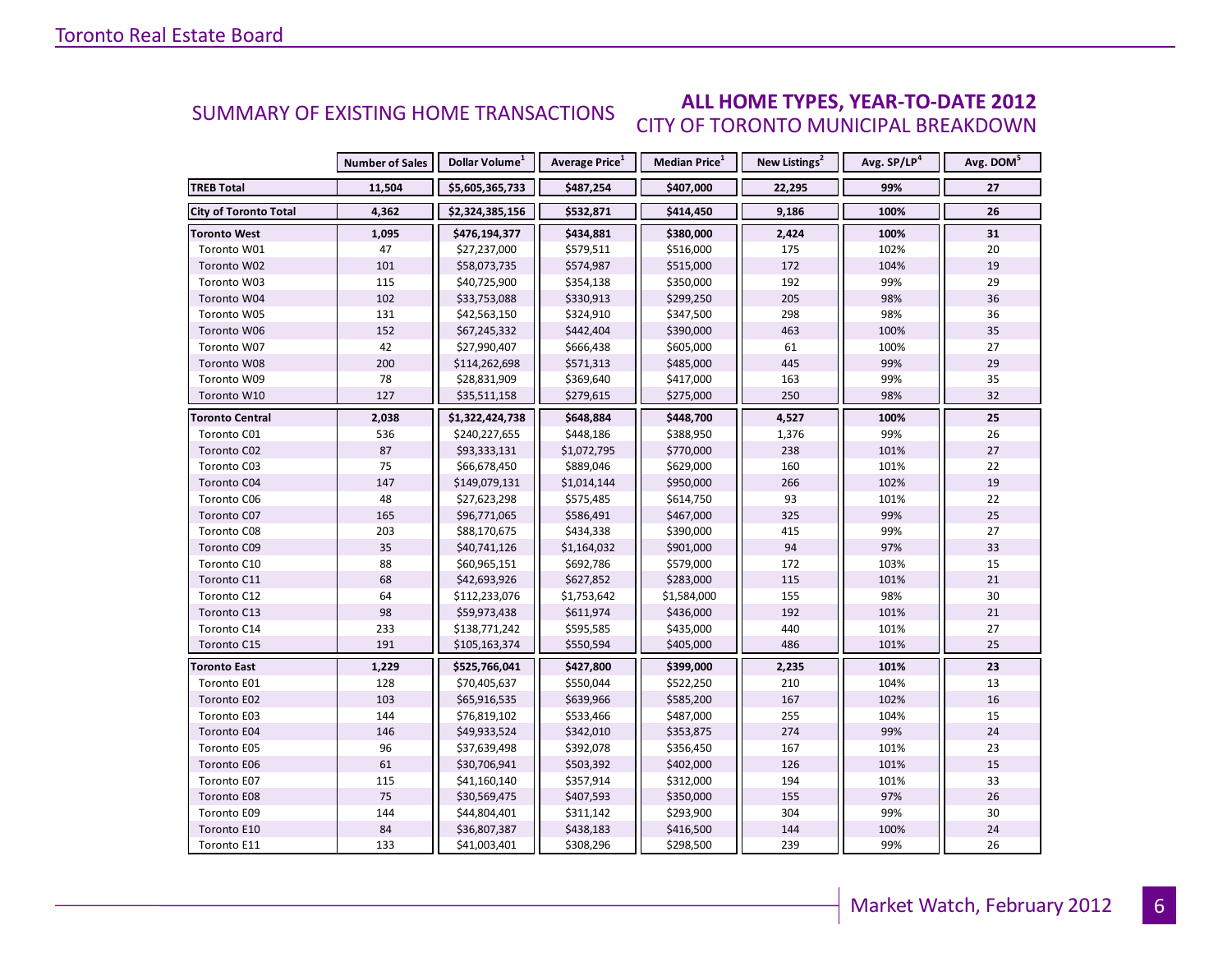#### DETACHED HOUSES, FEBRUARY 2012 ALL TREB AREAS

|                                  | Sales <sup>1</sup> | Dollar Volume <sup>1</sup> | Average Price <sup>1</sup> | Median Price <sup>1</sup> | New Listings <sup>2</sup> | Active Listings <sup>3</sup> | Avg. SP/LP <sup>4</sup> | Avg. DOM <sup>5</sup> |
|----------------------------------|--------------------|----------------------------|----------------------------|---------------------------|---------------------------|------------------------------|-------------------------|-----------------------|
| <b>TREB Total</b>                | 3,427              | \$2,179,845,599            | \$636,080                  | \$534,000                 | 6,225                     | 6,993                        | 99%                     | 24                    |
| <b>Halton Region</b>             | 298                | \$207,677,375              | \$696,904                  | \$560,000                 | 557                       | 685                          | 97%                     | 29                    |
| <b>Burlington</b>                | 31                 | \$23,228,589               | \$749,309                  | \$575,000                 | 63                        | 96                           | 95%                     | 57                    |
| <b>Halton Hills</b>              | 69                 | \$34,781,650               | \$504,082                  | \$463,000                 | 115                       | 143                          | 98%                     | 26                    |
| Milton                           | 88                 | \$45,528,006               | \$517,364                  | \$508,450                 | 147                       | 137                          | 99%                     | 17                    |
| Oakville                         | 110                | \$104,139,130              | \$946,719                  | \$701,250                 | 232                       | 309                          | 97%                     | 32                    |
| <b>Peel Region</b>               | 654                | \$379,067,503              | \$579,614                  | \$520,000                 | 1,270                     | 1,423                        | 98%                     | 24                    |
| Brampton                         | 332                | \$157,239,835              | \$473,614                  | \$449,450                 | 648                       | 669                          | 98%                     | 23                    |
| Caledon                          | 48                 | \$29,998,000               | \$624,958                  | \$523,500                 | 111                       | 197                          | 97%                     | 37                    |
| Mississauga                      | 274                | \$191,829,668              | \$700,108                  | \$600,000                 | 511                       | 557                          | 98%                     | 23                    |
| <b>City of Toronto</b>           | 927                | \$759,041,681              | \$818,815                  | \$650,000                 | 1,661                     | 1,496                        | 102%                    | 16                    |
| TURN PAGE FOR CITY OF TORONTO    |                    |                            |                            |                           |                           |                              |                         |                       |
| <b>TABLES OR CLICK HERE:</b>     | D                  |                            |                            |                           |                           |                              |                         |                       |
| <b>York Region</b>               | 812                | \$566,838,038              | \$698,076                  | \$642,250                 | 1,366                     | 1,490                        | 99%                     | 24                    |
| Aurora                           | 47                 | \$32,658,599               | \$694,864                  | \$622,000                 | 85                        | 94                           | 98%                     | 20                    |
| E. Gwillimbury                   | 28                 | \$15,391,490               | \$549,696                  | \$488,500                 | 36                        | 54                           | 98%                     | 38                    |
| Georgina                         | 76                 | \$24,649,864               | \$324,340                  | \$323,000                 | 102                       | 175                          | 97%                     | 37                    |
| King                             | 25                 | \$24,121,500               | \$964,860                  | \$900,000                 | 45                        | 108                          | 95%                     | 68                    |
| Markham                          | 164                | \$122,565,036              | \$747,348                  | \$701,450                 | 291                       | 259                          | 100%                    | 20                    |
| Newmarket                        | $70\,$             | \$35,551,988               | \$507,886                  | \$470,000                 | 105                       | 90                           | 99%                     | 16                    |
| Richmond Hill                    | 160                | \$136,612,071              | \$853,825                  | \$707,000                 | 265                       | 216                          | 99%                     | 19                    |
| Vaughan                          | 197                | \$146,324,726              | \$742,765                  | \$680,000                 | 351                       | 355                          | 99%                     | 18                    |
| Whitchurch-Stouffville           | 45                 | \$28,962,764               | \$643,617                  | \$542,500                 | 86                        | 139                          | 97%                     | 51                    |
| Durham Region                    | 591                | \$212,776,689              | \$360,028                  | \$343,000                 | 1,047                     | 1,311                        | 98%                     | 29                    |
| Ajax                             | 102                | \$40,776,298               | \$399,768                  | \$391,500                 | 170                       | 162                          | 98%                     | 21                    |
| <b>Brock</b>                     | 13                 | \$3,150,800                | \$242,369                  | \$222,000                 | 39                        | 110                          | 95%                     | 110                   |
| Clarington                       | 108                | \$33,353,620               | \$308,830                  | \$294,000                 | 185                       | 229                          | 98%                     | 34                    |
| Oshawa                           | 146                | \$40,463,966               | \$277,150                  | \$262,250                 | 251                       | 287                          | 98%                     | 30                    |
| Pickering                        | 64                 | \$29,514,426               | \$461,163                  | \$429,000                 | 102                       | 126                          | 99%                     | 20                    |
| Scugog                           | 20                 | \$9,261,250                | \$463,063                  | \$341,250                 | 48                        | 99                           | 96%                     | 58                    |
| Uxbridge                         | 18                 | \$8,894,500                | \$494,139                  | \$460,000                 | 40                        | 93                           | 97%                     | 43                    |
| Whitby                           | 120                | \$47,361,829               | \$394,682                  | \$372,500                 | 212                       | 205                          | 99%                     | 20                    |
| <b>Dufferin County</b>           | 30                 | \$10,424,400               | \$347,480                  | \$332,250                 | 60                        | 98                           | 98%                     | 38                    |
| Orangeville                      | 30                 | \$10,424,400               | \$347,480                  | \$332,250                 | 60                        | 98                           | 98%                     | 38                    |
| <b>Simcoe County</b>             | 115                | \$44,019,913               | \$382,782                  | \$331,000                 | 264                       | 490                          | 97%                     | 60                    |
| Adjala-Tosorontio                | 18                 | \$7,739,200                | \$429,956                  | \$417,500                 | 31                        | 66                           | 97%                     | 97                    |
| <b>Bradford West Gwillimbury</b> | 24                 | \$11,410,700               | \$475,446                  | \$429,500                 | 46                        | 61                           | 96%                     | 38                    |
| Essa                             | 9                  | \$3,232,900                | \$359,211                  | \$335,000                 | 51                        | 94                           | 99%                     | 39                    |
| Innisfil                         | 31                 | \$10,256,000               | \$330,839                  | \$277,000                 | 83                        | 174                          | 97%                     | 69                    |
| New Tecumseth                    | 33                 | \$11,381,113               | \$344,882                  | \$298,900                 | 53                        | 95                           | 97%                     | 53                    |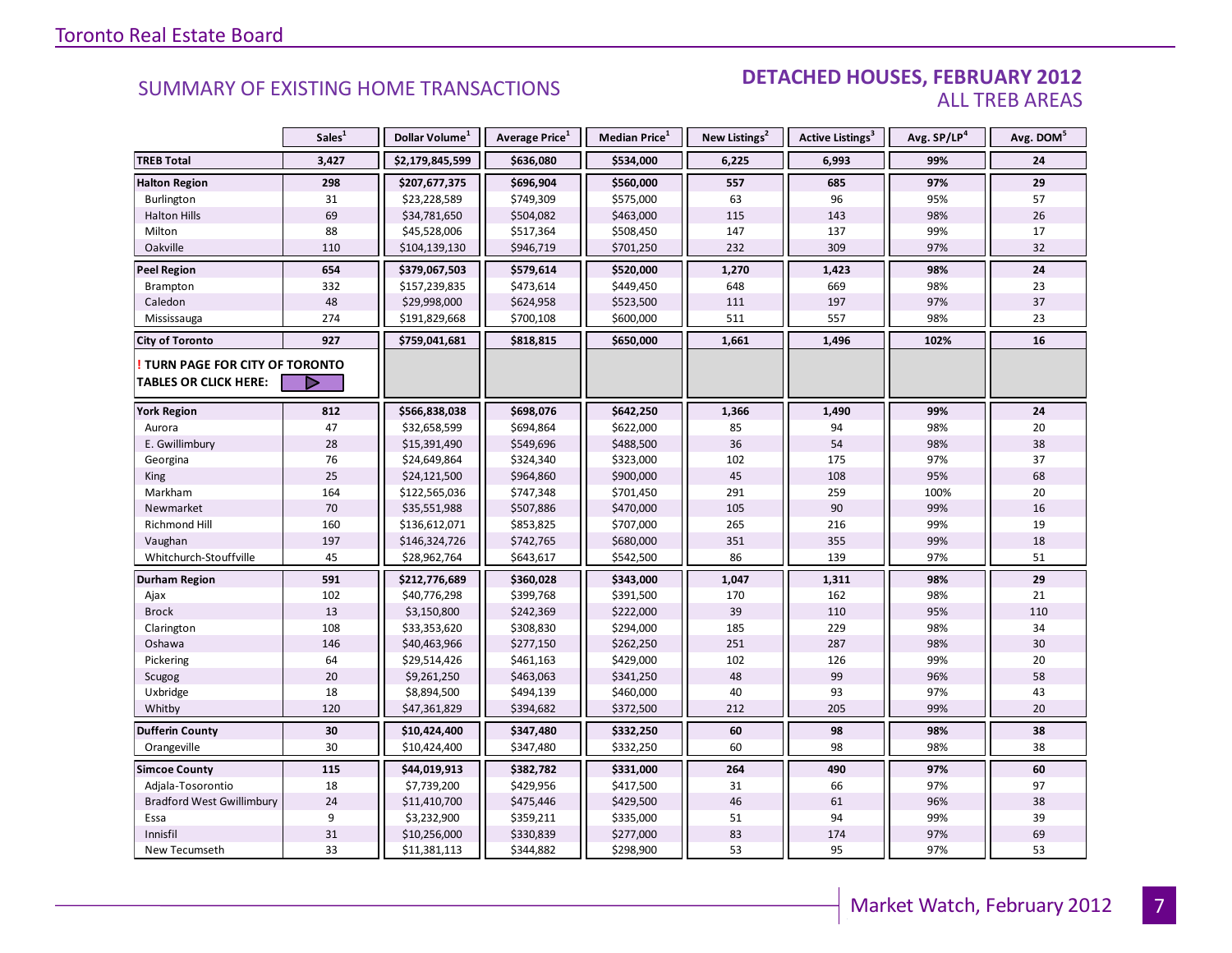### DETACHED HOUSES, FEBRUARY 2012 CITY OF TORONTO MUNICIPAL BREAKDOWN

<span id="page-7-0"></span>

|                              | Sales <sup>1</sup> | Dollar Volume <sup>1</sup> | <b>Average Price</b> <sup>1</sup> | <b>Median Price</b> <sup>1</sup> | New Listings <sup>2</sup> | <b>Active Listings<sup>3</sup></b> | Avg. SP/LP <sup>4</sup> | Avg. DOM <sup>5</sup> |
|------------------------------|--------------------|----------------------------|-----------------------------------|----------------------------------|---------------------------|------------------------------------|-------------------------|-----------------------|
| <b>TREB Total</b>            | 3,427              | \$2,179,845,599            | \$636,080                         | \$534,000                        | 6,225                     | 6,993                              | 99%                     | 24                    |
| <b>City of Toronto Total</b> | 927                | \$759,041,681              | \$818,815                         | \$650,000                        | 1,661                     | 1,496                              | 102%                    | 16                    |
| <b>Toronto West</b>          | 271                | \$174,311,727              | \$643,217                         | \$540,000                        | 513                       | 509                                | 101%                    | 18                    |
| Toronto W01                  | 10                 | \$9,361,500                | \$936,150                         | \$820,000                        | 24                        | 18                                 | 103%                    | 10                    |
| Toronto W02                  | 22                 | \$20,074,323               | \$912,469                         | \$862,500                        | 48                        | 40                                 | 107%                    | 12                    |
| Toronto W03                  | 32                 | \$12,235,000               | \$382,344                         | \$357,000                        | 57                        | 58                                 | 100%                    | 17                    |
| Toronto W04                  | 22                 | \$10,310,300               | \$468,650                         | \$408,700                        | 54                        | 80                                 | 100%                    | 30                    |
| Toronto W05                  | 22                 | \$10,026,900               | \$455,768                         | \$470,000                        | 33                        | 31                                 | 100%                    | 18                    |
| Toronto W06                  | 31                 | \$17,833,250               | \$575,266                         | \$495,000                        | 54                        | 44                                 | 103%                    | 14                    |
| Toronto W07                  | 18                 | \$14,215,907               | \$789,773                         | \$711,000                        | 28                        | 21                                 | 100%                    | 20                    |
| Toronto W08                  | 60                 | \$54,059,359               | \$900,989                         | \$783,466                        | 124                       | 133                                | 100%                    | 22                    |
| Toronto W09                  | 24                 | \$14,117,988               | \$588,250                         | \$570,000                        | 48                        | 39                                 | 101%                    | 18                    |
| Toronto W10                  | 30                 | \$12,077,200               | \$402,573                         | \$380,500                        | 43                        | 45                                 | 99%                     | 17                    |
| <b>Toronto Central</b>       | 325                | \$402,758,238              | \$1,239,256                       | \$1,037,000                      | 620                       | 583                                | 102%                    | 16                    |
| Toronto C01                  | 6                  | \$6,708,168                | \$1,118,028                       | \$1,163,084                      | $\overline{7}$            | 8                                  | 104%                    | 39                    |
| Toronto C02                  | 9                  | \$18,551,000               | \$2,061,222                       | \$1,775,000                      | 23                        | 31                                 | 101%                    | 9                     |
| Toronto C03                  | 34                 | \$34,589,400               | \$1,017,335                       | \$759,000                        | 73                        | 68                                 | 101%                    | 19                    |
| Toronto C04                  | 62                 | \$73,518,100               | \$1,185,776                       | \$1,150,000                      | 113                       | 104                                | 103%                    | 15                    |
| Toronto C06                  | 16                 | \$11,039,518               | \$689,970                         | \$690,000                        | 28                        | 26                                 | 104%                    | 18                    |
| Toronto C07                  | 39                 | \$33,126,986               | \$849,410                         | \$810,000                        | 75                        | 61                                 | 102%                    | 14                    |
| Toronto C08                  | $\mathbf{1}$       | \$645,000                  | \$645,000                         | \$645,000                        | $\overline{4}$            | $\overline{7}$                     | 98%                     | 74                    |
| Toronto C09                  | $\overline{7}$     | \$16,656,226               | \$2,379,461                       | \$2,375,000                      | 29                        | 36                                 | 97%                     | 11                    |
| Toronto C10                  | 15                 | \$15,970,000               | \$1,064,667                       | \$975,000                        | 20                        | 15                                 | 109%                    | 6                     |
| Toronto C11                  | 13                 | \$22,016,888               | \$1,693,607                       | \$1,779,000                      | 22                        | 21                                 | 102%                    | 11                    |
| Toronto C12                  | 31                 | \$71,610,576               | \$2,310,019                       | \$2,179,000                      | 71                        | 92                                 | 98%                     | 26                    |
| Toronto C13                  | 25                 | \$23,251,700               | \$930,068                         | \$854,200                        | 41                        | 27                                 | 103%                    | 14                    |
| Toronto C14                  | 39                 | \$46,439,988               | \$1,190,769                       | \$1,152,000                      | 64                        | 54                                 | 106%                    | 17                    |
| Toronto C15                  | 28                 | \$28,634,688               | \$1,022,667                       | \$857,944                        | 50                        | 33                                 | 103%                    | 11                    |
| <b>Toronto East</b>          | 331                | \$181,971,716              | \$549,763                         | \$480,000                        | 528                       | 404                                | 102%                    | 14                    |
| Toronto E01                  | 17                 | \$10,671,267               | \$627,722                         | \$660,000                        | 23                        | 20                                 | 104%                    | 8                     |
| Toronto E02                  | 24                 | \$19,856,400               | \$827,350                         | \$762,500                        | 48                        | 29                                 | 103%                    | 13                    |
| Toronto E03                  | 59                 | \$35,823,672               | \$607,181                         | \$526,500                        | 94                        | 63                                 | 105%                    | 13                    |
| Toronto E04                  | 44                 | \$18,844,336               | \$428,280                         | \$429,500                        | 63                        | 49                                 | 101%                    | 13                    |
| Toronto E05                  | 19                 | \$11,266,770               | \$592,988                         | \$595,000                        | 27                        | 18                                 | 102%                    | 15                    |
| Toronto E06                  | 32                 | \$19,613,091               | \$612,909                         | \$415,000                        | 63                        | 40                                 | 102%                    | 12                    |
| Toronto E07                  | 16                 | \$9,269,056                | \$579,316                         | \$550,600                        | 28                        | 22                                 | 106%                    | 8                     |
| Toronto E08                  | 22                 | \$11,480,075               | \$521,822                         | \$471,950                        | 37                        | 38                                 | 99%                     | 16                    |
| Toronto E09                  | 31                 | \$12,886,350               | \$415,689                         | \$410,000                        | 43                        | 37                                 | 101%                    | 12                    |
| Toronto E10                  | 40                 | \$20,737,399               | \$518,435                         | \$475,000                        | 64                        | 59                                 | 101%                    | 17                    |
| Toronto E11                  | 27                 | \$11,523,300               | \$426,789                         | \$371,000                        | 38                        | 29                                 | 100%                    | 18                    |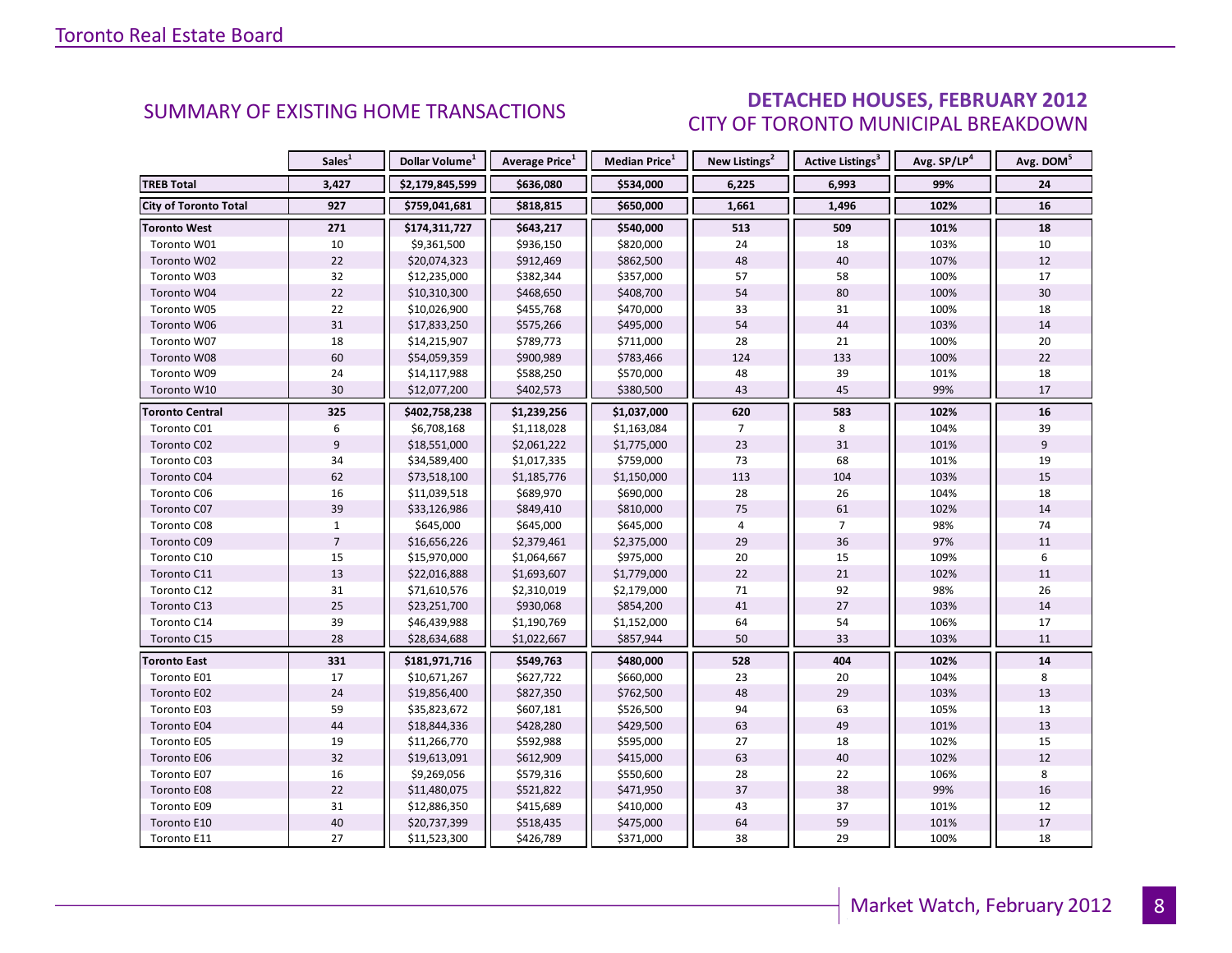#### **Industrial Leasing SEMI-DETACHED HOUSES, FEBRUARY 2012**<br>ALL TREB AREAS ALL TREB AREAS

|                                                               | Sales <sup>1</sup>      | Dollar Volume <sup>1</sup> | Average Price <sup>1</sup> | Median Price $^1$ | New Listings <sup>2</sup> | <b>Active Listings</b> <sup>3</sup> | Avg. SP/LP4 | Avg. DOM <sup>5</sup> |
|---------------------------------------------------------------|-------------------------|----------------------------|----------------------------|-------------------|---------------------------|-------------------------------------|-------------|-----------------------|
| <b>TREB Total</b>                                             | 757                     | \$347,814,617              | \$459,464                  | \$420,000         | 1,132                     | 827                                 | 102%        | 15                    |
| <b>Halton Region</b>                                          | 37                      | \$14,943,100               | \$403,868                  | \$399,000         | 50                        | 33                                  | 100%        | 11                    |
| Burlington                                                    | 5                       | \$2,043,000                | \$408,600                  | \$399,000         | 5                         | $\overline{2}$                      | 101%        | 12                    |
| <b>Halton Hills</b>                                           | $\overline{3}$          | \$1,135,100                | \$378,367                  | \$379,900         | $\overline{7}$            | $\overline{4}$                      | 101%        | $\overline{4}$        |
| Milton                                                        | 23                      | \$9,090,500                | \$395,239                  | \$385,000         | 27                        | 14                                  | 99%         | 12                    |
| Oakville                                                      | 6                       | \$2,674,500                | \$445,750                  | \$420,000         | 11                        | 13                                  | 99%         | 12                    |
| <b>Peel Region</b>                                            | 260                     | \$101,357,225              | \$389,835                  | \$385,000         | 395                       | 299                                 | 99%         | 16                    |
| Brampton                                                      | 138                     | \$49,872,225               | \$361,393                  | \$353,250         | 216                       | 184                                 | 99%         | 18                    |
| Caledon                                                       | 6                       | \$2,432,200                | \$405,367                  | \$392,750         | 5                         | 6                                   | 99%         | 13                    |
| Mississauga                                                   | 116                     | \$49,052,800               | \$422,869                  | \$424,500         | 174                       | 109                                 | 99%         | 13                    |
| <b>City of Toronto</b>                                        | 283                     | \$165,646,949              | \$585,325                  | \$512,000         | 428                       | 308                                 | 104%        | 12                    |
| TURN PAGE FOR CITY OF TORONTO<br><b>TABLES OR CLICK HERE:</b> | ▷                       |                            |                            |                   |                           |                                     |             |                       |
| <b>York Region</b>                                            | 106                     | \$47,933,643               | \$452,204                  | \$461,500         | 157                       | 89                                  | 100%        | 12                    |
| Aurora                                                        | 6                       | \$2,314,500                | \$385,750                  | \$369,500         | 7                         | 3                                   | 100%        | 6                     |
| E. Gwillimbury                                                | $\mathbf{1}$            | \$384,000                  | \$384,000                  | \$384,000         |                           |                                     | 97%         | 25                    |
| Georgina                                                      | $\overline{2}$          | \$545,000                  | \$272,500                  | \$272,500         | $\overline{2}$            | $\overline{2}$                      | 100%        | 29                    |
| King                                                          |                         |                            |                            |                   |                           |                                     |             |                       |
| Markham                                                       | 32                      | \$15,652,300               | \$489,134                  | \$476,500         | 48                        | 29                                  | 101%        | 11                    |
| Newmarket                                                     | 18                      | \$6,847,200                | \$380,400                  | \$383,450         | 26                        | 13                                  | 101%        | 11                    |
| Richmond Hill                                                 | 9                       | \$4,280,000                | \$475,556                  | \$471,000         | 23                        | 14                                  | 100%        | 6                     |
| Vaughan                                                       | 29                      | \$14,288,400               | \$492,703                  | \$480,000         | 38                        | 18                                  | 99%         | 15                    |
| Whitchurch-Stouffville                                        | 9                       | \$3,622,243                | \$402,471                  | \$407,555         | 13                        | 10                                  | 100%        | 13                    |
| <b>Durham Region</b>                                          | 62                      | \$15,692,800               | \$253,110                  | \$241,450         | 81                        | 78                                  | 99%         | $27\,$                |
| Ajax                                                          | 12                      | \$3,806,700                | \$317,225                  | \$315,250         | 20                        | 19                                  | 99%         | 17                    |
| <b>Brock</b>                                                  |                         |                            |                            |                   |                           | $1\,$                               |             |                       |
| Clarington                                                    | $\overline{2}$          | \$430,900                  | \$215,450                  | \$215,450         | $\overline{2}$            | $\overline{2}$                      | 99%         | 73                    |
| Oshawa                                                        | 29                      | \$5,630,600                | \$194,159                  | \$192,000         | 36                        | 35                                  | 98%         | 28                    |
| Pickering                                                     | 15                      | \$4,796,600                | \$319,773                  | \$310,000         | 14                        | 11                                  | 99%         | 26                    |
| Scugog                                                        | $1\,$                   | \$249,000                  | \$249,000                  | \$249,000         | $\overline{2}$            | $\mathbf 1$                         | 96%         | 4                     |
| Uxbridge                                                      | $\mathbf{1}$            | \$290,000                  | \$290,000                  | \$290,000         |                           | $\mathbf{1}$                        | 98%         | 37                    |
| Whitby                                                        | $\overline{2}$          | \$489,000                  | \$244,500                  | \$244,500         | $\overline{7}$            | 8                                   | 98%         | 29                    |
| <b>Dufferin County</b>                                        | $\overline{\mathbf{5}}$ | \$1,144,900                | \$228,980                  | \$233,900         | $\overline{\mathbf{z}}$   | ${\bf 5}$                           | 96%         | 19                    |
| Orangeville                                                   | 5                       | \$1,144,900                | \$228,980                  | \$233,900         | $\overline{7}$            | 5                                   | 96%         | 19                    |
| <b>Simcoe County</b>                                          | $\overline{\mathbf{4}}$ | \$1,096,000                | \$274,000                  | \$263,500         | 14                        | 15                                  | 100%        | 13                    |
| Adjala-Tosorontio                                             |                         |                            |                            |                   |                           |                                     |             |                       |
| <b>Bradford West Gwillimbury</b>                              | $\overline{2}$          | \$643,000                  | \$321,500                  | \$321,500         | 9                         | $\overline{7}$                      | 101%        | 11                    |
| Essa                                                          |                         |                            |                            |                   | 3                         | 4                                   |             |                       |
| Innisfil                                                      |                         |                            |                            |                   |                           |                                     |             |                       |
| New Tecumseth                                                 | $\overline{2}$          | \$453,000                  | \$226,500                  | \$226,500         | $\overline{2}$            | 4                                   | 99%         | 16                    |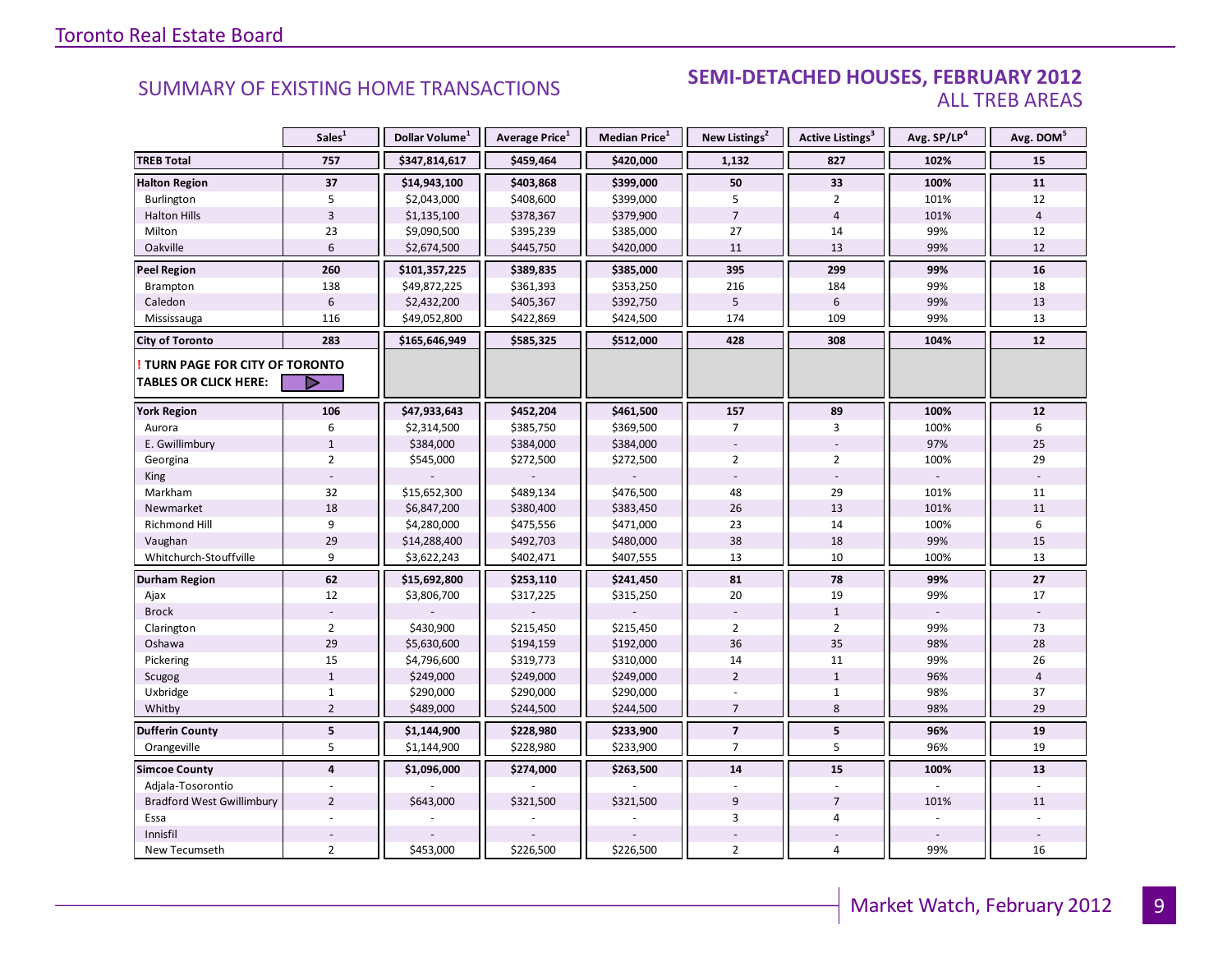#### $\blacksquare$ CITY OF TORONTO MUNICIPAL BREAKDOWN SUMMARY OF EXISTING HOME TRANSACTIONS **SEMI-DETACHED HOUSES, FEBRUARY 2012**

<span id="page-9-0"></span>

|                        | Sales <sup>1</sup> | Dollar Volume <sup>1</sup> | Average Price <sup>1</sup> | Median Price <sup>1</sup> | New Listings <sup>2</sup> | Active Listings <sup>3</sup> | Avg. SP/LP <sup>4</sup> | Avg. DOM <sup>5</sup> |
|------------------------|--------------------|----------------------------|----------------------------|---------------------------|---------------------------|------------------------------|-------------------------|-----------------------|
| <b>TREB Total</b>      | 757                | \$347,814,617              | \$459,464                  | \$420,000                 | 1,132                     | 827                          | 102%                    | 15                    |
| City of Toronto Total  | 283                | \$165,646,949              | \$585,325                  | \$512,000                 | 428                       | 308                          | 104%                    | 12                    |
| <b>Toronto West</b>    | 74                 | \$34,798,951               | \$470,256                  | \$456,500                 | 132                       | 119                          | 101%                    | 16                    |
| Toronto W01            | $\mathbf{1}$       | \$695,000                  | \$695,000                  | \$695,000                 | 8                         | 6                            | 101%                    | 8                     |
| Toronto W02            | 18                 | \$10,715,901               | \$595,328                  | \$550,000                 | 25                        | 14                           | 102%                    | 11                    |
| Toronto W03            | 23                 | \$9,448,000                | \$410,783                  | \$425,000                 | 38                        | 36                           | 101%                    | 17                    |
| Toronto W04            | $\overline{5}$     | \$2,172,500                | \$434,500                  | \$460,000                 | $8\phantom{1}$            | $\overline{7}$               | 99%                     | 18                    |
| Toronto W05            | 16                 | \$6,641,800                | \$415,113                  | \$387,250                 | 35                        | 44                           | 99%                     | 20                    |
| Toronto W06            | 5                  | \$2,291,250                | \$458,250                  | \$468,000                 | $\overline{7}$            | $\overline{3}$               | 101%                    | 18                    |
| Toronto W07            | $\mathbf{1}$       | \$637,000                  | \$637,000                  | \$637,000                 | $\overline{2}$            | $\mathbf{1}$                 | 116%                    | 5                     |
| Toronto W08            | $\overline{2}$     | \$1,008,000                | \$504,000                  | \$504,000                 | $\mathbf{1}$              |                              | 103%                    | 9                     |
| Toronto W09            | $\mathbf{1}$       | \$420,000                  | \$420,000                  | \$420,000                 | 3                         | $\overline{3}$               | 97%                     | 21                    |
| Toronto W10            | $\overline{2}$     | \$769,500                  | \$384,750                  | \$384,750                 | 5                         | 5                            | 99%                     | $\overline{3}$        |
| <b>Toronto Central</b> | 87                 | \$65,643,464               | \$754,523                  | \$666,080                 | 120                       | 80                           | 106%                    | $12$                  |
| Toronto C01            | 17                 | \$12,097,350               | \$711,609                  | \$605,000                 | 23                        | 18                           | 110%                    | 17                    |
| Toronto C02            | 15                 | \$14,227,606               | \$948,507                  | \$759,900                 | 25                        | 17                           | 109%                    | $\overline{7}$        |
| Toronto C03            | 5                  | \$2,885,150                | \$577,030                  | \$578,000                 | $\overline{7}$            | 8                            | 100%                    | 14                    |
| Toronto C04            | 10                 | \$8,782,588                | \$878,259                  | \$800,344                 | 17                        | 6                            | 103%                    | 13                    |
| Toronto C06            |                    |                            |                            |                           |                           |                              |                         |                       |
| Toronto C07            | $\mathbf{1}$       | \$509,000                  | \$509,000                  | \$509,000                 | $\mathbf{1}$              |                              | 100%                    | $\mathbf{1}$          |
| Toronto C08            | 5                  | \$3,880,400                | \$776,080                  | \$987,900                 | $\overline{3}$            | 4                            | 99%                     | 10                    |
| Toronto C09            | $\overline{2}$     | \$3,571,000                | \$1,785,500                | \$1,785,500               | $\overline{2}$            | $\overline{4}$               | 99%                     | 51                    |
| Toronto C10            | 8                  | \$6,707,600                | \$838,450                  | \$822,500                 | 11                        | $\overline{3}$               | 108%                    | $\overline{7}$        |
| Toronto C11            | $\overline{3}$     | \$2,155,000                | \$718,333                  | \$720,000                 | $\overline{3}$            | $\overline{2}$               | 106%                    | 5                     |
| Toronto C12            | $\mathbf{1}$       | \$610,500                  | \$610,500                  | \$610,500                 | $\mathbf{1}$              |                              | 107%                    | 5                     |
| Toronto C13            | $\overline{4}$     | \$1,628,800                | \$407,200                  | \$394,400                 | 8                         | 6                            | 105%                    | 6                     |
| Toronto C14            |                    |                            |                            |                           |                           |                              |                         |                       |
| Toronto C15            | 16                 | \$8,588,470                | \$536,779                  | \$527,550                 | 19                        | 12                           | 106%                    | 13                    |
| <b>Toronto East</b>    | 122                | \$65,204,534               | \$534,463                  | \$495,500                 | 176                       | 109                          | 104%                    | 11                    |
| Toronto E01            | 40                 | \$24,204,063               | \$605,102                  | \$591,000                 | 63                        | 37                           | 106%                    | 9                     |
| Toronto E02            | 25                 | \$14,778,673               | \$591,147                  | \$538,500                 | 44                        | 23                           | 104%                    | $\overline{7}$        |
| Toronto E03            | 21                 | \$12,404,400               | \$590,686                  | \$505,000                 | 31                        | 16                           | 106%                    | 10                    |
| Toronto E04            | $\overline{3}$     | \$1,009,000                | \$336,333                  | \$325,000                 | $\overline{3}$            | $\overline{7}$               | 97%                     | 8                     |
| Toronto E05            | 4                  | \$1,752,000                | \$438,000                  | \$437,500                 | $\overline{2}$            | 3                            | 100%                    | 20                    |
| Toronto E06            | $\overline{4}$     | \$1,691,000                | \$422,750                  | \$414,250                 | $\overline{4}$            | $\overline{2}$               | 99%                     | 12                    |
| Toronto E07            | 8                  | \$3,217,898                | \$402,237                  | \$390,500                 | 5                         | $\mathbf{1}$                 | 102%                    | 11                    |
| Toronto E08            |                    |                            |                            |                           |                           | $\mathbf{1}$                 |                         |                       |
| Toronto E09            | 5                  | \$1,719,900                | \$343,980                  | \$339,900                 | 7                         | 3                            | 99%                     | 18                    |
| Toronto E10            | $\mathsf S$        | \$1,944,400                | \$388,880                  | \$410,500                 | $\boldsymbol{6}$          | $\overline{\mathbf{3}}$      | 99%                     | 8                     |
| Toronto E11            | $\overline{7}$     | \$2,483,200                | \$354,743                  | \$358,800                 | 11                        | 13                           | 101%                    | 28                    |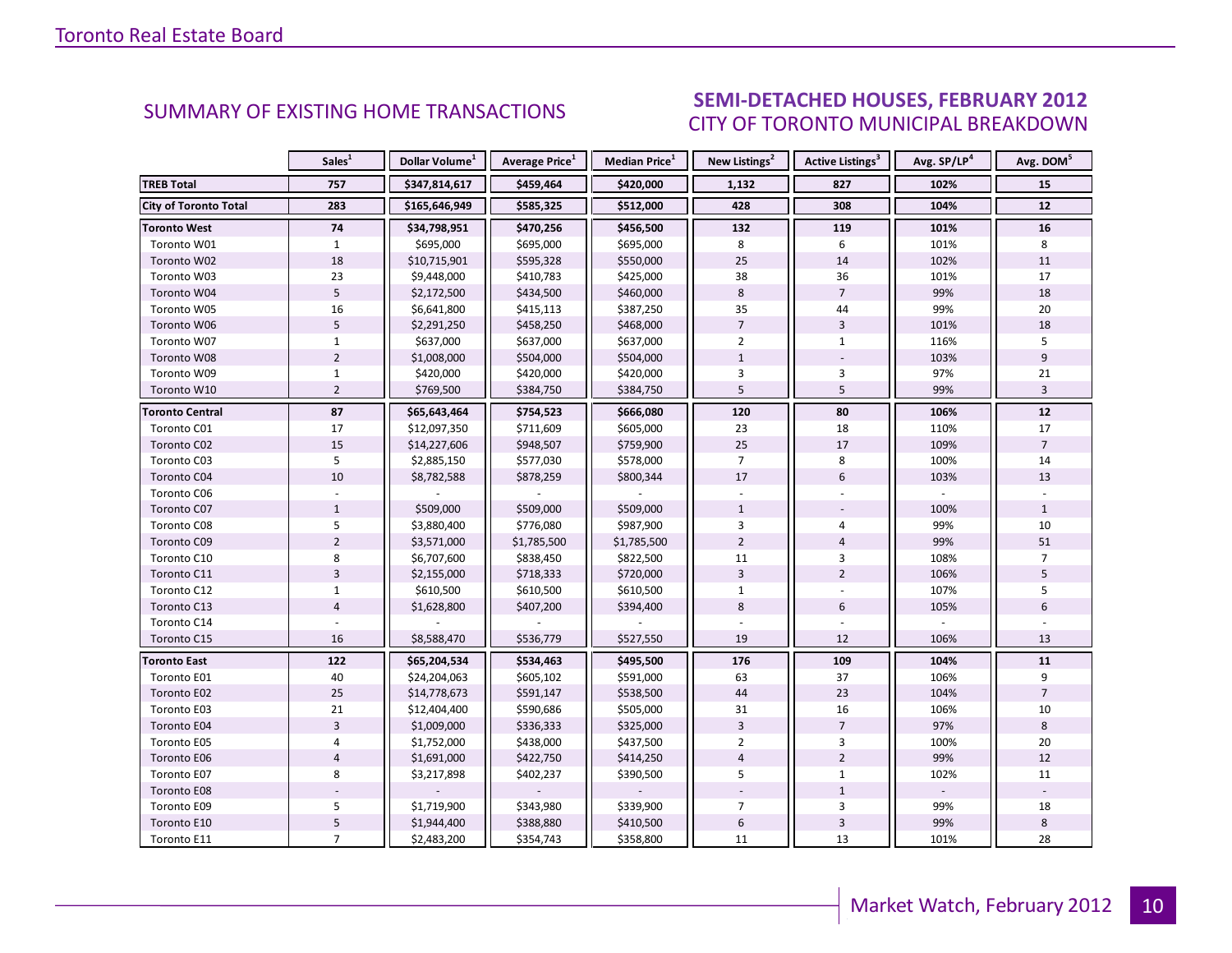### SUMMARY OF EXISTING HOME TRANSACTIONS **CONDOMINIUM TOWNHOUSES, FEBRUARY 2012** ALL TREB AREAS

|                                                               | Sales <sup>1</sup> | Dollar Volume <sup>1</sup> | Average Price <sup>1</sup> | <b>Median Price</b> <sup>1</sup> | New Listings <sup>2</sup> | Active Listings <sup>3</sup> | Avg. SP/LP <sup>4</sup> | Avg. DOM <sup>5</sup> |
|---------------------------------------------------------------|--------------------|----------------------------|----------------------------|----------------------------------|---------------------------|------------------------------|-------------------------|-----------------------|
| <b>TREB Total</b>                                             | 461                | \$147,474,339              | \$319,901                  | \$300,000                        | 804                       | 900                          | 99%                     | 25                    |
| <b>Halton Region</b>                                          | 23                 | \$7,436,300                | \$323,317                  | \$271,000                        | 50                        | 47                           | 99%                     | 24                    |
| Burlington                                                    | 10                 | \$3,205,000                | \$320,500                  | \$280,500                        | 13                        | 11                           | 98%                     | 25                    |
| <b>Halton Hills</b>                                           | 5                  | \$1,108,300                | \$221,660                  | \$200,000                        | 5                         | 5                            | 100%                    | 18                    |
| Milton                                                        | $\overline{2}$     | \$635,000                  | \$317,500                  | \$317,500                        | $\overline{2}$            | $\mathbf{1}$                 | 100%                    | 19                    |
| Oakville                                                      | 6                  | \$2,488,000                | \$414,667                  | \$338,100                        | 30                        | 30                           | 100%                    | 31                    |
| <b>Peel Region</b>                                            | 188                | \$55,952,801               | \$297,621                  | \$297,000                        | 276                       | 268                          | 98%                     | 23                    |
| Brampton                                                      | 45                 | \$10,962,650               | \$243,614                  | \$227,000                        | 70                        | 72                           | 98%                     | 29                    |
| Caledon                                                       | $\mathbf{1}$       | \$338,500                  | \$338,500                  | \$338,500                        |                           |                              | 98%                     | 28                    |
| Mississauga                                                   | 142                | \$44,651,651               | \$314,448                  | \$312,000                        | 206                       | 196                          | 99%                     | 21                    |
| <b>City of Toronto</b>                                        | 152                | \$55,617,438               | \$365,904                  | \$338,000                        | 279                       | 355                          | 100%                    | 27                    |
| TURN PAGE FOR CITY OF TORONTO<br><b>TABLES OR CLICK HERE:</b> | D                  |                            |                            |                                  |                           |                              |                         |                       |
| <b>York Region</b>                                            | 44                 | \$17,036,000               | \$387,182                  | \$370,250                        | 109                       | 110                          | 99%                     | 19                    |
| Aurora                                                        | 4                  | \$1,544,700                | \$386,175                  | \$332,350                        | 6                         | 13                           | 99%                     | 46                    |
| E. Gwillimbury                                                |                    |                            |                            |                                  |                           |                              |                         |                       |
| Georgina                                                      |                    |                            |                            |                                  | $\mathbf{1}$              | $\overline{2}$               |                         |                       |
| King                                                          |                    |                            |                            |                                  | $\mathbf{1}$              | $\mathbf{1}$                 |                         |                       |
| Markham                                                       | 14                 | \$5,300,200                | \$378,586                  | \$362,500                        | 43                        | 51                           | 99%                     | 23                    |
| Newmarket                                                     | $\overline{7}$     | \$2,199,000                | \$314,143                  | \$313,000                        | 22                        | 16                           | 99%                     | 14                    |
| Richmond Hill                                                 | 11                 | \$4,117,100                | \$374,282                  | \$410,000                        | 13                        | $\overline{7}$               | 98%                     | 10                    |
| Vaughan                                                       | 8                  | \$3,875,000                | \$484,375                  | \$446,000                        | 19                        | 16                           | 99%                     | 14                    |
| Whitchurch-Stouffville                                        |                    |                            |                            |                                  | $\overline{4}$            | $\overline{4}$               |                         |                       |
| Durham Region                                                 | 47                 | \$9,950,300                | \$211,709                  | \$217,000                        | 86                        | 117                          | 98%                     | ${\bf 26}$            |
| Ajax                                                          | 8                  | \$1,928,000                | \$241,000                  | \$241,000                        | 19                        | 18                           | 98%                     | 20                    |
| <b>Brock</b>                                                  |                    |                            |                            |                                  | $1\,$                     | $\overline{7}$               |                         |                       |
| Clarington                                                    | 3                  | \$547,500                  | \$182,500                  | \$173,000                        | 3                         | 10                           | 99%                     | 25                    |
| Oshawa                                                        | 13                 | \$1,839,850                | \$141,527                  | \$126,000                        | 26                        | 39                           | 97%                     | 26                    |
| Pickering                                                     | 13                 | \$3,480,950                | \$267,765                  | \$284,900                        | 27                        | 29                           | 99%                     | 25                    |
| Scugog                                                        |                    |                            |                            |                                  |                           |                              |                         |                       |
| Uxbridge                                                      | $\overline{2}$     | \$552,000                  | \$276,000                  | \$276,000                        | 3                         | 4                            | 96%                     | 19                    |
| Whitby                                                        | 8                  | \$1,602,000                | \$200,250                  | \$205,000                        | $\overline{7}$            | 10                           | 98%                     | 37                    |
| <b>Dufferin County</b>                                        | $\mathbf{1}$       | \$205,000                  | \$205,000                  | \$205,000                        | $\overline{2}$            | $\overline{2}$               | 98%                     | 25                    |
| Orangeville                                                   | $\mathbf{1}$       | \$205,000                  | \$205,000                  | \$205,000                        | $\overline{2}$            | $\overline{2}$               | 98%                     | 25                    |
| <b>Simcoe County</b>                                          | 6                  | \$1,276,500                | \$212,750                  | \$218,500                        | $\overline{2}$            | $\mathbf{1}$                 | 98%                     | 51                    |
| Adjala-Tosorontio                                             |                    |                            |                            |                                  |                           |                              |                         |                       |
| <b>Bradford West Gwillimbury</b>                              | $\overline{2}$     | \$474,500                  | \$237,250                  | \$237,250                        | $\mathbf{1}$              |                              | 99%                     | 20                    |
| Essa                                                          |                    |                            |                            |                                  |                           |                              |                         |                       |
| Innisfil                                                      |                    |                            |                            |                                  |                           |                              |                         |                       |
| New Tecumseth                                                 | $\overline{4}$     | \$802,000                  | \$200,500                  | \$200,000                        | $\mathbf{1}$              | $\mathbf{1}$                 | 98%                     | 67                    |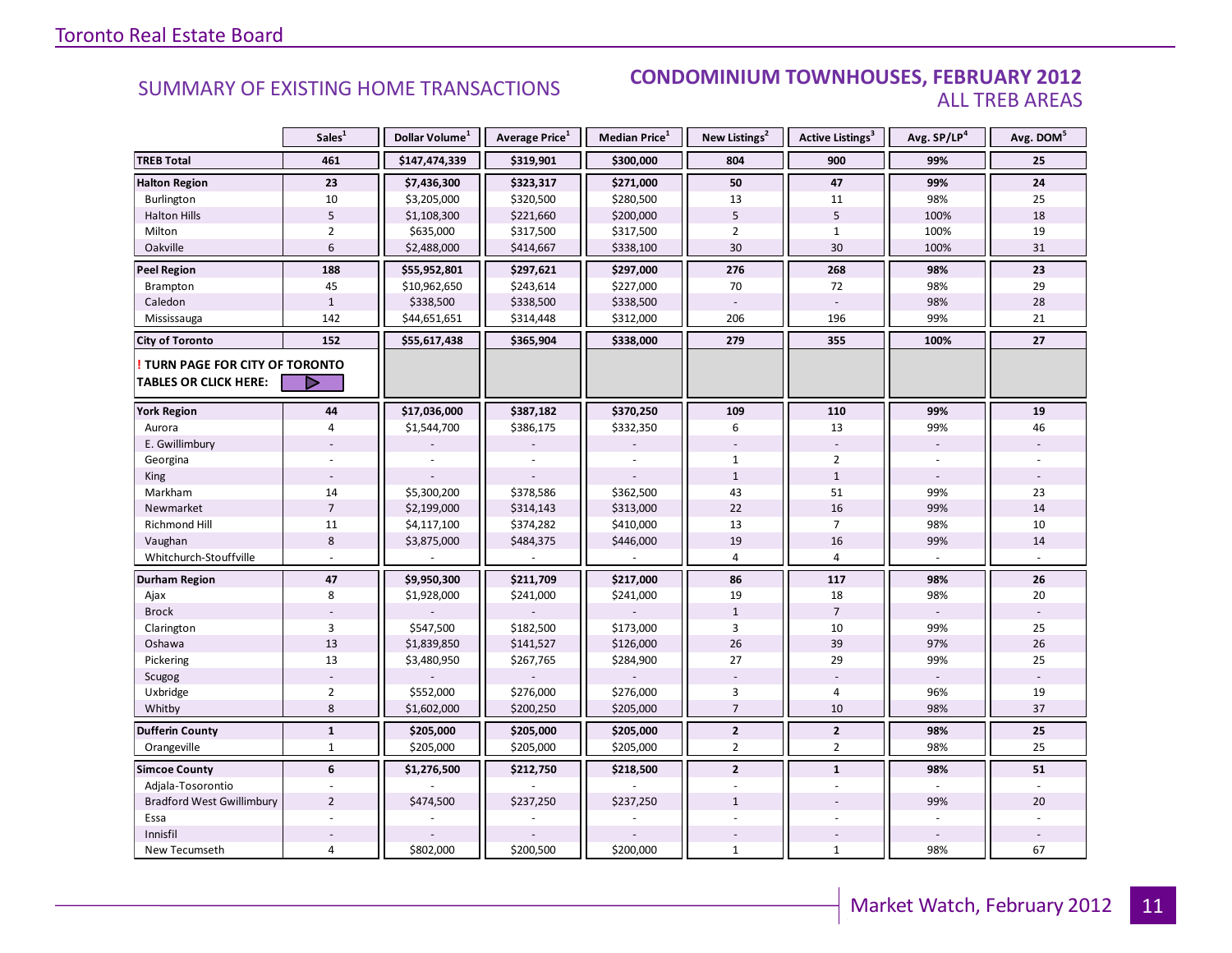#### $\blacksquare$ CITY OF TORONTO MUNICIPAL BREAKDOWN SUMMARY OF EXISTING HOME TRANSACTIONS **CONDOMINIUM TOWNHOUSES, FEBRUARY 2012**

<span id="page-11-0"></span>

|                              | Sales <sup>1</sup> | Dollar Volume <sup>1</sup> | <b>Average Price</b> <sup>1</sup> | Median Price <sup>1</sup> | New Listings <sup>2</sup> | <b>Active Listings<sup>3</sup></b> | Avg. SP/LP <sup>4</sup> | Avg. DOM <sup>5</sup> |
|------------------------------|--------------------|----------------------------|-----------------------------------|---------------------------|---------------------------|------------------------------------|-------------------------|-----------------------|
| <b>TREB Total</b>            | 461                | \$147,474,339              | \$319,901                         | \$300,000                 | 804                       | 900                                | 99%                     | 25                    |
| <b>City of Toronto Total</b> | 152                | \$55,617,438               | \$365,904                         | \$338,000                 | 279                       | 355                                | 100%                    | 27                    |
| <b>Toronto West</b>          | 39                 | \$11,595,950               | \$297,332                         | \$290,000                 | 87                        | 113                                | 99%                     | 40                    |
| Toronto W01                  | $\overline{2}$     | \$854,500                  | \$427,250                         | \$427,250                 | 11                        | 11                                 | 101%                    | 9                     |
| Toronto W02                  | $\overline{4}$     | \$1,612,500                | \$403,125                         | \$397,500                 | 8                         | 6                                  | 99%                     | 16                    |
| Toronto W03                  | $\overline{2}$     | \$554,000                  | \$277,000                         | \$277,000                 | 4                         | 4                                  | 99%                     | 57                    |
| Toronto W04                  | $\overline{2}$     | \$672,000                  | \$336,000                         | \$336,000                 | $\overline{3}$            | 11                                 | 103%                    | 11                    |
| Toronto W05                  | 12                 | \$2,912,650                | \$242,721                         | \$247,750                 | 26                        | 38                                 | 97%                     | 65                    |
| Toronto W06                  | $\overline{4}$     | \$1,924,000                | \$481,000                         | \$424,450                 | 9                         | 11                                 | 99%                     | 36                    |
| Toronto W07                  | $\mathbf{1}$       | \$252,500                  | \$252,500                         | \$252,500                 | $\mathbf{1}$              |                                    | 95%                     | 27                    |
| Toronto W08                  | $\overline{4}$     | \$1,504,000                | \$376,000                         | \$375,500                 | 5                         | 5                                  | 101%                    | 26                    |
| Toronto W09                  |                    |                            |                                   |                           | $\overline{4}$            | 5                                  |                         |                       |
| Toronto W10                  | 8                  | \$1,309,800                | \$163,725                         | \$160,750                 | 16                        | 22                                 | 95%                     | 35                    |
| <b>Toronto Central</b>       | 54                 | \$26,377,388               | \$488,470                         | \$421,500                 | 86                        | 102                                | 100%                    | 21                    |
| Toronto C01                  | 11                 | \$4,933,800                | \$448,527                         | \$396,000                 | 22                        | 23                                 | 102%                    | 20                    |
| Toronto C02                  | $\overline{3}$     | \$1,583,000                | \$527,667                         | \$448,000                 | $\overline{4}$            | $\overline{7}$                     | 97%                     | 22                    |
| Toronto C03                  |                    |                            |                                   |                           |                           |                                    |                         |                       |
| Toronto C04                  |                    |                            |                                   |                           |                           | $\overline{2}$                     |                         |                       |
| Toronto C06                  |                    |                            |                                   |                           |                           | $\overline{2}$                     |                         |                       |
| Toronto C07                  | $\overline{2}$     | \$821,500                  | \$410,750                         | \$410,750                 | $\overline{7}$            | 10                                 | 98%                     | 22                    |
| Toronto C08                  | 6                  | \$3,117,400                | \$519,567                         | \$464,200                 | 4                         | 6                                  | 99%                     | 15                    |
| Toronto C09                  | $\overline{3}$     | \$2,137,000                | \$712,333                         | \$690,000                 | $\mathbf{1}$              | $\mathbf 1$                        | 103%                    | 45                    |
| Toronto C10                  | $\mathbf{1}$       | \$909,000                  | \$909,000                         | \$909,000                 | $\overline{2}$            | 3                                  | 98%                     | 17                    |
| Toronto C11                  | $\overline{4}$     | \$1,111,000                | \$277,750                         | \$249,500                 | 5                         | 5                                  | 97%                     | 13                    |
| Toronto C12                  | 5                  | \$3,937,500                | \$787,500                         | \$727,500                 | 6                         | 5                                  | 100%                    | 15                    |
| Toronto C13                  |                    |                            |                                   |                           | $\overline{3}$            | $\overline{\mathbf{3}}$            |                         |                       |
| Toronto C14                  | 8                  | \$4,065,888                | \$508,236                         | \$428,000                 | 13                        | 13                                 | 101%                    | 17                    |
| Toronto C15                  | 11                 | \$3,761,300                | \$341,936                         | \$356,000                 | 19                        | 22                                 | 99%                     | 28                    |
| <b>Toronto East</b>          | 59                 | \$17,644,100               | \$299,053                         | \$299,000                 | 106                       | 140                                | 99%                     | 23                    |
| Toronto E01                  | 8                  | \$3,040,500                | \$380,063                         | \$360,750                 | 6                         | $\overline{7}$                     | 102%                    | 16                    |
| Toronto E02                  | $\overline{2}$     | \$1,048,000                | \$524,000                         | \$524,000                 | $\overline{2}$            | 6                                  | 99%                     | 11                    |
| Toronto E03                  |                    |                            |                                   |                           | $\mathbf{1}$              | $\mathbf{1}$                       |                         |                       |
| Toronto E04                  | 9                  | \$2,720,400                | \$302,267                         | \$315,000                 | 16                        | 22                                 | 98%                     | 13                    |
| Toronto E05                  | $\overline{7}$     | \$2,051,200                | \$293,029                         | \$301,000                 | 20                        | 22                                 | 100%                    | 22                    |
| Toronto E06                  |                    |                            |                                   |                           | $\overline{3}$            | $\mathbf{1}$                       |                         |                       |
| Toronto E07                  | 5                  | \$1,711,900                | \$342,380                         | \$325,000                 | 9                         | 10                                 | 102%                    | 22                    |
| Toronto E08                  | $\boldsymbol{6}$   | \$1,527,000                | \$254,500                         | \$265,500                 | $\boldsymbol{9}$          | 12                                 | 99%                     | 29                    |
| Toronto E09                  | 3                  | \$1,008,200                | \$336,067                         | \$378,000                 | 13                        | 24                                 | 99%                     | 43                    |
| Toronto E10                  | $\overline{4}$     | \$943,000                  | \$235,750                         | \$210,000                 | $\bf 8$                   | 11                                 | 97%                     | 39                    |
| Toronto E11                  | 15                 | \$3,593,900                | \$239,593                         | \$240,000                 | 19                        | 24                                 | 97%                     | 25                    |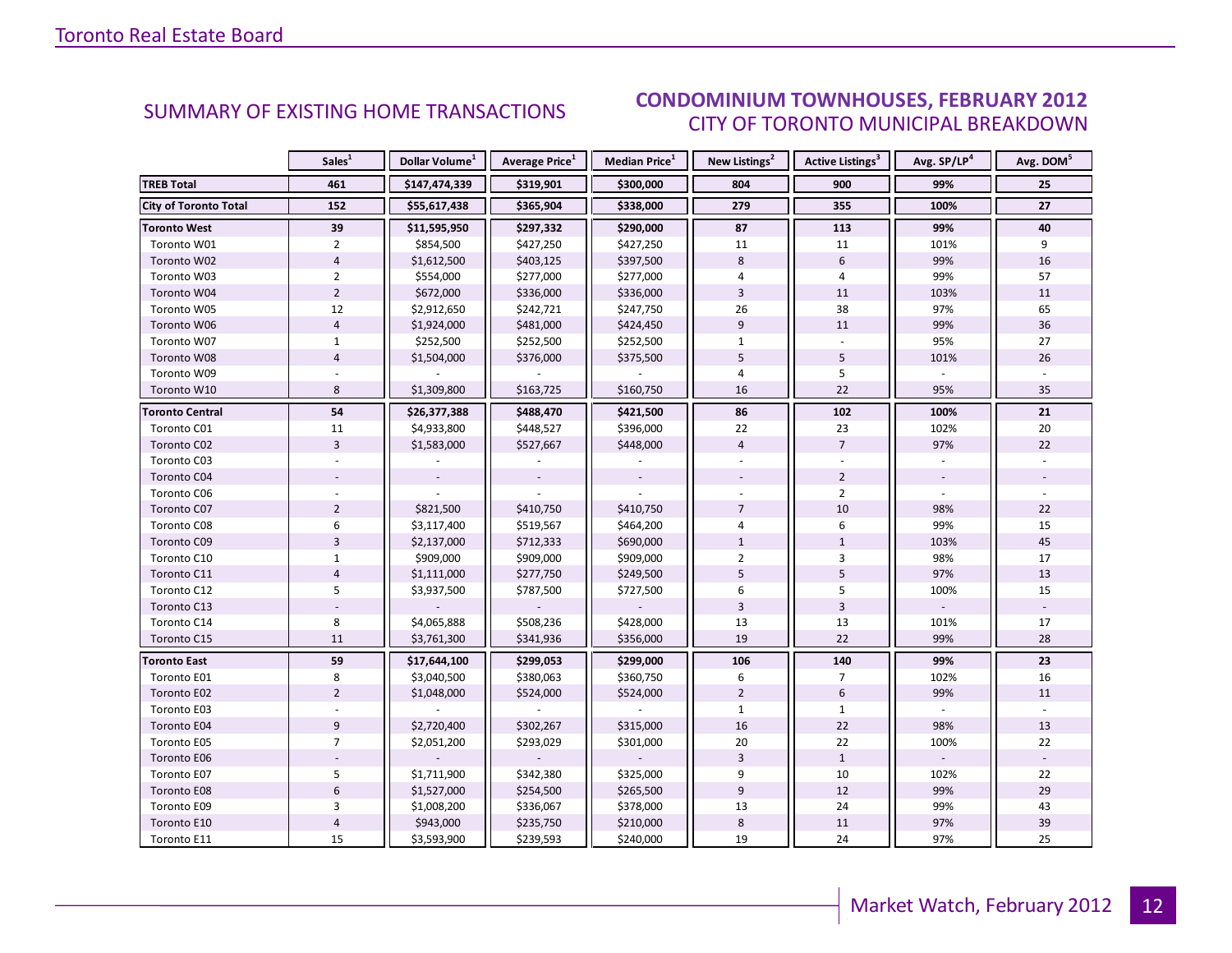#### SUMMARY OF EXISTING HOME TRANSACTIONS **CONDOMINIUM APARTMENT, FEBRUARY 2012** ALL TREB AREAS

|                                                               | Sales <sup>1</sup>      | Dollar Volume <sup>1</sup> | Average Price <sup>1</sup> | Median Price <sup>1</sup> | New Listings <sup>2</sup> | Active Listings <sup>3</sup>     | Avg. SP/LP <sup>4</sup> | Avg. DOM <sup>5</sup> |
|---------------------------------------------------------------|-------------------------|----------------------------|----------------------------|---------------------------|---------------------------|----------------------------------|-------------------------|-----------------------|
| <b>TREB Total</b>                                             | 1,726                   | \$588,909,824              | \$341,199                  | \$310,000                 | 3,562                     | 5,066                            | 98%                     | 29                    |
| <b>Halton Region</b>                                          | 32                      | \$8,905,000                | \$278,281                  | \$267,500                 | 56                        | 71                               | 97%                     | 29                    |
| Burlington                                                    | 8                       | \$2,207,000                | \$275,875                  | \$253,500                 | 16                        | 10                               | 98%                     | 28                    |
| <b>Halton Hills</b>                                           | $\overline{3}$          | \$676,500                  | \$225,500                  | \$210,000                 | $\overline{2}$            | 6                                | 96%                     | 46                    |
| Milton                                                        | 3                       | \$819,000                  | \$273,000                  | \$293,000                 | $\overline{2}$            | 3                                | 98%                     | 39                    |
| Oakville                                                      | 18                      | \$5,202,500                | \$289,028                  | \$276,750                 | 36                        | 52                               | 96%                     | 25                    |
| <b>Peel Region</b>                                            | 268                     | \$66,511,175               | \$248,176                  | \$233,000                 | 478                       | 661                              | 98%                     | 29                    |
| Brampton                                                      | 49                      | \$11,053,200               | \$225,576                  | \$215,000                 | 87                        | 117                              | 98%                     | 35                    |
| Caledon                                                       |                         |                            |                            |                           |                           |                                  |                         |                       |
| Mississauga                                                   | 219                     | \$55,457,975               | \$253,233                  | \$240,000                 | 391                       | 544                              | 98%                     | 27                    |
| <b>City of Toronto</b>                                        | 1,212                   | \$450,056,540              | \$371,334                  | \$332,500                 | 2,593                     | 3,712                            | 99%                     | 28                    |
| TURN PAGE FOR CITY OF TORONTO<br><b>TABLES OR CLICK HERE:</b> | D                       |                            |                            |                           |                           |                                  |                         |                       |
|                                                               |                         |                            |                            |                           |                           |                                  |                         |                       |
| <b>York Region</b>                                            | 166                     | \$53,590,709               | \$322,836                  | \$315,000                 | 368                       | 480                              | 98%                     | 32                    |
| Aurora                                                        | 3                       | \$1,514,000                | \$504,667                  | \$482,000                 | 8                         | 14                               | 94%                     | 116                   |
| E. Gwillimbury                                                |                         |                            |                            |                           |                           |                                  |                         |                       |
| Georgina                                                      | $\mathbf{1}$            | \$205,000                  | \$205,000                  | \$205,000                 | 4                         | $\overline{2}$<br>$8\phantom{1}$ | 98%                     | 13<br>$\mathbf{r}$    |
| King                                                          |                         |                            |                            |                           |                           |                                  |                         |                       |
| Markham                                                       | 60                      | \$19,440,811               | \$324,014                  | \$316,500                 | 158                       | 217                              | 97%                     | 32                    |
| Newmarket                                                     | $\mathsf S$             | \$1,283,000                | \$256,600                  | \$246,000                 | 12                        | 18                               | 98%                     | 22                    |
| Richmond Hill                                                 | 41                      | \$11,951,298               | \$291,495                  | \$275,000                 | 67                        | 69                               | 98%                     | 27                    |
| Vaughan                                                       | 56                      | \$19,196,600               | \$342,796                  | \$329,000                 | 119                       | 152                              | 98%                     | 32                    |
| Whitchurch-Stouffville                                        |                         |                            |                            |                           |                           |                                  |                         |                       |
| Durham Region                                                 | 42                      | \$8,678,900                | \$206,640                  | \$189,000                 | 60                        | 114                              | 98%                     | 57                    |
| Ajax                                                          | 13                      | \$2,682,300                | \$206,331                  | \$187,500                 | 12                        | 28                               | 97%                     | 55                    |
| <b>Brock</b>                                                  |                         |                            |                            |                           |                           |                                  |                         |                       |
| Clarington                                                    | 4                       | \$648,100                  | \$162,025                  | \$159,550                 | 10                        | 23                               | 97%                     | 90                    |
| Oshawa                                                        | 5                       | \$910,000                  | \$182,000                  | \$123,000                 | $6\,$                     | 16                               | 97%                     | 44                    |
| Pickering                                                     | 13                      | \$2,821,500                | \$217,038                  | \$205,000                 | 13                        | 19                               | 98%                     | 42                    |
| Scugog                                                        |                         |                            |                            |                           | $\mathbf{1}$              | $\mathbf{1}$                     |                         |                       |
| Uxbridge                                                      | $\overline{3}$          | \$680,000                  | \$226,667                  | \$192,000                 | $\overline{7}$            | 8                                | 99%                     | 129                   |
| Whitby                                                        | $\overline{4}$          | \$937,000                  | \$234,250                  | \$233,000                 | 11                        | 19                               | 100%                    | 35                    |
| <b>Dufferin County</b>                                        | $\overline{\mathbf{4}}$ | \$822,500                  | \$205,625                  | \$199,250                 | 4                         | 19                               | 96%                     | $77$                  |
| Orangeville                                                   | $\overline{4}$          | \$822,500                  | \$205,625                  | \$199,250                 | $\overline{4}$            | 19                               | 96%                     | 77                    |
| <b>Simcoe County</b>                                          | $\overline{2}$          | \$345,000                  | \$172,500                  | \$172,500                 | $\overline{\mathbf{3}}$   | 9                                | 97%                     | 20                    |
| Adjala-Tosorontio                                             |                         |                            |                            |                           |                           |                                  |                         |                       |
| <b>Bradford West Gwillimbury</b>                              | $\mathbf{1}$            | \$189,000                  | \$189,000                  | \$189,000                 |                           |                                  | 98%                     | 23                    |
| Essa                                                          |                         |                            |                            |                           |                           |                                  |                         |                       |
| Innisfil                                                      |                         |                            |                            |                           |                           |                                  |                         |                       |
| New Tecumseth                                                 | $\mathbf{1}$            | \$156,000                  | \$156,000                  | \$156,000                 | 3                         | 9                                | 95%                     | 16                    |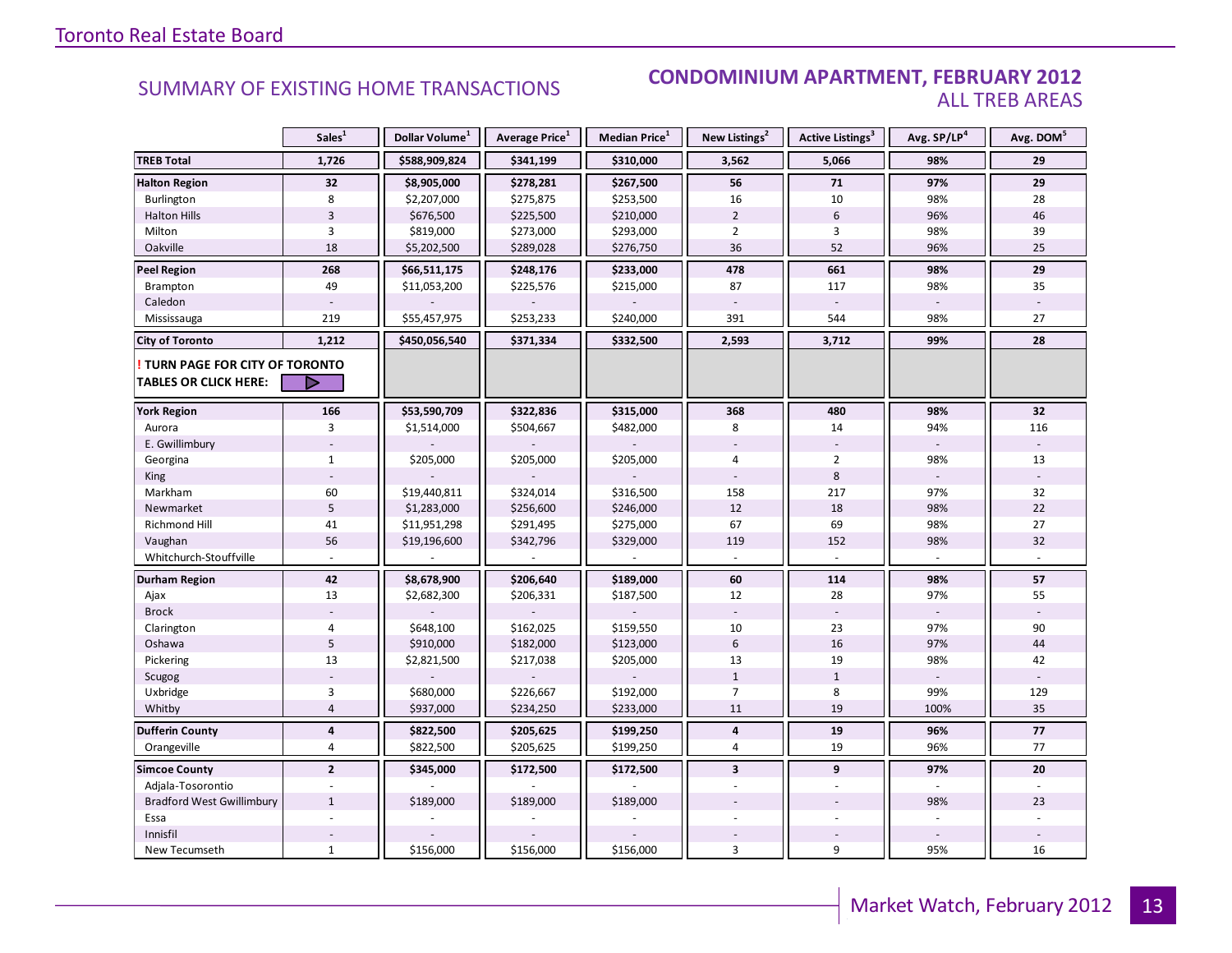#### $\blacksquare$ CITY OF TORONTO MUNICIPAL BREAKDOWN SUMMARY OF EXISTING HOME TRANSACTIONS **CONDOMINIUM APARTMENT, FEBRUARY 2012**

<span id="page-13-0"></span>

|                              | Sales <sup>1</sup> | Dollar Volume <sup>1</sup> | <b>Average Price</b> <sup>1</sup> | <b>Median Price</b> <sup>1</sup> | New Listings <sup>2</sup> | <b>Active Listings<sup>3</sup></b> | Avg. SP/LP <sup>4</sup> | Avg. DOM <sup>5</sup> |
|------------------------------|--------------------|----------------------------|-----------------------------------|----------------------------------|---------------------------|------------------------------------|-------------------------|-----------------------|
| <b>TREB Total</b>            | 1,726              | \$588,909,824              | \$341,199                         | \$310,000                        | 3,562                     | 5,066                              | 98%                     | 29                    |
| <b>City of Toronto Total</b> | 1,212              | \$450,056,540              | \$371,334                         | \$332,500                        | 2,593                     | 3,712                              | 99%                     | 28                    |
| <b>Toronto West</b>          | 243                | \$65,158,555               | \$268,142                         | \$264,000                        | 609                       | 900                                | 98%                     | 36                    |
| Toronto W01                  | 16                 | \$6,486,600                | \$405,413                         | \$352,100                        | 57                        | 80                                 | 100%                    | 25                    |
| Toronto W02                  | 10                 | \$3,592,200                | \$359,220                         | \$349,500                        | 18                        | 23                                 | 101%                    | 28                    |
| Toronto W03                  | 13                 | \$3,067,300                | \$235,946                         | \$247,000                        | 13                        | 8                                  | 99%                     | 22                    |
| Toronto W04                  | $20\,$             | \$3,837,900                | \$191,895                         | \$185,000                        | 38                        | 56                                 | 96%                     | 53                    |
| Toronto W05                  | 26                 | \$4,883,700                | \$187,835                         | \$166,000                        | 66                        | 112                                | 96%                     | 45                    |
| Toronto W06                  | 46                 | \$16,574,238               | \$360,310                         | \$324,500                        | 188                       | 290                                | 97%                     | 41                    |
| Toronto W07                  | 4                  | \$2,305,000                | \$576,250                         | \$620,000                        | 5                         | 5                                  | 101%                    | 10                    |
| Toronto W08                  | 46                 | \$13,005,959               | \$282,738                         | \$276,500                        | 116                       | 163                                | 98%                     | 24                    |
| Toronto W09                  | 25                 | \$4,006,900                | \$160,276                         | \$96,000                         | 43                        | 58                                 | 97%                     | 47                    |
| Toronto W10                  | 37                 | \$7,398,758                | \$199,966                         | \$222,000                        | 65                        | 105                                | 97%                     | 35                    |
| <b>Toronto Central</b>       | 777                | \$336,035,625              | \$432,478                         | \$369,000                        | 1,626                     | 2,206                              | 99%                     | 24                    |
| Toronto C01                  | 310                | \$132,289,723              | \$426,741                         | \$374,500                        | 657                       | 918                                | 99%                     | 23                    |
| Toronto C02                  | 22                 | \$23,602,525               | \$1,072,842                       | \$630,000                        | 65                        | 146                                | 99%                     | 29                    |
| Toronto C03                  | $\overline{7}$     | \$3,463,500                | \$494,786                         | \$580,000                        | 16                        | 16                                 | 98%                     | 13                    |
| Toronto C04                  | 10                 | \$6,630,780                | \$663,078                         | \$434,040                        | 27                        | 39                                 | 95%                     | 15                    |
| Toronto C06                  | 10                 | \$3,757,290                | \$375,729                         | \$348,000                        | 20                        | 36                                 | 98%                     | 27                    |
| Toronto C07                  | 53                 | \$19,671,700               | \$371,164                         | \$353,500                        | 98                        | 110                                | 99%                     | 25                    |
| Toronto C08                  | 108                | \$43,747,889               | \$405,073                         | \$374,000                        | 189                       | 238                                | 99%                     | 22                    |
| Toronto C09                  | $6\,$              | \$3,046,900                | \$507,817                         | \$438,000                        | 15                        | 20                                 | 98%                     | 28                    |
| Toronto C10                  | 32                 | \$16,808,600               | \$525,269                         | \$435,000                        | 59                        | 60                                 | 98%                     | 18                    |
| Toronto C11                  | 19                 | \$3,951,138                | \$207,955                         | \$195,000                        | 34                        | 41                                 | 98%                     | 24                    |
| Toronto C12                  | 10                 | \$7,846,000                | \$784,600                         | \$456,000                        | 22                        | 32                                 | 98%                     | 29                    |
| Toronto C13                  | 26                 | \$8,108,000                | \$311,846                         | \$309,000                        | 59                        | 76                                 | 97%                     | 34                    |
| Toronto C14                  | 101                | \$40,406,490               | \$400,064                         | \$375,000                        | 173                       | 187                                | 99%                     | 26                    |
| Toronto C15                  | 63                 | \$22,705,090               | \$360,398                         | \$330,000                        | 192                       | 287                                | 98%                     | 29                    |
| <b>Toronto East</b>          | 192                | \$48,862,360               | \$254,491                         | \$228,500                        | 358                       | 606                                | 99%                     | 34                    |
| Toronto E01                  | 18                 | \$9,378,208                | \$521,012                         | \$503,400                        | 23                        | 29                                 | 103%                    | 17                    |
| Toronto E02                  | 6                  | \$2,514,162                | \$419,027                         | \$372,450                        | 8                         | 8                                  | 99%                     | 25                    |
| Toronto E03                  | 8                  | \$1,829,000                | \$228,625                         | \$192,500                        | 20                        | 36                                 | 98%                     | 25                    |
| <b>Toronto E04</b>           | 24                 | \$4,617,600                | \$192,400                         | \$179,500                        | 50                        | 87                                 | 97%                     | 37                    |
| Toronto E05                  | 25                 | \$5,985,840                | \$239,434                         | \$230,000                        | 43                        | 49                                 | 98%                     | 23                    |
| Toronto E06                  | 5                  | \$1,747,450                | \$349,490                         | \$322,500                        | 8                         | $\overline{7}$                     | 100%                    | 14                    |
| Toronto E07                  | 32                 | \$7,219,000                | \$225,594                         | \$221,250                        | 55                        | 105                                | 97%                     | 54                    |
| Toronto E08                  | 18                 | \$3,351,800                | \$186,211                         | \$162,000                        | 28                        | 52                                 | 98%                     | 26                    |
| Toronto E09                  | 36                 | \$8,638,000                | \$239,944                         | \$241,900                        | 82                        | 152                                | 97%                     | 37                    |
| Toronto E10                  | $\,1\,$            | \$93,500                   | \$93,500                          | \$93,500                         | $\overline{4}$            | 10                                 | 95%                     | 89                    |
| Toronto E11                  | 19                 | \$3,487,800                | \$183,568                         | \$175,000                        | 37                        | 71                                 | 97%                     | 39                    |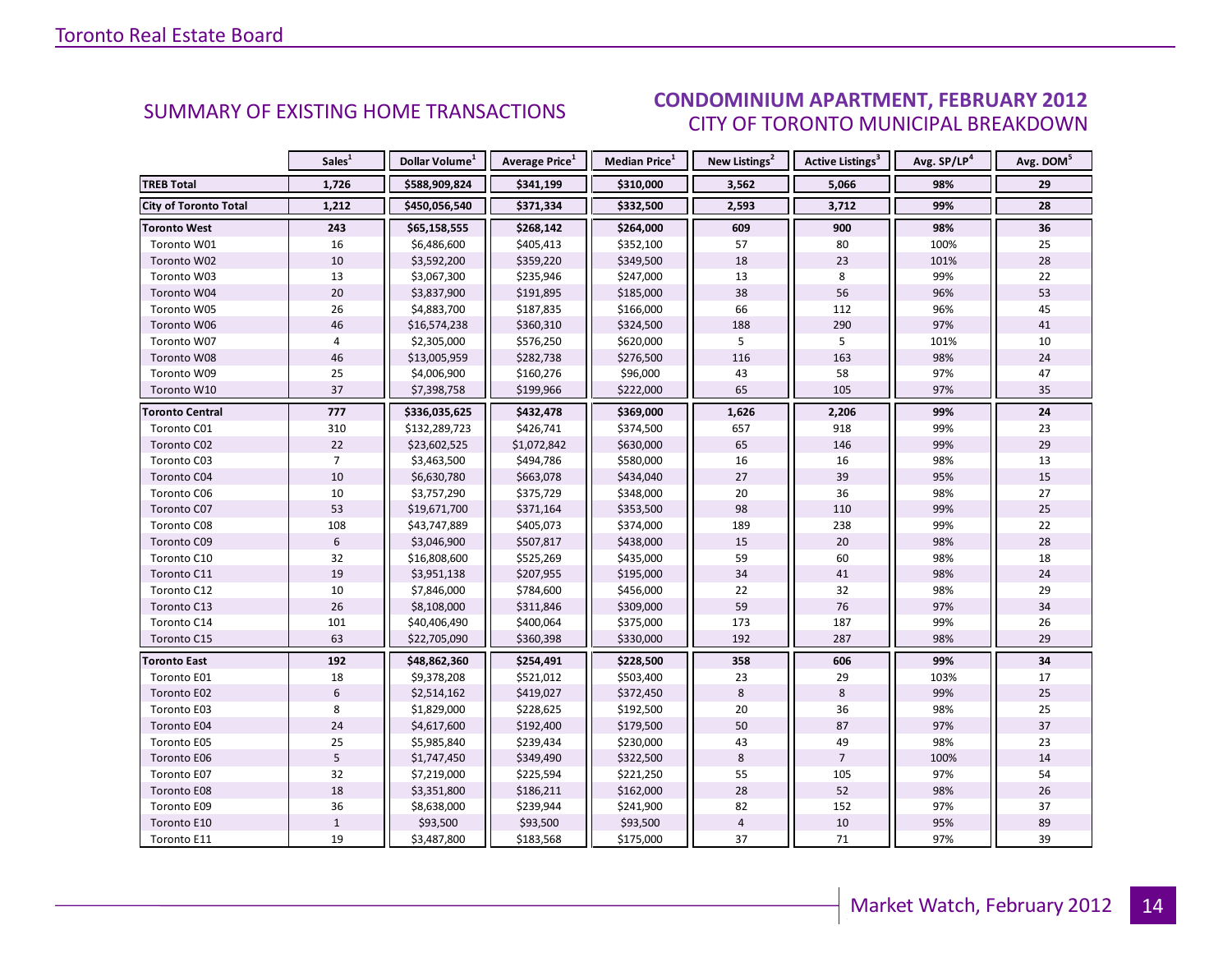### LINK, FEBRUARY 2012 ALL TREB AREAS

|                                                               | Sales <sup>1</sup> | Dollar Volume <sup>1</sup> | Average Price <sup>1</sup> | Median Price <sup>1</sup> | New Listings <sup>2</sup> | Active Listings <sup>3</sup> | Avg. SP/LP <sup>4</sup> | Avg. DOM <sup>5</sup> |
|---------------------------------------------------------------|--------------------|----------------------------|----------------------------|---------------------------|---------------------------|------------------------------|-------------------------|-----------------------|
| <b>TREB Total</b>                                             | 117                | \$48,282,202               | \$412,668                  | \$430,000                 | 155                       | 102                          | 100%                    | 18                    |
| <b>Halton Region</b>                                          | 5                  | \$2,022,400                | \$404,480                  | \$405,000                 | 6                         | 4                            | 97%                     | 57                    |
| Burlington                                                    | 1                  | \$335,000                  | \$335,000                  | \$335,000                 | $\mathbf{1}$              | $\mathbf{1}$                 | 94%                     | 119                   |
| <b>Halton Hills</b>                                           |                    |                            |                            |                           |                           |                              | $\sim$                  |                       |
| Milton                                                        | $\overline{2}$     | \$832,500                  | \$416,250                  | \$416,250                 | $\overline{2}$            | $\mathbf{1}$                 | 99%                     | 8                     |
| Oakville                                                      | $\overline{2}$     | \$854,900                  | \$427,450                  | \$427,450                 | $\overline{3}$            | $\overline{2}$               | 97%                     | 75                    |
| <b>Peel Region</b>                                            | 6                  | \$2,423,500                | \$403,917                  | \$399,500                 | $\overline{7}$            | $\overline{\mathbf{4}}$      | 98%                     | 30                    |
| Brampton                                                      | $\overline{2}$     | \$692,000                  | \$346,000                  | \$346,000                 | 3                         | $\mathbf{1}$                 | 99%                     | 9                     |
| Caledon                                                       | $1\,$              | \$404,000                  | \$404,000                  | \$404,000                 |                           | $\mathbf{1}$                 | 97%                     | 26                    |
| Mississauga                                                   | 3                  | \$1,327,500                | \$442,500                  | \$458,000                 | $\overline{4}$            | $\overline{2}$               | 97%                     | 46                    |
| <b>City of Toronto</b>                                        | 9                  | \$4,458,300                | \$495,367                  | \$509,000                 | 16                        | 10                           | 101%                    | 16                    |
| TURN PAGE FOR CITY OF TORONTO<br><b>TABLES OR CLICK HERE:</b> | ▶                  |                            |                            |                           |                           |                              |                         |                       |
|                                                               |                    |                            |                            |                           |                           |                              |                         |                       |
| <b>York Region</b>                                            | 56                 | \$28,077,600               | \$501,386                  | \$493,000                 | 72                        | 34                           | 101%                    | 13                    |
| Aurora                                                        | $\overline{2}$     | \$910,000                  | \$455,000                  | \$455,000                 | $\mathbf{1}$              |                              | 99%                     | 44                    |
| E. Gwillimbury                                                |                    |                            |                            |                           |                           |                              |                         |                       |
| Georgina                                                      | $\mathbf{1}$       | \$302,500                  | \$302,500                  | \$302,500                 | $\mathbf{1}$              |                              | 98%                     | 15                    |
| King                                                          |                    |                            |                            |                           | $\mathbf{1}$              | $\mathbf{1}$                 |                         |                       |
| Markham                                                       | 33                 | \$17,091,200               | \$517,915                  | \$498,000                 | 47                        | 23                           | 102%                    | 12                    |
| Newmarket                                                     | $\overline{2}$     | \$630,000                  | \$315,000                  | \$315,000                 |                           |                              | 99%                     | 5                     |
| Richmond Hill                                                 | $\overline{7}$     | \$3,545,200                | \$506,457                  | \$502,000                 | 8                         | 6                            | 100%                    | 13                    |
| Vaughan                                                       | 11                 | \$5,598,700                | \$508,973                  | \$490,000                 | 14                        | $\overline{4}$               | 100%                    | 10                    |
| Whitchurch-Stouffville                                        |                    |                            |                            |                           |                           |                              |                         |                       |
| <b>Durham Region</b>                                          | 30                 | \$8,134,402                | \$271,147                  | \$257,501                 | 37                        | 32                           | 100%                    | ${\bf 17}$            |
| Ajax                                                          | 3                  | \$872,700                  | \$290,900                  | \$289,900                 | 3                         | $\overline{2}$               | 100%                    | 14                    |
| <b>Brock</b>                                                  |                    |                            |                            |                           |                           |                              |                         |                       |
| Clarington                                                    | 11                 | \$2,754,902                | \$250,446                  | \$237,500                 | 17                        | 16                           | 99%                     | 14                    |
| Oshawa                                                        | $6\,$              | \$1,391,500                | \$231,917                  | \$246,250                 | $\overline{3}$            | $\overline{4}$               | 100%                    | 12                    |
| Pickering                                                     | $\mathbf{1}$       | \$381,000                  | \$381,000                  | \$381,000                 | $\overline{2}$            | $\overline{2}$               | 106%                    | $\overline{7}$        |
| Scugog                                                        |                    |                            |                            |                           |                           |                              | $\overline{a}$          | $\sim$                |
| Uxbridge                                                      | $\mathbf{1}$       | \$279,000                  | \$279,000                  | \$279,000                 | $\mathbf{1}$              | $\mathbf{1}$                 | 98%                     | 170                   |
| Whitby                                                        | 8                  | \$2,455,300                | \$306,913                  | \$319,950                 | 11                        | $\overline{7}$               | 100%                    | 10                    |
| <b>Dufferin County</b>                                        | $\overline{a}$     |                            |                            |                           | $\Box$                    | $\mathbf{1}$                 |                         |                       |
| Orangeville                                                   | ÷                  |                            |                            |                           |                           | $\mathbf{1}$                 |                         |                       |
| <b>Simcoe County</b>                                          | 11                 | \$3,166,000                | \$287,818                  | \$294,000                 | 17                        | 17                           | 99%                     | 22                    |
| Adjala-Tosorontio                                             |                    |                            |                            |                           |                           |                              |                         |                       |
| <b>Bradford West Gwillimbury</b>                              | $\overline{7}$     | \$2,176,500                | \$310,929                  | \$318,000                 | 10                        | $6\,$                        | 99%                     | 18                    |
| Essa                                                          | $\overline{2}$     | \$492,000                  | \$246,000                  | \$246,000                 | 5                         | 9                            | 99%                     | 45                    |
| Innisfil                                                      |                    |                            |                            |                           |                           |                              |                         |                       |
| New Tecumseth                                                 | $\overline{2}$     | \$497,500                  | \$248,750                  | \$248,750                 | $\overline{2}$            | $\overline{2}$               | 98%                     | 15                    |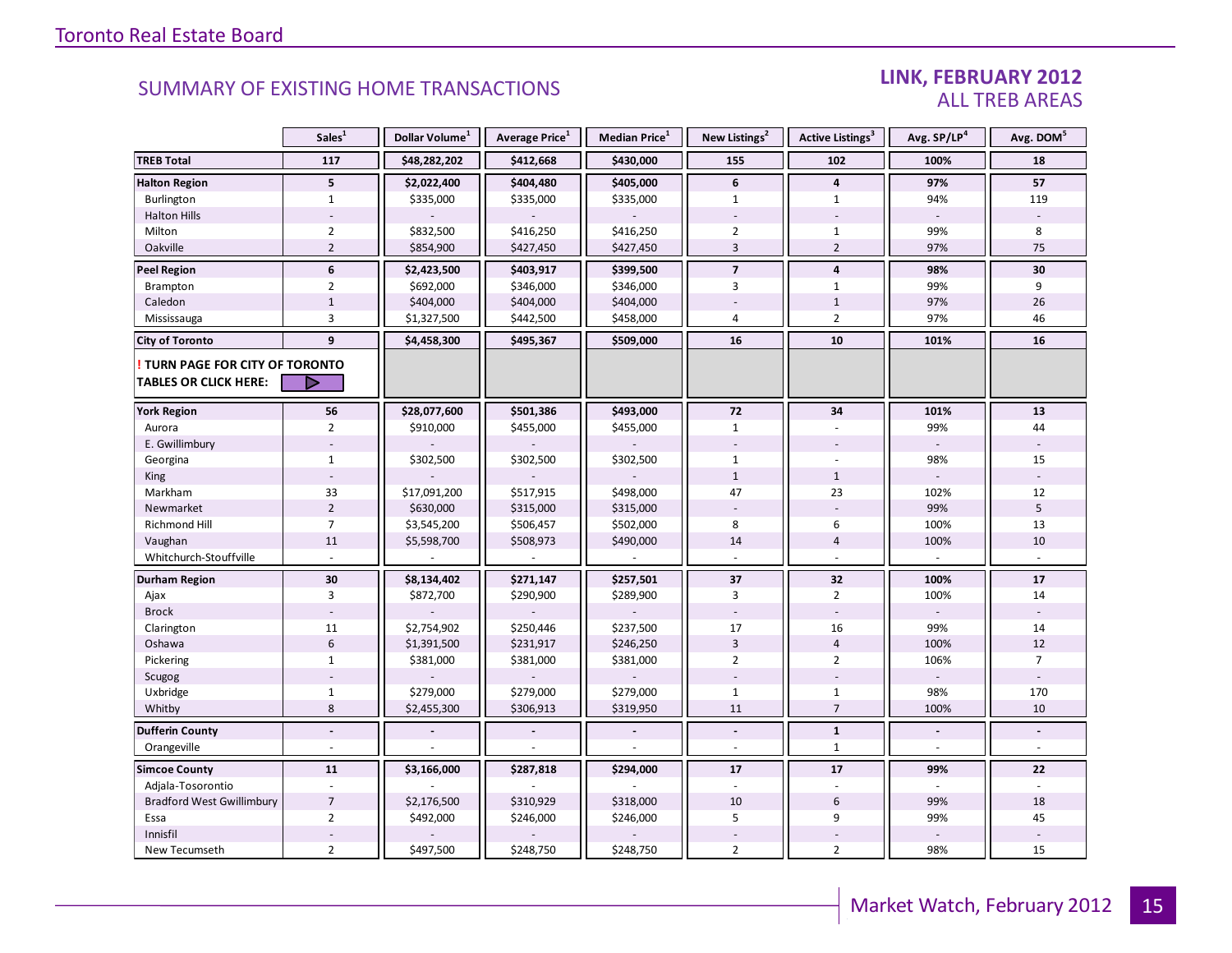### LINK, FEBRUARY 2012 CITY OF TORONTO MUNICIPAL BREAKDOWN

<span id="page-15-0"></span>

|                              | Sales <sup>1</sup>       | Dollar Volume <sup>1</sup> | <b>Average Price</b> <sup>1</sup> | Median Price <sup>1</sup> | New Listings <sup>2</sup> | <b>Active Listings<sup>3</sup></b> | Avg. SP/LP <sup>4</sup> | Avg. DOM <sup>5</sup> |
|------------------------------|--------------------------|----------------------------|-----------------------------------|---------------------------|---------------------------|------------------------------------|-------------------------|-----------------------|
| <b>TREB Total</b>            | 117                      | \$48,282,202               | \$412,668                         | \$430,000                 | 155                       | 102                                | 100%                    | 18                    |
| <b>City of Toronto Total</b> | $\overline{9}$           | \$4,458,300                | \$495,367                         | \$509,000                 | 16                        | 10                                 | 101%                    | 16                    |
| <b>Toronto West</b>          | $\overline{\phantom{a}}$ |                            |                                   |                           | $\mathbf{1}$              | $\mathbf{1}$                       |                         |                       |
| Toronto W01                  |                          |                            |                                   |                           |                           |                                    |                         |                       |
| Toronto W02                  |                          |                            |                                   |                           |                           |                                    |                         |                       |
| Toronto W03                  |                          |                            |                                   |                           |                           |                                    |                         |                       |
| Toronto W04                  |                          |                            |                                   |                           |                           |                                    |                         |                       |
| Toronto W05                  |                          |                            |                                   |                           | $\mathbf{1}$              | $\mathbf{1}$                       |                         |                       |
| Toronto W06                  |                          |                            |                                   |                           |                           |                                    |                         |                       |
| Toronto W07                  |                          |                            |                                   |                           |                           |                                    |                         |                       |
| Toronto W08                  |                          |                            |                                   |                           |                           |                                    |                         |                       |
| Toronto W09                  |                          |                            |                                   |                           |                           |                                    |                         |                       |
| Toronto W10                  |                          |                            |                                   | $\overline{a}$            |                           |                                    |                         |                       |
| <b>Toronto Central</b>       | $\overline{\mathbf{3}}$  | \$1,745,500                | \$581,833                         | \$569,500                 | $\overline{4}$            | $\overline{2}$                     | 96%                     | 18                    |
| Toronto C01                  |                          |                            |                                   |                           |                           |                                    |                         |                       |
| Toronto C02                  |                          |                            |                                   |                           |                           |                                    |                         |                       |
| Toronto C03                  |                          |                            |                                   |                           |                           | ÷                                  |                         |                       |
| Toronto C04                  |                          |                            |                                   |                           |                           |                                    |                         |                       |
| Toronto C06                  |                          |                            |                                   |                           |                           |                                    |                         |                       |
| Toronto C07                  | $\overline{2}$           | \$1,125,500                | \$562,750                         | \$562,750                 | $\overline{3}$            | $\mathbf{1}$                       | 99%                     | 6                     |
| Toronto C08                  |                          |                            |                                   |                           |                           |                                    |                         |                       |
| Toronto C09                  |                          |                            |                                   |                           |                           |                                    |                         |                       |
| Toronto C10                  |                          |                            |                                   |                           |                           |                                    |                         |                       |
| Toronto C11                  |                          |                            |                                   |                           |                           |                                    |                         |                       |
| Toronto C12                  |                          |                            |                                   |                           |                           |                                    |                         |                       |
| Toronto C13                  |                          |                            |                                   |                           |                           |                                    |                         |                       |
| Toronto C14                  |                          |                            |                                   |                           | $\mathbf{1}$              | $\mathbf{1}$                       |                         |                       |
| Toronto C15                  | $\mathbf{1}$             | \$620,000                  | \$620,000                         | \$620,000                 | $\mathbf{r}$              | $\blacksquare$                     | 92%                     | 43                    |
| <b>Toronto East</b>          | 6                        | \$2,712,800                | \$452,133                         | \$454,400                 | 11                        | $\overline{7}$                     | 104%                    | 15                    |
| Toronto E01                  |                          |                            |                                   |                           |                           |                                    |                         |                       |
| Toronto E02                  |                          |                            |                                   |                           |                           |                                    |                         |                       |
| Toronto E03                  |                          |                            |                                   |                           |                           |                                    |                         |                       |
| Toronto E04                  |                          |                            |                                   |                           |                           |                                    |                         |                       |
| Toronto E05                  | 3                        | \$1,538,800                | \$512,933                         | \$509,000                 | 4                         | $\mathbf{1}$                       | 106%                    | 6                     |
| Toronto E06                  |                          |                            |                                   |                           |                           |                                    |                         |                       |
| Toronto E07                  | $\overline{2}$           | \$754,000                  | \$377,000                         | \$377,000                 | 4                         | 4                                  | 98%                     | 35                    |
| Toronto E08                  |                          |                            |                                   |                           | $\overline{2}$            | $\mathbf{1}$                       |                         |                       |
| Toronto E09                  |                          |                            |                                   |                           |                           |                                    | $\sim$                  |                       |
| Toronto E10                  |                          |                            |                                   |                           |                           |                                    |                         |                       |
| Toronto E11                  | $\mathbf{1}$             | \$420,000                  | \$420,000                         | \$420,000                 | $\mathbf{1}$              | $\mathbf{1}$                       | 105%                    | 4                     |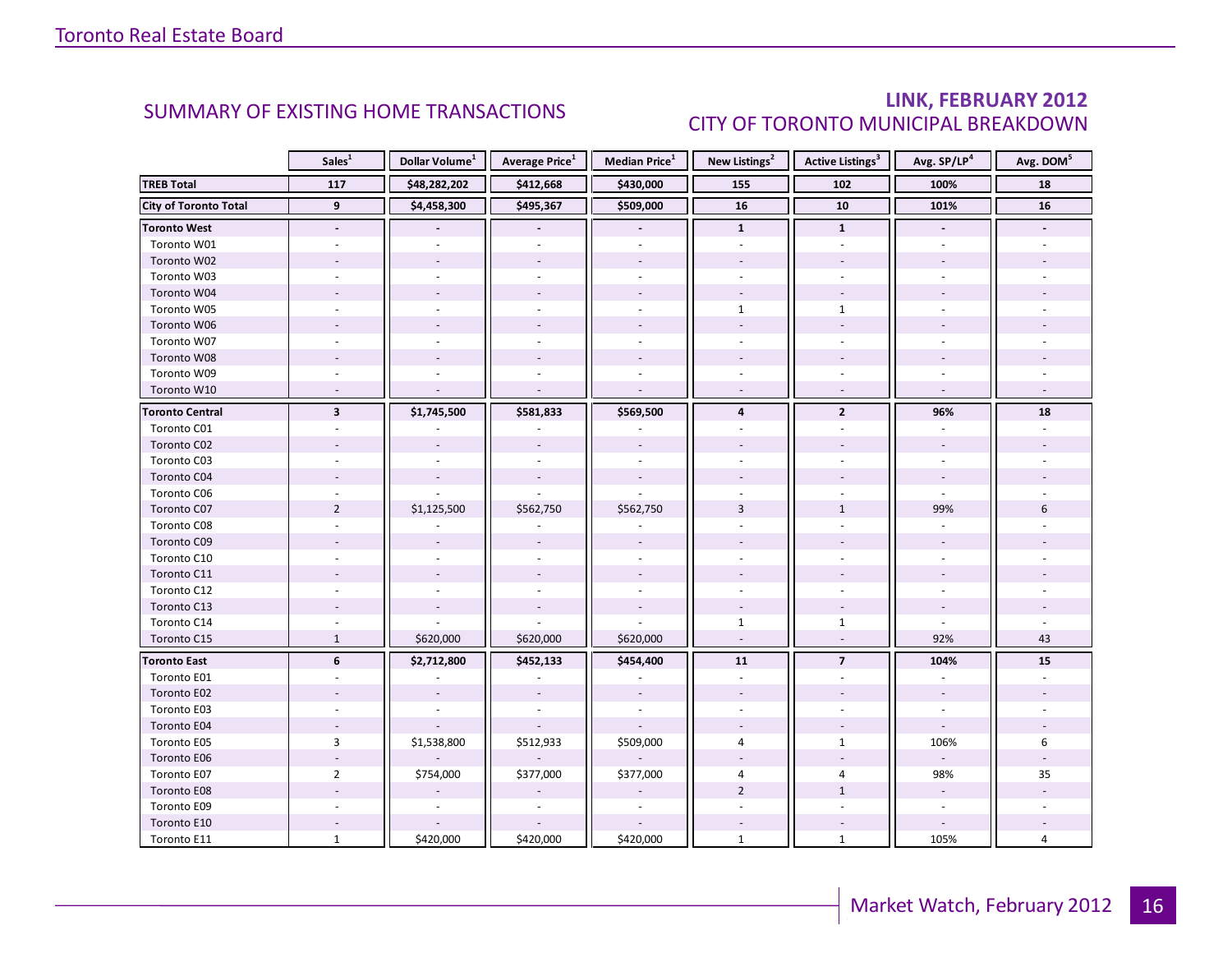### Industrial Leasing SUMMARY OF EXISTING HOME TRANSACTIONS **ATTACHED/ROW/TOWNHOUSE, FEBRUARY 2012** ALL TREB AREAS

|                                                               | Sales <sup>1</sup>      | Dollar Volume <sup>1</sup> | Average Price <sup>1</sup> | Median Price <sup>1</sup> | New Listings <sup>2</sup> | Active Listings <sup>3</sup> | Avg. SP/LP <sup>4</sup> | Avg. DOM <sup>5</sup>   |
|---------------------------------------------------------------|-------------------------|----------------------------|----------------------------|---------------------------|---------------------------|------------------------------|-------------------------|-------------------------|
| <b>TREB Total</b>                                             | 526                     | \$215,679,871              | \$410,038                  | \$385,000                 | 757                       | 576                          | 100%                    | 16                      |
| <b>Halton Region</b>                                          | 75                      | \$29,689,650               | \$395,862                  | \$370,000                 | 115                       | 79                           | 99%                     | 12                      |
| Burlington                                                    | 8                       | \$2,750,900                | \$343,863                  | \$327,700                 | 12                        | 6                            | 98%                     | 13                      |
| <b>Halton Hills</b>                                           | $\,8\,$                 | \$2,832,300                | \$354,038                  | \$353,750                 | 5                         | $\overline{2}$               | 100%                    | 14                      |
| Milton                                                        | 32                      | \$11,532,700               | \$360,397                  | \$358,500                 | 46                        | 26                           | 100%                    | 8                       |
| Oakville                                                      | 27                      | \$12,573,750               | \$465,694                  | \$425,000                 | 52                        | 45                           | 99%                     | 16                      |
| <b>Peel Region</b>                                            | 109                     | \$39,696,663               | \$364,190                  | \$357,000                 | 148                       | 92                           | 99%                     | 16                      |
| Brampton                                                      | 75                      | \$25,179,577               | \$335,728                  | \$340,500                 | 98                        | 58                           | 99%                     | 18                      |
| Caledon                                                       | $\overline{3}$          | \$1,032,900                | \$344,300                  | \$332,000                 | 8                         | 5                            | 101%                    | 5                       |
| Mississauga                                                   | 31                      | \$13,484,186               | \$434,974                  | \$440,500                 | 42                        | 29                           | 99%                     | 12                      |
| <b>City of Toronto</b>                                        | 86                      | \$47,315,876               | \$550,185                  | \$493,000                 | 152                       | 159                          | 101%                    | 20                      |
| TURN PAGE FOR CITY OF TORONTO<br><b>TABLES OR CLICK HERE:</b> | ▷                       |                            |                            |                           |                           |                              |                         |                         |
| <b>York Region</b>                                            | 162                     | \$73,898,144               | \$456,161                  | \$451,500                 | 208                       | 126                          | 101%                    | 12                      |
| Aurora                                                        | 12                      | \$4,719,600                | \$393,300                  | \$399,500                 | 21                        | 12                           | 102%                    | 6                       |
| E. Gwillimbury                                                | 6                       | \$1,678,400                | \$279,733                  | \$269,250                 | $\overline{3}$            | $\overline{3}$               | 99%                     | 22                      |
| Georgina                                                      | $\overline{2}$          | \$519,500                  | \$259,750                  | \$259,750                 | 4                         | $\overline{2}$               | 100%                    | 10                      |
| King                                                          | $\mathbf{1}$            | \$350,000                  | \$350,000                  | \$350,000                 |                           |                              | 98%                     | 11                      |
| Markham                                                       | 35                      | \$16,561,300               | \$473,180                  | \$449,900                 | 55                        | 39                           | 100%                    | 16                      |
| Newmarket                                                     | 17                      | \$6,538,900                | \$384,641                  | \$388,000                 | 19                        | $\overline{7}$               | 101%                    | 8                       |
| Richmond Hill                                                 | 35                      | \$17,195,688               | \$491,305                  | \$489,000                 | 48                        | 29                           | 102%                    | 8                       |
| Vaughan                                                       | 50                      | \$24,791,956               | \$495,839                  | \$488,500                 | 51                        | 28                           | 100%                    | 14                      |
| Whitchurch-Stouffville                                        | $\overline{4}$          | \$1,542,800                | \$385,700                  | \$383,950                 | $\overline{7}$            | 6                            | 100%                    | 8                       |
| Durham Region                                                 | 76                      | \$20,626,988               | \$271,408                  | \$275,000                 | 108                       | 92                           | 99%                     | 19                      |
| Ajax                                                          | 18                      | \$5,223,888                | \$290,216                  | \$284,000                 | 27                        | 23                           | 98%                     | 14                      |
| <b>Brock</b>                                                  |                         |                            |                            |                           |                           | $\overline{2}$               |                         |                         |
| Clarington                                                    | 15                      | \$3,255,500                | \$217,033                  | \$219,000                 | 11                        | 10                           | 99%                     | 31                      |
| Oshawa                                                        | $\overline{9}$          | \$2,034,900                | \$226,100                  | \$224,500                 | 9                         | $\,8\,$                      | 99%                     | 18                      |
| Pickering                                                     | 11                      | \$3,659,000                | \$332,636                  | \$309,900                 | 18                        | 16                           | 99%                     | 24                      |
| Scugog                                                        |                         |                            |                            |                           |                           |                              |                         |                         |
| Uxbridge                                                      | $\mathbf{1}$            | \$228,000                  | \$228,000                  | \$228,000                 | $\mathbf{1}$              | $\mathbf{1}$                 | 97%                     | 29                      |
| Whitby                                                        | 22                      | \$6,225,700                | \$282,986                  | \$284,000                 | 42                        | 32                           | 100%                    | 13                      |
| <b>Dufferin County</b>                                        | $\overline{\mathbf{4}}$ | \$1,116,400                | \$279,100                  | \$277,000                 | 5                         | $\mathbf{2}$                 | 99%                     | $\overline{\mathbf{z}}$ |
| Orangeville                                                   | 4                       | \$1,116,400                | \$279,100                  | \$277,000                 | 5                         | $\overline{2}$               | 99%                     | $\overline{7}$          |
| <b>Simcoe County</b>                                          | 14                      | \$3,336,150                | \$238,296                  | \$237,750                 | 21                        | 26                           | 99%                     | 34                      |
| Adjala-Tosorontio                                             |                         |                            |                            |                           |                           |                              |                         |                         |
| <b>Bradford West Gwillimbury</b>                              | $\mathbf{1}$            | \$329,000                  | \$329,000                  | \$329,000                 | $\overline{3}$            | $\overline{2}$               | 103%                    | $\overline{7}$          |
| Essa                                                          | 3                       | \$699,500                  | \$233,167                  | \$243,000                 | $\overline{2}$            | 9                            | 99%                     | 61                      |
| Innisfil                                                      | $\mathbf 2$             | \$460,900                  | \$230,450                  | \$230,450                 | $\overline{2}$            | $\mathbf 2$                  | 99%                     | 14                      |
| New Tecumseth                                                 | 8                       | \$1,846,750                | \$230,844                  | \$232,750                 | 14                        | 13                           | 98%                     | 32                      |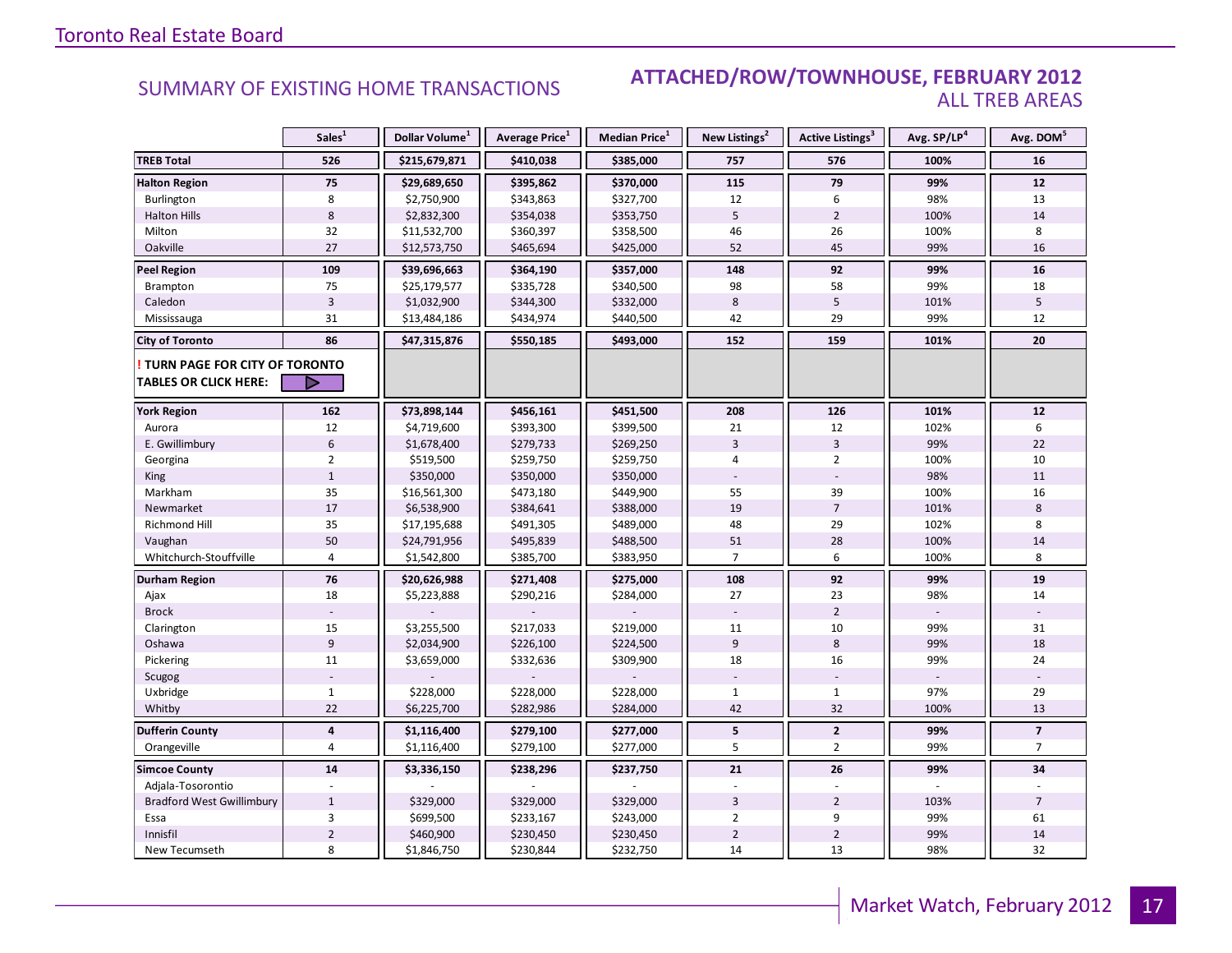#### $\blacksquare$ CITY OF TORONTO MUNICIPAL BREAKDOWN SUMMARY OF EXISTING HOME TRANSACTIONS **ATTACHED/ROW/TOWNHOUSE, FEBRUARY 2012**

<span id="page-17-0"></span>

|                              | Sales <sup>1</sup> | Dollar Volume <sup>1</sup> | <b>Average Price</b> <sup>1</sup> | Median Price <sup>1</sup> | New Listings <sup>2</sup> | <b>Active Listings<sup>3</sup></b> | Avg. SP/LP <sup>4</sup> | Avg. DOM <sup>5</sup> |
|------------------------------|--------------------|----------------------------|-----------------------------------|---------------------------|---------------------------|------------------------------------|-------------------------|-----------------------|
| <b>TREB Total</b>            | 526                | \$215,679,871              | \$410,038                         | \$385,000                 | 757                       | 576                                | 100%                    | 16                    |
| <b>City of Toronto Total</b> | 86                 | \$47,315,876               | \$550,185                         | \$493,000                 | 152                       | 159                                | 101%                    | 20                    |
| <b>Toronto West</b>          | 35                 | \$17,996,800               | \$514,194                         | \$525,000                 | 48                        | 52                                 | 102%                    | 28                    |
| Toronto W01                  | $\mathbf{1}$       | \$795,000                  | \$795,000                         | \$795,000                 | 4                         | $\overline{2}$                     | 117%                    | 8                     |
| Toronto W02                  | $6\,$              | \$3,136,000                | \$522,667                         | \$495,000                 | 5                         | $\overline{2}$                     | 108%                    | 20                    |
| Toronto W03                  | 4                  | \$1,328,200                | \$332,050                         | \$334,100                 | 5                         | $\overline{2}$                     | 99%                     | 21                    |
| Toronto W04                  | $\overline{7}$     | \$3,049,800                | \$435,686                         | \$409,900                 | $\overline{4}$            | 6                                  | 99%                     | 31                    |
| Toronto W05                  | 1                  | \$390,000                  | \$390,000                         | \$390,000                 | 5                         | 6                                  | 98%                     | 14                    |
| Toronto W06                  | 9                  | \$5,319,300                | \$591,033                         | \$610,000                 | 11                        | 6                                  | 101%                    | 24                    |
| Toronto W07                  | $\overline{2}$     | \$1,279,000                | \$639,500                         | \$639,500                 | $\overline{2}$            | $\overline{2}$                     | 99%                     | 78                    |
| Toronto W08                  | $\overline{4}$     | \$2,311,000                | \$577,750                         | \$580,500                 | $6\overline{6}$           | 23                                 | 99%                     | 42                    |
| Toronto W09                  |                    |                            |                                   |                           | 3                         | $\overline{2}$                     |                         |                       |
| Toronto W10                  | $\mathbf{1}$       | \$388,500                  | \$388,500                         | \$388,500                 | $\overline{3}$            | $\mathbf{1}$                       | 104%                    | $\overline{4}$        |
| <b>Toronto Central</b>       | 20                 | \$16,274,676               | \$813,734                         | \$765,350                 | 54                        | 62                                 | 101%                    | 14                    |
| Toronto C01                  | 3                  | \$1,651,000                | \$550,333                         | \$434,000                 | 12                        | 17                                 | 107%                    | $\overline{7}$        |
| Toronto C02                  | $\mathbf{1}$       | \$815,000                  | \$815,000                         | \$815,000                 | 10                        | 12                                 | 97%                     | 11                    |
| Toronto C03                  | $\overline{2}$     | \$3,478,000                | \$1,739,000                       | \$1,739,000               | 3                         | $\overline{2}$                     | 99%                     | 10                    |
| Toronto C04                  | $1\,$              | \$1,290,000                | \$1,290,000                       | \$1,290,000               | $\mathbf{1}$              | $\overline{4}$                     | 100%                    | 17                    |
| Toronto C06                  | $\mathbf 1$        | \$628,000                  | \$628,000                         | \$628,000                 | $\mathbf{1}$              |                                    | 100%                    | 4                     |
| Toronto C07                  | $\overline{2}$     | \$1,225,980                | \$612,990                         | \$612,990                 | 6                         | 5                                  | 101%                    | 14                    |
| Toronto C08                  | $\overline{7}$     | \$5,070,600                | \$724,371                         | \$769,000                 | 9                         | $\overline{7}$                     | 103%                    | 11                    |
| Toronto C09                  |                    |                            |                                   |                           | $\mathbf{1}$              | $\mathbf{1}$                       |                         |                       |
| Toronto C10                  |                    |                            |                                   |                           | $\mathbf{1}$              | 3                                  |                         |                       |
| Toronto C11                  | $\mathbf{1}$       | \$619,000                  | \$619,000                         | \$619,000                 | $\mathbf{1}$              |                                    | 98%                     | 11                    |
| Toronto C12                  |                    |                            |                                   |                           |                           |                                    |                         |                       |
| Toronto C13                  |                    |                            |                                   |                           | $\overline{3}$            | $\overline{4}$                     |                         |                       |
| Toronto C14                  | $\mathbf{1}$       | \$812,096                  | \$812,096                         | \$812,096                 | 5                         | 6                                  | 96%                     | 74                    |
| Toronto C15                  | $\mathbf{1}$       | \$685,000                  | \$685,000                         | \$685,000                 | $\mathbf{1}$              | $\mathbf{1}$                       | 101%                    | 9                     |
| <b>Toronto East</b>          | 31                 | \$13,044,400               | \$420,787                         | \$380,000                 | 50                        | 45                                 | 101%                    | 15                    |
| Toronto E01                  | 3                  | \$1,698,000                | \$566,000                         | \$497,000                 | 9                         | 8                                  | 108%                    | 6                     |
| Toronto E02                  | $\overline{3}$     | \$2,049,900                | \$683,300                         | \$720,000                 | $\overline{4}$            | $\overline{4}$                     | 102%                    | 16                    |
| Toronto E03                  | $\mathbf{1}$       | \$850,000                  | \$850,000                         | \$850,000                 | $\mathbf{1}$              | $\overline{2}$                     | 108%                    | 6                     |
| Toronto E04                  | $6\overline{6}$    | \$2,650,000                | \$441,667                         | \$442,500                 | $\overline{9}$            | $\overline{4}$                     | 101%                    | 6                     |
| Toronto E05                  |                    |                            |                                   |                           | $\mathbf{1}$              | $\mathbf{1}$                       |                         |                       |
| Toronto E06                  |                    |                            |                                   |                           |                           | $\overline{2}$                     |                         |                       |
| Toronto E07                  | $\mathbf{1}$       | \$418,000                  | \$418,000                         | \$418,000                 | 4                         | 3                                  | 106%                    | 6                     |
| Toronto E08                  | $1\,$              | \$365,000                  | \$365,000                         | \$365,000                 | 5                         | $\overline{7}$                     | 99%                     | 29                    |
| Toronto E09                  | $\mathbf{1}$       | \$363,000                  | \$363,000                         | \$363,000                 | $\mathbf{1}$              | $\mathbf{1}$                       | 98%                     | 10                    |
| Toronto E10                  | $\overline{2}$     | \$712,000                  | \$356,000                         | \$356,000                 | $\overline{2}$            | 3                                  | 98%                     | 15                    |
| Toronto E11                  | 13                 | \$3,938,500                | \$302,962                         | \$319,000                 | 14                        | 10                                 | 98%                     | 23                    |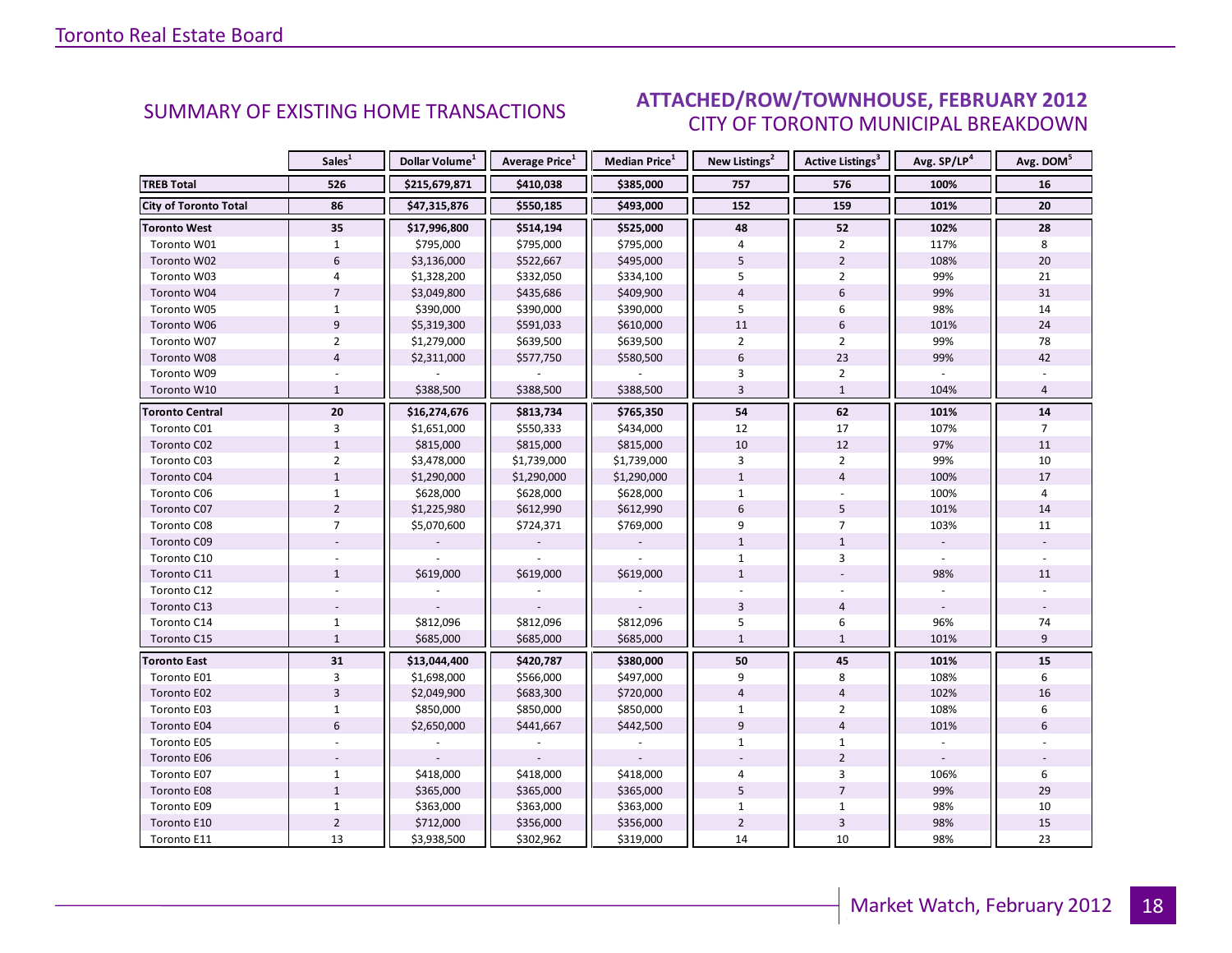#### SUMMARY OF EXISTING HOME TRANSACTIONS **CO-OP APARTMENT, FEBRUARY 2012** ALL TREB AREAS

|                                        | Sales $\overline{1}$     | Dollar Volume <sup>1</sup> | Average Price <sup>1</sup> | <b>Median Price</b> $1$  | New Listings <sup>2</sup> | <b>Active Listings<sup>3</sup></b> | Avg. SP/LP <sup>4</sup>  | Avg. DOM <sup>5</sup>    |
|----------------------------------------|--------------------------|----------------------------|----------------------------|--------------------------|---------------------------|------------------------------------|--------------------------|--------------------------|
| <b>TREB Total</b>                      | 9                        | \$2,492,000                | \$276,889                  | \$156,000                | 24                        | 32                                 | 98%                      | 43                       |
| <b>Halton Region</b>                   | $\sim$                   |                            |                            |                          | $\blacksquare$            | $\blacksquare$                     |                          |                          |
| Burlington                             |                          |                            |                            |                          |                           |                                    |                          |                          |
| <b>Halton Hills</b>                    |                          |                            | ÷,                         | $\overline{a}$           |                           |                                    |                          |                          |
| Milton                                 | $\sim$                   | $\sim$                     | $\sim$                     | $\omega$                 | $\omega$                  | $\sim$                             | ÷.                       |                          |
| Oakville                               | $\sim$                   | $\overline{\phantom{a}}$   | $\overline{a}$             | $\overline{\phantom{a}}$ | $\bar{a}$                 | $\overline{\phantom{a}}$           | $\overline{\phantom{a}}$ |                          |
| <b>Peel Region</b>                     | $\overline{\phantom{a}}$ | $\overline{\phantom{a}}$   | $\blacksquare$             | $\blacksquare$           | $\overline{\mathbf{3}}$   | $\overline{\mathbf{3}}$            |                          |                          |
| Brampton                               | $\sim$                   | $\overline{a}$             | L.                         | ÷,                       | $\mathbf{1}$              | $1\,$                              |                          |                          |
| Caledon                                |                          |                            |                            |                          |                           |                                    |                          |                          |
| Mississauga                            | ÷,                       |                            |                            |                          | $\overline{2}$            | $\overline{2}$                     |                          |                          |
| <b>City of Toronto</b>                 | 9                        | \$2,492,000                | \$276,889                  | \$156,000                | 19                        | 27                                 | 98%                      | 43                       |
| <b>! TURN PAGE FOR CITY OF TORONTO</b> |                          |                            |                            |                          |                           |                                    |                          |                          |
| <b>TABLES OR CLICK HERE:</b>           |                          |                            |                            |                          |                           |                                    |                          |                          |
|                                        |                          |                            |                            |                          |                           |                                    |                          |                          |
| <b>York Region</b>                     | $\overline{\phantom{a}}$ | $\overline{\phantom{a}}$   | $\blacksquare$             | $\blacksquare$           | $\overline{2}$            | $\mathbf{2}$                       | $\blacksquare$           |                          |
| Aurora                                 |                          |                            | ä,                         | ÷.                       | $\sim$                    | $\sim$                             |                          |                          |
| E. Gwillimbury                         |                          |                            |                            |                          |                           |                                    |                          |                          |
| Georgina                               |                          |                            |                            |                          |                           |                                    |                          |                          |
| King                                   |                          |                            |                            |                          |                           |                                    |                          |                          |
| Markham                                | $\sim$                   | $\overline{a}$             | L.                         | ÷.                       | $\sim$                    | $\overline{a}$                     | $\overline{a}$           |                          |
| Newmarket                              |                          |                            |                            |                          |                           |                                    |                          |                          |
| Richmond Hill                          | ÷.                       |                            |                            |                          |                           |                                    |                          |                          |
| Vaughan                                | $\overline{\phantom{a}}$ | $\overline{\phantom{a}}$   | $\overline{a}$             | $\overline{\phantom{a}}$ | $\overline{2}$            | $\overline{2}$                     |                          |                          |
| Whitchurch-Stouffville                 | $\sim$                   | $\sim$                     | $\sim$                     | $\sim$                   | $\sim$                    | $\sim$                             | $\sim$                   |                          |
| <b>Durham Region</b>                   | $\blacksquare$           | $\blacksquare$             | $\blacksquare$             | $\overline{\phantom{a}}$ | $\overline{\phantom{a}}$  | $\blacksquare$                     | $\blacksquare$           |                          |
| Ajax                                   | $\sim$                   | $\overline{a}$             | L.                         | $\omega$                 | $\sim$                    | $\sim$                             |                          |                          |
| <b>Brock</b>                           |                          |                            |                            |                          |                           |                                    |                          |                          |
| Clarington                             | $\overline{a}$           |                            | ÷,                         |                          | $\overline{\phantom{a}}$  |                                    |                          |                          |
| Oshawa                                 |                          |                            |                            |                          |                           |                                    |                          |                          |
| Pickering                              | ÷                        |                            | $\overline{a}$             |                          | $\overline{a}$            |                                    |                          |                          |
| Scugog                                 |                          |                            |                            |                          |                           |                                    |                          |                          |
| Uxbridge                               | ÷.                       | ÷                          | $\sim$                     | $\sim$                   | $\sim$                    | ÷.                                 | ÷.                       |                          |
| Whitby                                 | $\sim$                   | $\sim$                     | ÷,                         | $\sim$                   | $\sim$                    | $\sim$                             | $\sim$                   | $\overline{\phantom{a}}$ |
| <b>Dufferin County</b>                 | $\blacksquare$           | $\blacksquare$             | $\overline{a}$             | $\blacksquare$           | $\tilde{\phantom{a}}$     | $\tilde{\phantom{a}}$              | $\blacksquare$           | $\blacksquare$           |
| Orangeville                            | $\blacksquare$           | $\overline{\phantom{a}}$   | ÷,                         | $\omega$                 | $\sim$                    | $\sim$                             | $\mathbf{r}$             | $\mathbf{r}$             |
| <b>Simcoe County</b>                   | $\overline{a}$           | $\overline{a}$             | $\overline{a}$             |                          |                           |                                    |                          |                          |
| Adjala-Tosorontio                      | $\sim$                   | ÷                          | $\sim$                     | $\sim$                   | $\sim$                    | $\sim$                             | $\sim$                   |                          |
| <b>Bradford West Gwillimbury</b>       |                          |                            |                            |                          |                           |                                    |                          |                          |
| Essa                                   | $\overline{a}$           |                            | ÷.                         |                          |                           |                                    |                          |                          |
| Innisfil                               | $\sim$                   | $\overline{\phantom{a}}$   | ÷,                         |                          | $\sim$                    | $\overline{a}$                     |                          |                          |
| New Tecumseth                          | $\sim$                   |                            | L.                         | $\overline{a}$           | $\overline{\phantom{a}}$  | ÷,                                 |                          |                          |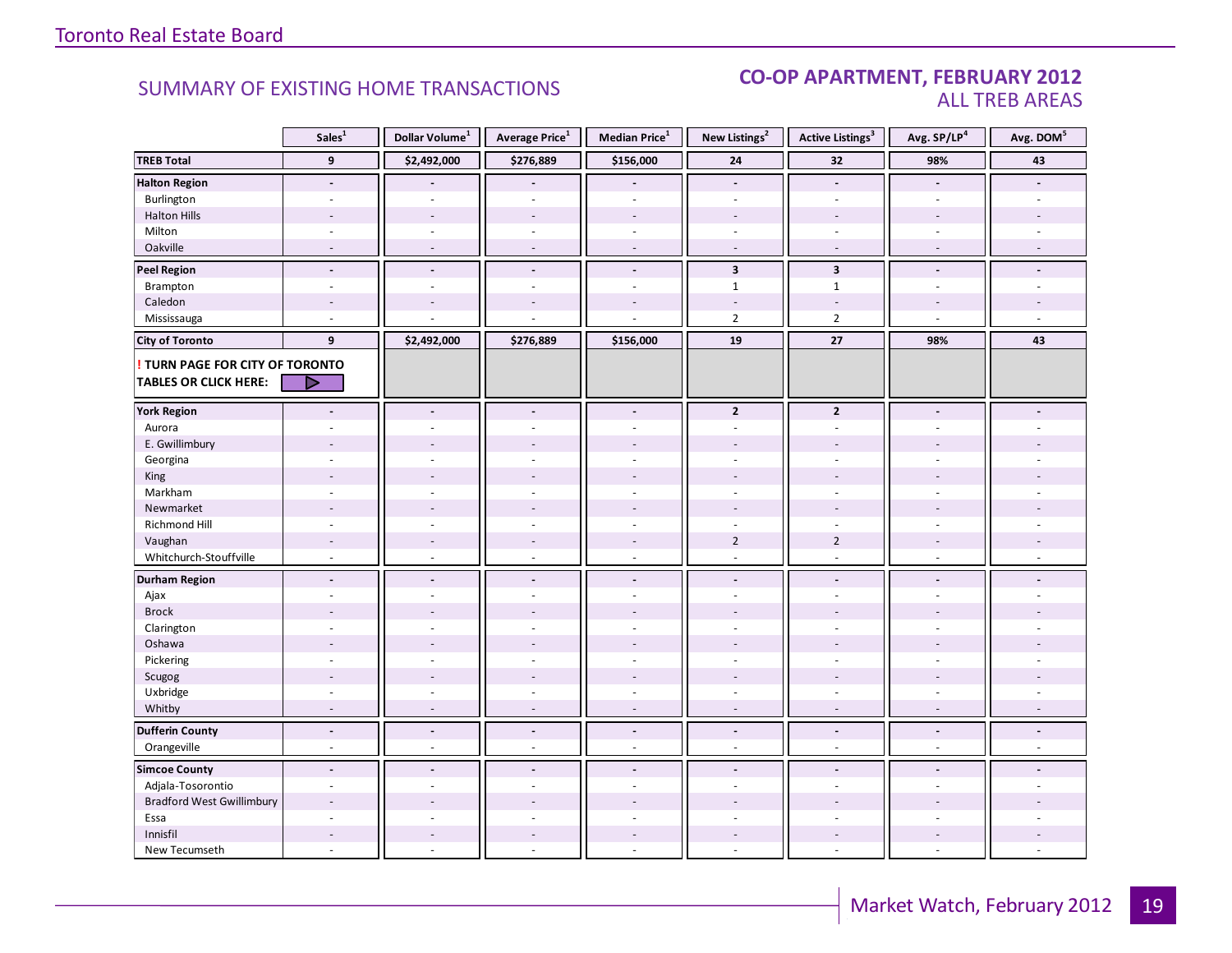### CO-OP APARTMENT, FEBRUARY 2012 CITY OF TORONTO MUNICIPAL BREAKDOWN

<span id="page-19-0"></span>

|                              | Sales <sup>1</sup> | Dollar Volume <sup>1</sup> | <b>Average Price</b> <sup>1</sup> | <b>Median Price</b> <sup>1</sup> | New Listings <sup>2</sup> | <b>Active Listings<sup>3</sup></b> | Avg. SP/LP <sup>4</sup>  | Avg. DOM <sup>5</sup> |
|------------------------------|--------------------|----------------------------|-----------------------------------|----------------------------------|---------------------------|------------------------------------|--------------------------|-----------------------|
| <b>TREB Total</b>            | 9                  | \$2,492,000                | \$276,889                         | \$156,000                        | 24                        | 32                                 | 98%                      | 43                    |
| <b>City of Toronto Total</b> | 9                  | \$2,492,000                | \$276,889                         | \$156,000                        | 19                        | 27                                 | 98%                      | 43                    |
| <b>Toronto West</b>          | $\overline{4}$     | \$566,000                  | \$141,500                         | \$141,500                        | 9                         | 11                                 | 98%                      | 47                    |
| Toronto W01                  |                    |                            |                                   |                                  |                           |                                    |                          |                       |
| Toronto W02                  | $\mathbf{1}$       | \$178,000                  | \$178,000                         | \$178,000                        |                           |                                    | 94%                      | 13                    |
| Toronto W03                  | $\sim$             |                            |                                   |                                  |                           | $\overline{a}$                     |                          |                       |
| Toronto W04                  |                    | $\omega$                   | $\sim$                            |                                  |                           |                                    | $\sim$                   |                       |
| Toronto W05                  | $\mathbf{1}$       | \$105,000                  | \$105,000                         | \$105,000                        | 3                         | 3                                  | 95%                      | $\overline{2}$        |
| Toronto W06                  | $\sim$             |                            |                                   |                                  | $\overline{4}$            | 5                                  | $\omega$                 |                       |
| Toronto W07                  | $\mathbf{1}$       | \$136,000                  | \$136,000                         | \$136,000                        | $\overline{\phantom{a}}$  | $\overline{a}$                     | 105%                     | 150                   |
| Toronto W08                  | $1\,$              | \$147,000                  | \$147,000                         | \$147,000                        | $\mathbf{1}$              | $\overline{2}$                     | 98%                      | 21                    |
| Toronto W09                  |                    |                            |                                   |                                  | $\mathbf{1}$              | $\mathbf{1}$                       |                          |                       |
| Toronto W10                  | $\sim$             | $\mathcal{L}$              | $\sim$                            | $\sim$                           | $\sim$                    | $\omega$                           | $\sim$                   | $\sim$                |
| <b>Toronto Central</b>       | $\overline{4}$     | \$1,770,000                | \$442,500                         | \$432,500                        | 6                         | 11                                 | 98%                      | 48                    |
| Toronto C01                  |                    |                            |                                   |                                  |                           |                                    |                          |                       |
| Toronto C02                  |                    | $\overline{\phantom{a}}$   | $\blacksquare$                    | $\overline{\phantom{a}}$         | $\mathbf{1}$              | $\mathbf{1}$                       | $\overline{\phantom{a}}$ |                       |
| Toronto C03                  |                    |                            |                                   |                                  | $\overline{2}$            | $\mathbf{1}$                       |                          |                       |
| Toronto C04                  | $\mathbf{1}$       | \$116,000                  | \$116,000                         | \$116,000                        | $\overline{2}$            | $\overline{4}$                     | 97%                      | 135                   |
| Toronto C06                  |                    |                            |                                   |                                  |                           |                                    |                          |                       |
| Toronto C07                  |                    |                            | $\mathbf{r}$                      |                                  |                           |                                    | $\sim$                   |                       |
| Toronto C08                  |                    |                            |                                   |                                  |                           |                                    |                          |                       |
| Toronto C09                  | $\overline{3}$     | \$1,654,000                | \$551,333                         | \$435,000                        | $\mathbf{1}$              | 5                                  | 98%                      | 19                    |
| Toronto C10                  |                    |                            |                                   |                                  |                           |                                    |                          |                       |
| Toronto C11                  |                    |                            |                                   |                                  |                           |                                    |                          |                       |
| Toronto C12                  |                    |                            |                                   |                                  |                           |                                    |                          |                       |
| Toronto C13                  |                    |                            |                                   |                                  |                           |                                    |                          |                       |
| Toronto C14                  |                    |                            |                                   |                                  |                           |                                    |                          |                       |
| Toronto C15                  | $\sim$             |                            | $\overline{\phantom{a}}$          |                                  | $\overline{\phantom{a}}$  |                                    | $\omega$                 |                       |
| <b>Toronto East</b>          | $\mathbf{1}$       | \$156,000                  | \$156,000                         | \$156,000                        | $\overline{4}$            | 5                                  | 99%                      | 13                    |
| Toronto E01                  |                    |                            |                                   |                                  |                           |                                    |                          |                       |
| Toronto E02                  |                    |                            |                                   |                                  | $\mathbf{1}$              | $\mathbf{1}$                       |                          |                       |
| Toronto E03                  |                    |                            |                                   |                                  |                           |                                    |                          |                       |
| Toronto E04                  |                    |                            |                                   |                                  |                           |                                    |                          |                       |
| Toronto E05                  |                    |                            |                                   |                                  |                           |                                    |                          |                       |
| Toronto E06                  |                    |                            | $\overline{\phantom{a}}$          |                                  | $\mathbf{1}$              | $\mathbf{1}$                       |                          |                       |
| Toronto E07                  |                    |                            |                                   |                                  |                           | $\mathbf{1}$                       |                          |                       |
| Toronto E08                  | $\mathbf{1}$       | \$156,000                  | \$156,000                         | \$156,000                        | $\mathbf{1}$              |                                    | 99%                      | 13                    |
| Toronto E09                  |                    |                            |                                   |                                  |                           | $\mathbf{1}$                       |                          |                       |
| Toronto E10                  |                    |                            |                                   |                                  | $\mathbf{1}$              | $\mathbf{1}$                       |                          |                       |
| Toronto E11                  |                    |                            |                                   |                                  |                           |                                    |                          |                       |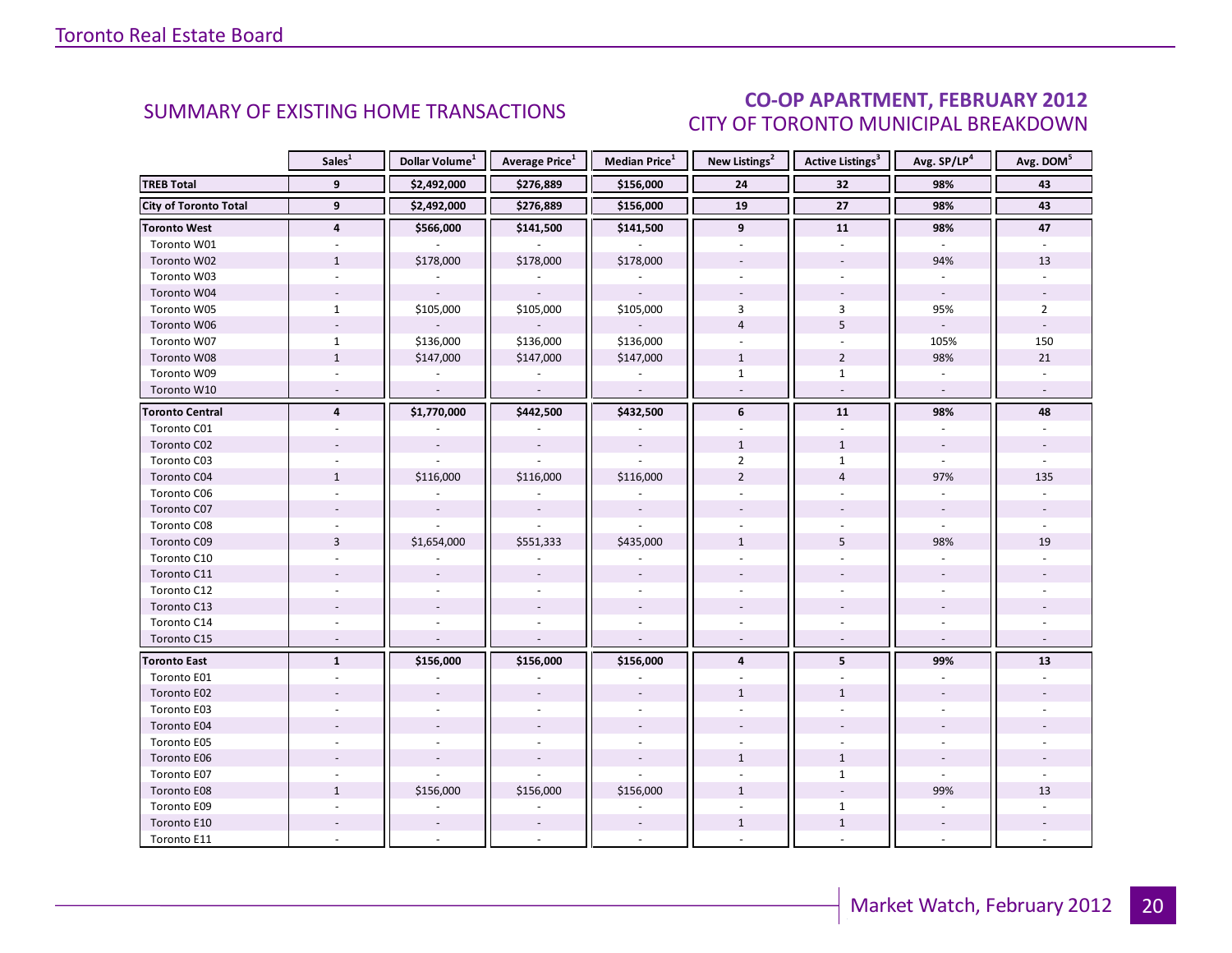### **Industrial Leasing SUMMARY OF EXISTING HOME TRANSACTIONS DETACHED CONDOMINIUM, FEBRUARY 2012** ALL TREB AREAS

|                                        | Sales <sup>1</sup>       | Dollar Volume <sup>1</sup> | Average Price <sup>1</sup> | Median Price <sup>1</sup> | New Listings <sup>2</sup> | <b>Active Listings<sup>3</sup></b> | Avg. SP/LP4    | Avg. DOM <sup>5</sup>   |
|----------------------------------------|--------------------------|----------------------------|----------------------------|---------------------------|---------------------------|------------------------------------|----------------|-------------------------|
| <b>TREB Total</b>                      | $\mathbf{1}$             | \$1,013,500                | \$1,013,500                | \$1,013,500               | 12                        | 32                                 | 99%            | $\overline{\mathbf{3}}$ |
| <b>Halton Region</b>                   | $\blacksquare$           |                            |                            |                           | $\Box$                    | $\overline{2}$                     | $\blacksquare$ |                         |
| Burlington                             | ÷                        | $\sim$                     | $\overline{a}$             | $\overline{a}$            | $\sim$                    | $\mathbf{1}$                       | $\sim$         |                         |
| <b>Halton Hills</b>                    |                          |                            |                            | $\overline{a}$            |                           | $\overline{\phantom{a}}$           |                |                         |
| Milton                                 | ä,                       | ÷.                         | $\sim$                     | ÷.                        | $\sim$                    |                                    | $\sim$         |                         |
| Oakville                               | $\overline{a}$           |                            | ÷,                         | $\overline{a}$            | $\sim$                    | $\mathbf{1}$                       | $\sim$         |                         |
| <b>Peel Region</b>                     | $\mathbf{1}$             | \$1,013,500                | \$1,013,500                | \$1,013,500               | 4                         | 5                                  | 99%            | $\overline{\mathbf{3}}$ |
| Brampton                               | $\blacksquare$           |                            |                            |                           | $\overline{2}$            | $\overline{4}$                     | $\omega$       | $\sim$                  |
| Caledon                                | $\sim$                   |                            |                            |                           | $\sim$                    | $\overline{a}$                     | $\sim$         |                         |
| Mississauga                            | $\mathbf{1}$             | \$1,013,500                | \$1,013,500                | \$1,013,500               | $\overline{2}$            | $\mathbf{1}$                       | 99%            | $\overline{\mathbf{3}}$ |
| <b>City of Toronto</b>                 | $\overline{a}$           | $\blacksquare$             | $\blacksquare$             | $\overline{a}$            | 5                         | 6                                  | $\blacksquare$ |                         |
| <b>! TURN PAGE FOR CITY OF TORONTO</b> |                          |                            |                            |                           |                           |                                    |                |                         |
| <b>TABLES OR CLICK HERE:</b>           | D                        |                            |                            |                           |                           |                                    |                |                         |
| <b>York Region</b>                     |                          |                            | $\overline{a}$             | $\overline{a}$            | $\mathbf{1}$              | $\overline{2}$                     |                |                         |
| Aurora                                 |                          |                            |                            |                           |                           |                                    |                |                         |
| E. Gwillimbury                         |                          |                            |                            |                           |                           |                                    |                |                         |
| Georgina                               |                          |                            |                            | $\overline{a}$            |                           | ÷                                  |                |                         |
| King                                   |                          |                            |                            |                           |                           |                                    |                |                         |
| Markham                                | ä,                       | ÷.                         | $\sim$                     | ÷,                        | $\mathbf{1}$              | $\overline{2}$                     | $\sim$         |                         |
| Newmarket                              | $\overline{\phantom{a}}$ |                            |                            | $\overline{a}$            |                           | $\overline{\phantom{a}}$           |                |                         |
| <b>Richmond Hill</b>                   | ÷.                       |                            |                            | L.                        |                           |                                    |                |                         |
| Vaughan                                | $\overline{\phantom{a}}$ | $\sim$                     | $\overline{\phantom{a}}$   | $\overline{\phantom{a}}$  | $\sim$                    | $\overline{\phantom{a}}$           | $\sim$         |                         |
| Whitchurch-Stouffville                 | $\omega$                 | $\sim$                     | $\omega$                   | $\omega$                  | $\omega$                  | $\omega$                           | $\sim$         |                         |
| <b>Durham Region</b>                   | $\overline{a}$           | ÷.                         | $\blacksquare$             | $\overline{\phantom{a}}$  | $\blacksquare$            | $\mathbf{1}$                       | $\blacksquare$ |                         |
| Ajax                                   |                          |                            |                            | ÷.                        | $\sim$                    | ÷                                  | $\sim$         |                         |
| <b>Brock</b>                           |                          |                            |                            |                           |                           |                                    |                |                         |
| Clarington                             |                          |                            |                            |                           |                           |                                    |                |                         |
| Oshawa                                 | $\overline{a}$           |                            |                            | $\overline{a}$            |                           |                                    |                |                         |
| Pickering                              | $\overline{\phantom{a}}$ |                            | $\sim$                     | $\sim$                    | $\sim$                    | $\sim$                             | $\sim$         |                         |
| Scugog                                 | $\overline{a}$           |                            | ÷,                         | $\overline{a}$            |                           | $\overline{\phantom{a}}$           |                |                         |
| Uxbridge                               |                          |                            |                            | ÷,                        |                           |                                    |                |                         |
| Whitby                                 |                          |                            |                            | ÷,                        |                           | $\mathbf{1}$                       |                |                         |
| <b>Dufferin County</b>                 | $\overline{a}$           | $\blacksquare$             | $\blacksquare$             | $\overline{a}$            | $\mathbf 1$               | $\overline{\mathbf{3}}$            | $\blacksquare$ |                         |
| Orangeville                            | ä,                       | ÷.                         | ÷,                         | ÷,                        | $\mathbf{1}$              | $\overline{3}$                     | $\sim$         |                         |
| <b>Simcoe County</b>                   | $\blacksquare$           | $\sim$                     | $\blacksquare$             | $\blacksquare$            | $\mathbf{1}$              | 13                                 | $\sim$         |                         |
| Adjala-Tosorontio                      |                          |                            |                            | ä,                        | ÷.                        | $\overline{\phantom{a}}$           |                |                         |
| <b>Bradford West Gwillimbury</b>       | $\overline{a}$           |                            |                            | $\overline{a}$            |                           | $\overline{a}$                     |                |                         |
| Essa                                   | ÷,                       |                            |                            | ÷,                        | $\sim$                    | $\mathbb{L}$                       | $\sim$         |                         |
| Innisfil                               |                          |                            |                            | $\overline{a}$            |                           | $\sim$                             |                |                         |
| New Tecumseth                          |                          |                            |                            | ÷,                        | $1\,$                     | 13                                 | $\overline{a}$ |                         |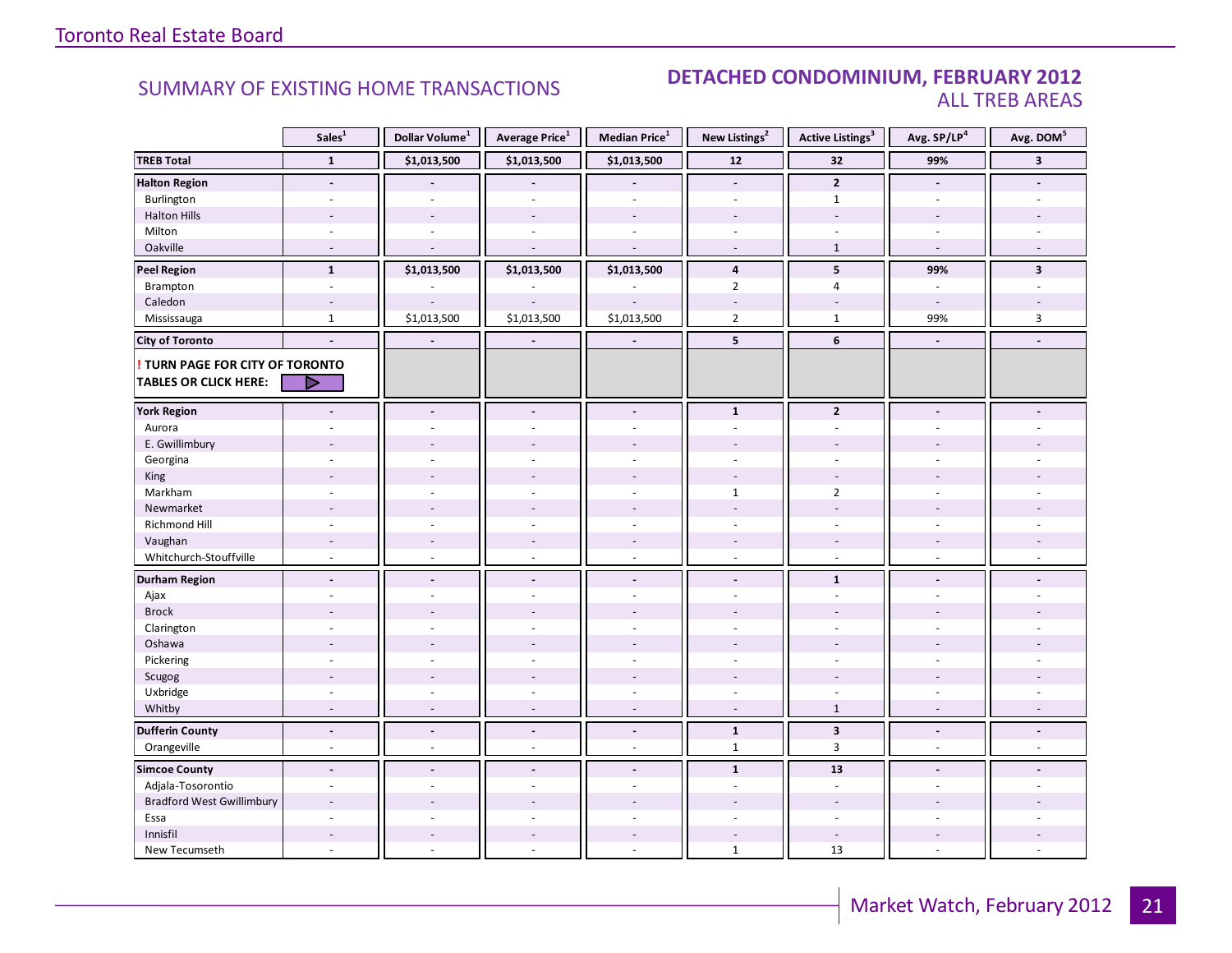#### $\blacksquare$ CITY OF TORONTO MUNICIPAL BREAKDOWN SUMMARY OF EXISTING HOME TRANSACTIONS **DETACHED CONDOMINIUM, FEBRUARY 2012**

<span id="page-21-0"></span>

|                              | Sales <sup>1</sup>       | Dollar Volume <sup>1</sup> | <b>Average Price</b> <sup>1</sup> | <b>Median Price</b> <sup>1</sup> | New Listings <sup>2</sup> | <b>Active Listings</b> <sup>3</sup> | Avg. SP/LP4    | Avg. DOM <sup>5</sup> |
|------------------------------|--------------------------|----------------------------|-----------------------------------|----------------------------------|---------------------------|-------------------------------------|----------------|-----------------------|
| <b>TREB Total</b>            | $\mathbf{1}$             | \$1,013,500                | \$1,013,500                       | \$1,013,500                      | $\overline{12}$           | 32                                  | 99%            | $\mathbf{3}$          |
| <b>City of Toronto Total</b> | $\blacksquare$           |                            |                                   |                                  | 5                         | 6                                   | $\blacksquare$ |                       |
| <b>Toronto West</b>          | $\overline{\phantom{a}}$ | $\overline{\phantom{a}}$   | $\overline{\phantom{a}}$          | $\overline{\phantom{a}}$         | $\overline{\phantom{a}}$  | $\overline{\phantom{a}}$            |                |                       |
| Toronto W01                  |                          |                            |                                   |                                  |                           |                                     |                |                       |
| Toronto W02                  |                          |                            |                                   |                                  |                           |                                     |                |                       |
| Toronto W03                  |                          |                            |                                   |                                  |                           |                                     |                |                       |
| Toronto W04                  |                          |                            |                                   |                                  |                           |                                     |                |                       |
| Toronto W05                  |                          |                            |                                   |                                  |                           |                                     |                |                       |
| Toronto W06                  |                          |                            |                                   |                                  |                           |                                     |                |                       |
| Toronto W07                  |                          |                            |                                   |                                  |                           |                                     |                |                       |
| Toronto W08                  |                          |                            |                                   |                                  |                           |                                     |                |                       |
| Toronto W09                  |                          |                            |                                   |                                  |                           |                                     |                |                       |
| Toronto W10                  |                          |                            |                                   |                                  |                           |                                     |                |                       |
| <b>Toronto Central</b>       |                          |                            |                                   | $\overline{\phantom{a}}$         | $\overline{2}$            | $\mathbf{3}$                        |                |                       |
| Toronto C01                  |                          |                            |                                   |                                  | $\overline{2}$            | $\overline{2}$                      |                |                       |
| Toronto C02                  |                          |                            |                                   |                                  |                           |                                     |                |                       |
| Toronto C03                  |                          |                            |                                   |                                  |                           |                                     |                |                       |
| Toronto C04                  |                          |                            |                                   |                                  |                           |                                     |                |                       |
| Toronto C06                  |                          |                            |                                   |                                  |                           |                                     |                |                       |
| Toronto C07                  |                          |                            |                                   |                                  |                           |                                     |                |                       |
| Toronto C08                  |                          |                            |                                   |                                  |                           |                                     |                |                       |
| Toronto C09                  |                          |                            |                                   |                                  |                           |                                     |                |                       |
| Toronto C10                  |                          |                            |                                   |                                  |                           |                                     |                |                       |
| Toronto C11                  |                          |                            |                                   |                                  |                           |                                     |                |                       |
| Toronto C12                  |                          |                            |                                   |                                  |                           | $\mathbf{1}$                        |                |                       |
| Toronto C13                  |                          |                            |                                   |                                  |                           |                                     |                |                       |
| Toronto C14                  |                          |                            |                                   |                                  |                           |                                     |                |                       |
| Toronto C15                  |                          |                            | $\overline{\phantom{a}}$          | $\sim$                           | $\overline{\phantom{a}}$  | $\overline{\phantom{a}}$            |                |                       |
| <b>Toronto East</b>          |                          |                            |                                   | $\blacksquare$                   | $\overline{\mathbf{3}}$   | $\overline{\mathbf{3}}$             |                |                       |
| Toronto E01                  |                          |                            |                                   |                                  |                           |                                     |                |                       |
| Toronto E02                  |                          |                            |                                   |                                  | $\mathbf{1}$              | $\mathbf{1}$                        |                |                       |
| Toronto E03                  |                          |                            |                                   |                                  |                           |                                     |                |                       |
| Toronto E04                  |                          |                            |                                   |                                  |                           |                                     |                |                       |
| Toronto E05                  |                          |                            |                                   |                                  |                           |                                     |                |                       |
| Toronto E06                  |                          |                            |                                   |                                  |                           |                                     |                |                       |
| Toronto E07                  |                          |                            |                                   |                                  |                           |                                     |                |                       |
| Toronto E08                  |                          |                            |                                   |                                  |                           |                                     |                |                       |
| Toronto E09                  |                          |                            |                                   |                                  |                           |                                     |                |                       |
| Toronto E10                  |                          |                            |                                   |                                  |                           |                                     |                |                       |
| Toronto E11                  |                          |                            |                                   |                                  | $\overline{2}$            | $\overline{2}$                      |                |                       |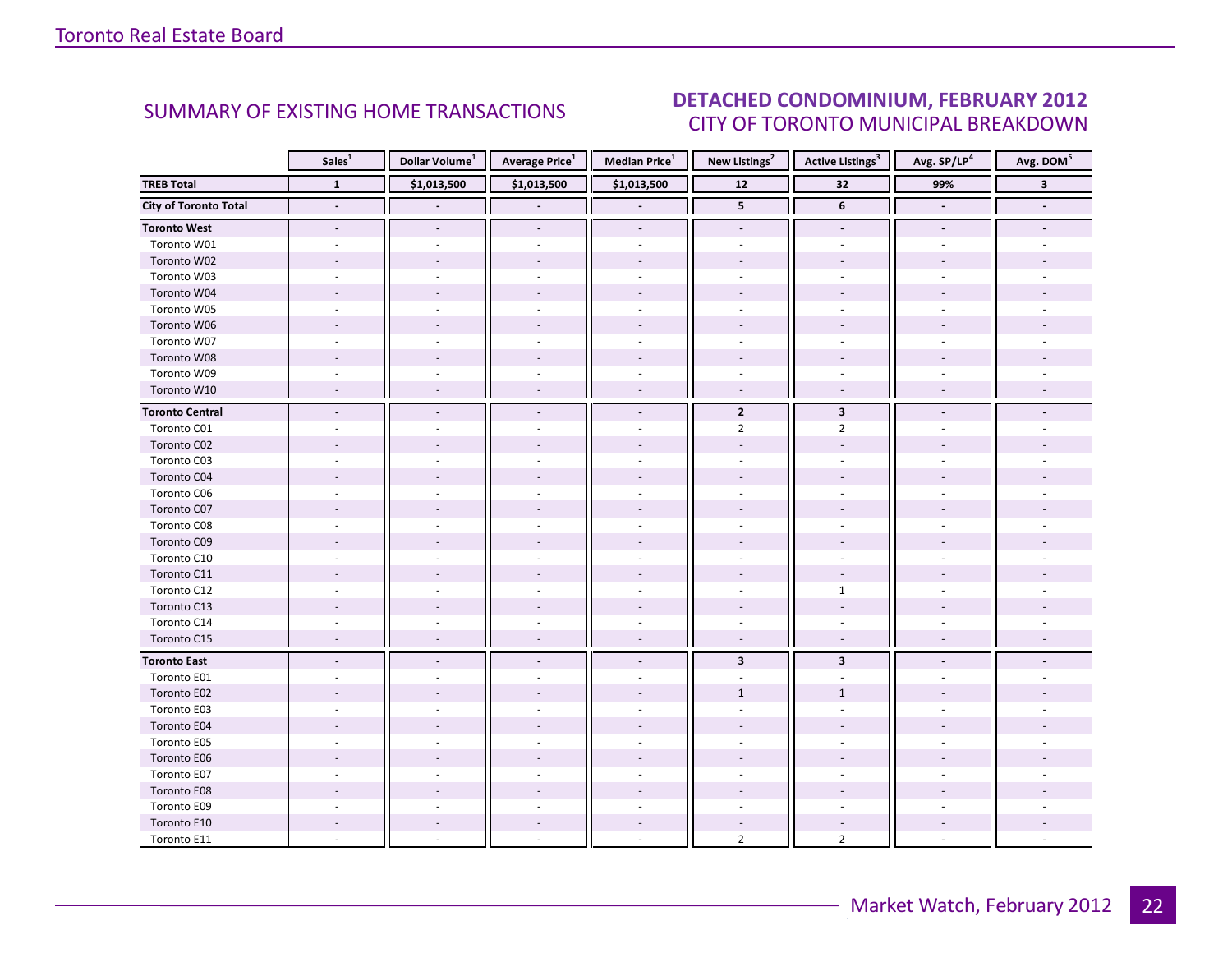### **Industrial Leasing CO-OWNERSHIP APARTMENT, FEBRUARY 2012**<br>ALL TREB AREAS ALL TREB AREAS

|                                                                        | Sales <sup>1</sup>       | Dollar Volume <sup>1</sup> | Average Price <sup>1</sup> | Median Price <sup>1</sup> | New Listings <sup>2</sup> | Active Listings <sup>3</sup> | Avg. SP/LP <sup>4</sup>  | Avg. DOM <sup>5</sup> |
|------------------------------------------------------------------------|--------------------------|----------------------------|----------------------------|---------------------------|---------------------------|------------------------------|--------------------------|-----------------------|
| <b>TREB Total</b>                                                      | 8                        | \$2,123,100                | \$265,388                  | \$279,000                 | 13                        | 18                           | 97%                      | 25                    |
| <b>Halton Region</b>                                                   | $\overline{\phantom{a}}$ |                            |                            |                           | $\blacksquare$            | $\overline{\phantom{a}}$     |                          |                       |
| Burlington                                                             | $\overline{\phantom{a}}$ | $\overline{a}$             | $\sim$                     | $\overline{a}$            | $\overline{\phantom{a}}$  | $\sim$                       | $\sim$                   |                       |
| <b>Halton Hills</b>                                                    |                          |                            |                            |                           |                           |                              |                          |                       |
| Milton                                                                 | ÷.                       | $\sim$                     |                            | ÷.                        | $\overline{\phantom{a}}$  |                              | ÷.                       |                       |
| Oakville                                                               | $\blacksquare$           | $\overline{\phantom{a}}$   |                            | ÷.                        | $\overline{\phantom{a}}$  | $\overline{\phantom{a}}$     | $\sim$                   |                       |
| <b>Peel Region</b>                                                     | $\blacksquare$           | $\sim$                     | $\blacksquare$             | $\overline{\phantom{a}}$  | $\overline{\phantom{a}}$  | $\blacksquare$               | $\blacksquare$           |                       |
| Brampton                                                               | $\sim$                   | ÷                          | $\sim$                     | ÷.                        | $\overline{\phantom{a}}$  | $\sim$                       | $\sim$                   |                       |
| Caledon                                                                | ٠                        | $\overline{\phantom{a}}$   |                            |                           | $\overline{\phantom{a}}$  |                              |                          |                       |
| Mississauga                                                            | $\overline{a}$           |                            |                            |                           | $\overline{a}$            | $\sim$                       | ÷,                       |                       |
| <b>City of Toronto</b>                                                 | 8                        | \$2,123,100                | \$265,388                  | \$279,000                 | $12$                      | 17                           | 97%                      | 25                    |
| <b>! TURN PAGE FOR CITY OF TORONTO</b><br><b>TABLES OR CLICK HERE:</b> | D                        |                            |                            |                           |                           |                              |                          |                       |
| <b>York Region</b>                                                     |                          | $\overline{a}$             |                            |                           | $\overline{a}$            |                              |                          |                       |
| Aurora                                                                 |                          |                            |                            |                           |                           |                              |                          |                       |
| E. Gwillimbury                                                         |                          |                            |                            |                           |                           |                              |                          |                       |
| Georgina                                                               |                          |                            |                            |                           |                           |                              |                          |                       |
| King                                                                   |                          |                            |                            |                           |                           |                              |                          |                       |
| Markham                                                                | $\ddot{\phantom{1}}$     | ÷.                         |                            | ÷.                        | ÷.                        | $\sim$                       | ÷.                       |                       |
| Newmarket                                                              |                          |                            |                            |                           |                           |                              |                          |                       |
| Richmond Hill                                                          |                          |                            |                            |                           |                           |                              |                          |                       |
| Vaughan                                                                | $\overline{a}$           | $\overline{a}$             |                            | $\overline{a}$            | $\overline{a}$            | $\overline{a}$               | $\overline{\phantom{a}}$ |                       |
| Whitchurch-Stouffville                                                 | $\sim$                   | $\overline{\phantom{a}}$   |                            | ä,                        | $\overline{\phantom{a}}$  | $\sim$                       |                          |                       |
| <b>Durham Region</b>                                                   | $\overline{a}$           | $\overline{a}$             |                            | $\overline{a}$            | $\overline{a}$            | $\blacksquare$               | $\overline{a}$           |                       |
| Ajax                                                                   |                          |                            |                            |                           |                           |                              |                          |                       |
| <b>Brock</b>                                                           |                          |                            |                            |                           |                           |                              |                          |                       |
|                                                                        |                          |                            |                            |                           |                           |                              |                          |                       |
| Clarington                                                             |                          |                            |                            |                           |                           |                              |                          |                       |
| Oshawa                                                                 | $\overline{\phantom{a}}$ |                            |                            |                           | $\sim$                    |                              |                          |                       |
| Pickering                                                              |                          | $\overline{a}$             |                            | $\overline{a}$            | $\overline{\phantom{a}}$  |                              |                          |                       |
| Scugog                                                                 |                          |                            |                            |                           |                           |                              |                          |                       |
| Uxbridge<br>Whitby                                                     |                          |                            |                            |                           | ÷,                        |                              |                          |                       |
|                                                                        |                          |                            |                            |                           |                           |                              |                          |                       |
| <b>Dufferin County</b>                                                 | $\blacksquare$           | $\overline{a}$             | $\blacksquare$             | $\blacksquare$            | $\blacksquare$            | $\blacksquare$               | $\blacksquare$           |                       |
| Orangeville                                                            | ä,                       | ä,                         | $\sim$                     | L.                        | $\sim$                    | $\sim$                       | L.                       |                       |
| <b>Simcoe County</b>                                                   | $\sim$                   | $\overline{a}$             | $\sim$                     | $\overline{a}$            | $\mathbf{1}$              | $\mathbf{1}$                 | $\sim$                   |                       |
| Adjala-Tosorontio                                                      |                          |                            |                            |                           | ÷.                        |                              |                          |                       |
| <b>Bradford West Gwillimbury</b>                                       | $\overline{a}$           | ÷                          |                            |                           |                           |                              |                          |                       |
| Essa                                                                   | ÷                        |                            |                            |                           | ÷,                        | $\sim$                       | ÷.                       |                       |
| Innisfil                                                               |                          |                            |                            |                           | $\overline{a}$            |                              |                          |                       |
| New Tecumseth                                                          |                          |                            |                            |                           | $1\,$                     | $\mathbf{1}$                 |                          |                       |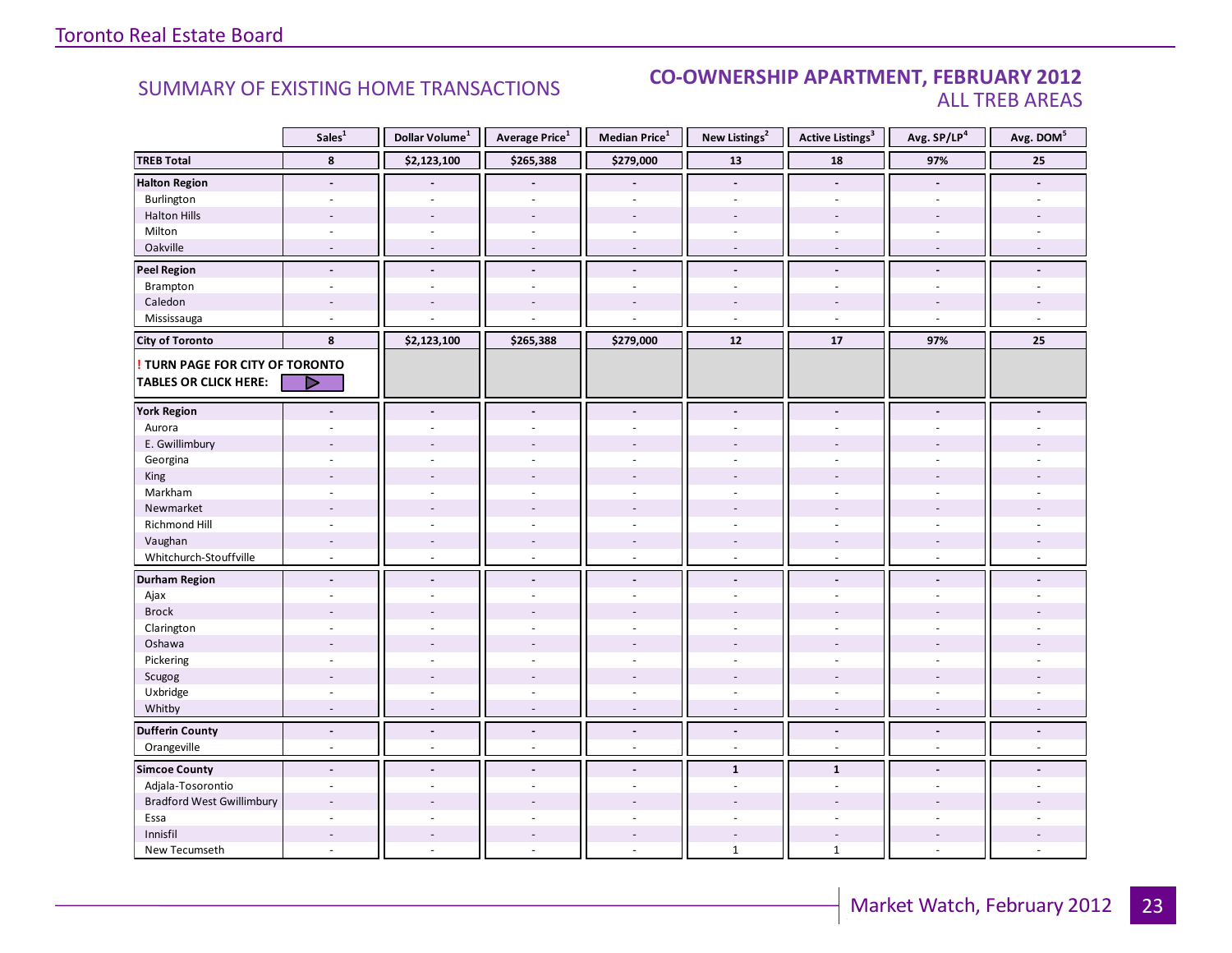#### $\blacksquare$ CITY OF TORONTO MUNICIPAL BREAKDOWN SUMMARY OF EXISTING HOME TRANSACTIONS **CO-OWNERSHIP APARTMENT, FEBRUARY 2012**

<span id="page-23-0"></span>

|                              | Sales <sup>1</sup>      | Dollar Volume <sup>1</sup> | <b>Average Price</b> <sup>1</sup> | Median Price <sup>1</sup> | New Listings <sup>2</sup> | Active Listings <sup>3</sup> | Avg. SP/LP <sup>4</sup>  | Avg. DOM <sup>5</sup> |
|------------------------------|-------------------------|----------------------------|-----------------------------------|---------------------------|---------------------------|------------------------------|--------------------------|-----------------------|
| <b>TREB Total</b>            | 8                       | \$2,123,100                | \$265,388                         | \$279,000                 | 13                        | 18                           | 97%                      | 25                    |
| <b>City of Toronto Total</b> | 8                       | \$2,123,100                | \$265,388                         | \$279,000                 | 12                        | 17                           | 97%                      | 25                    |
| <b>Toronto West</b>          | $\mathbf{1}$            | \$65,000                   | \$65,000                          | \$65,000                  | $\mathbf{1}$              | 5                            | 94%                      | 30                    |
| Toronto W01                  |                         |                            |                                   |                           |                           | $\mathbf{1}$                 |                          |                       |
| Toronto W02                  |                         |                            |                                   |                           | $\mathbf{1}$              | $\mathbf{1}$                 |                          |                       |
| Toronto W03                  |                         |                            |                                   |                           |                           |                              |                          |                       |
| Toronto W04                  |                         |                            |                                   |                           |                           |                              |                          |                       |
| Toronto W05                  | $\mathbf{1}$            | \$65,000                   | \$65,000                          | \$65,000                  |                           | $\overline{3}$               | 94%                      | 30                    |
| Toronto W06                  |                         |                            |                                   |                           |                           |                              |                          |                       |
| Toronto W07                  |                         |                            |                                   | $\overline{a}$            |                           |                              | $\sim$                   |                       |
| Toronto W08                  |                         |                            |                                   |                           |                           |                              |                          |                       |
| Toronto W09                  |                         |                            |                                   |                           |                           |                              |                          |                       |
| Toronto W10                  |                         |                            |                                   | $\sim$                    |                           | $\mathcal{L}$                | $\sim$                   |                       |
| <b>Toronto Central</b>       | $\overline{\mathbf{z}}$ | \$2,058,100                | \$294,014                         | \$280,000                 | 10                        | 12                           | 98%                      | 24                    |
| Toronto C01                  |                         |                            |                                   |                           |                           |                              |                          |                       |
| Toronto C02                  | $\mathbf{1}$            | \$305,000                  | \$305,000                         | \$305,000                 | $\mathbf{1}$              |                              | 98%                      | 12                    |
| Toronto C03                  | $\mathbf{1}$            | \$278,000                  | \$278,000                         | \$278,000                 | $\overline{2}$            | 3                            | 96%                      | 28                    |
| Toronto C04                  | $1\,$                   | \$278,000                  | \$278,000                         | \$278,000                 | $\overline{3}$            | $\overline{3}$               | 98%                      | $\mathbf{0}$          |
| Toronto C06                  |                         |                            |                                   |                           |                           |                              |                          |                       |
| Toronto C07                  | $\overline{a}$          |                            | $\overline{\phantom{a}}$          | $\sim$                    |                           |                              | $\blacksquare$           |                       |
| Toronto C08                  | $\mathbf{1}$            | \$205,000                  | \$205,000                         | \$205,000                 | $\mathbf{1}$              |                              | 100%                     | 10                    |
| Toronto C09                  |                         |                            |                                   |                           |                           | $\mathbf{1}$                 | $\sim$                   |                       |
| Toronto C10                  | $\overline{2}$          | \$712,100                  | \$356,050                         | \$356,050                 | $\mathbf{1}$              | $\mathbf{1}$                 | 99%                      | 35                    |
| Toronto C11                  |                         |                            |                                   |                           |                           |                              | $\overline{\phantom{a}}$ |                       |
| Toronto C12                  | $\sim$                  |                            |                                   |                           |                           |                              | $\sim$                   |                       |
| Toronto C13                  |                         |                            |                                   |                           |                           | $\mathbf{1}$                 |                          |                       |
| Toronto C14                  |                         |                            |                                   |                           | $\overline{2}$            | $\overline{2}$               |                          |                       |
| Toronto C15                  | $\mathbf{1}$            | \$280,000                  | \$280,000                         | \$280,000                 | $\overline{a}$            | $\mathbf{1}$                 | 94%                      | 49                    |
| <b>Toronto East</b>          |                         |                            |                                   |                           | $\mathbf{1}$              |                              |                          |                       |
| Toronto E01                  |                         |                            |                                   |                           |                           |                              |                          |                       |
| Toronto E02                  |                         |                            |                                   |                           |                           |                              |                          |                       |
| Toronto E03                  |                         |                            |                                   |                           |                           |                              |                          |                       |
| Toronto E04                  |                         |                            |                                   |                           |                           |                              |                          |                       |
| Toronto E05                  |                         |                            |                                   |                           |                           |                              |                          |                       |
| Toronto E06                  |                         |                            |                                   |                           |                           |                              |                          |                       |
| Toronto E07                  |                         |                            |                                   |                           | $\mathbf{1}$              |                              |                          |                       |
| Toronto E08                  |                         |                            |                                   |                           |                           |                              |                          |                       |
| Toronto E09                  |                         |                            |                                   |                           |                           |                              |                          |                       |
| Toronto E10                  |                         |                            |                                   |                           |                           |                              |                          |                       |
| Toronto E11                  |                         |                            |                                   |                           |                           |                              |                          |                       |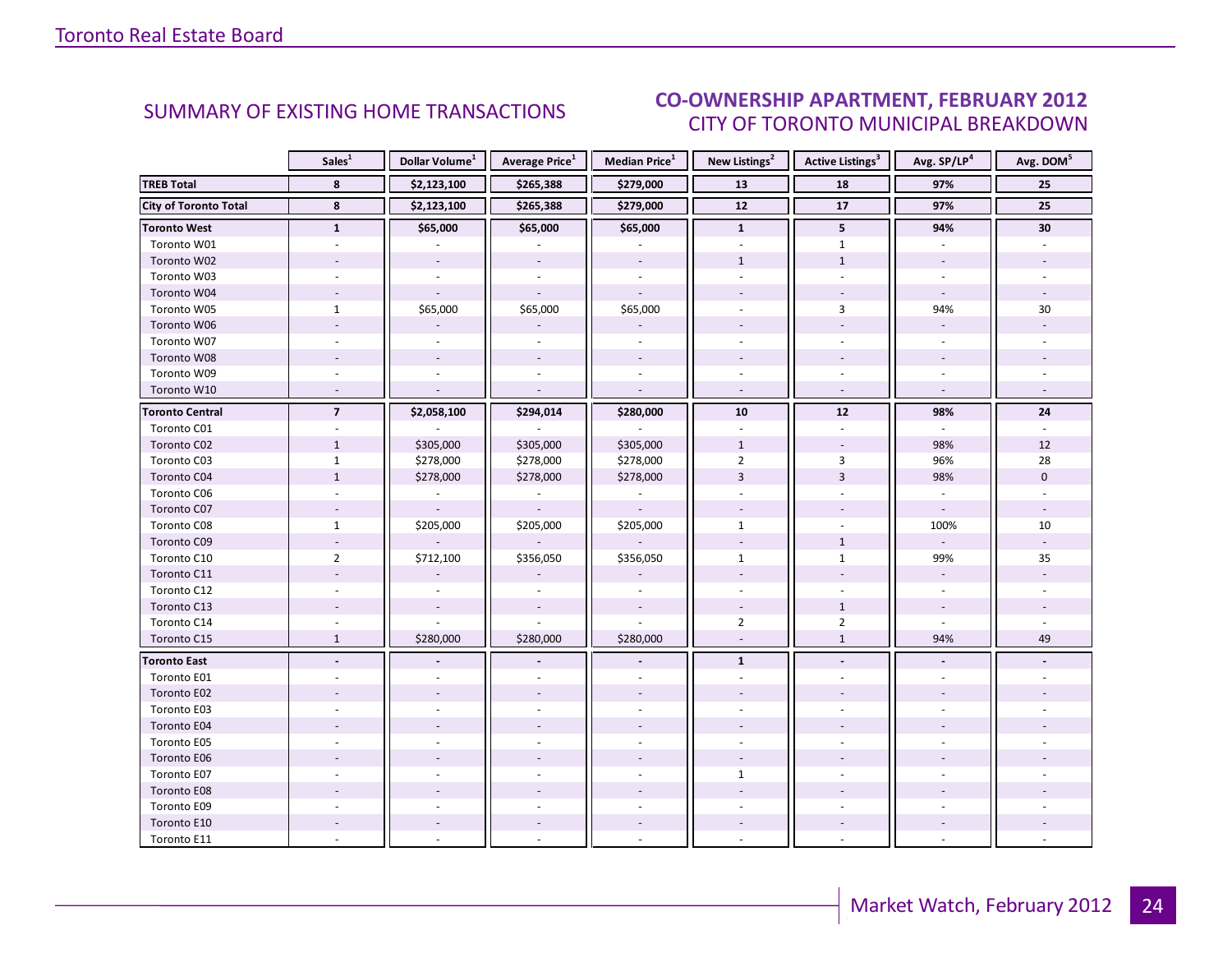#### FOCUS ON THE MLS® HOME PRICE INDEX **INDEX AND BENCHMARK PRICE, FEBRUARY 2012**<br>CLICK HERE FOR MORE BACKGROUND INFORMATION OF THE MIS® HPI CLICK HERE FOR MORE BACKGROUND INFORMATION OF THE MLS® HPI AND STATE OF THE SAMPLE AREAS

|                                                               |       | Composite        |                | <b>Single-Family Detached</b><br><b>Single-Family Attached</b> |                  |                |        | Townhouse        |                          | Apartment                |                          |               |                          |                          |                          |
|---------------------------------------------------------------|-------|------------------|----------------|----------------------------------------------------------------|------------------|----------------|--------|------------------|--------------------------|--------------------------|--------------------------|---------------|--------------------------|--------------------------|--------------------------|
|                                                               | Index | <b>Benchmark</b> | Yr./Yr. % Chg. | Index                                                          | <b>Benchmark</b> | Yr./Yr. % Chg. | Index  | <b>Benchmark</b> | Yr./Yr. % Chg.           | Index                    | <b>Benchmark</b>         | Yr./Yr. % Chg | Index                    | <b>Benchmark</b>         | Yr./Yr. % Chg.           |
| <b>TREB Total</b>                                             | 145.6 | \$447,400        | 7.30%          | 144.7                                                          | \$544,800        | 8.39%          | 149.2  | \$426,900        | 8.51%                    | 142.0                    | \$323,500                | 6.13%         | 143.7                    | \$303,300                | 4.06%                    |
| <b>Halton Region</b>                                          | 152.3 | \$501,100        | 7.10%          | 151.5                                                          | \$577,600        | 9.15%          | 151.3  | \$386,600        | 6.32%                    | 150.1                    | \$305,300                | 8.30%         | $\mathbb{Z}$             |                          |                          |
| Burlington                                                    | 156.7 | \$431,700        | 10.90%         | 157.2                                                          | \$507,100        | 14.33%         | 151.6  | \$362,400        | 9.22%                    | 157.3                    | \$315,500                | 8.63%         | $\sim$                   | ٠                        | $\sim$                   |
| <b>Halton Hills</b>                                           | 142.8 | \$426,300        | 4.08%          | 144.0                                                          | \$464,600        | 6.19%          | 147.9  | \$363,500        | 6.33%                    | 146.8                    | \$264,600                | 8.02%         | ÷,                       |                          |                          |
| Milton                                                        | 143.9 | \$407,500        | 5.89%          | 138.3                                                          | \$486,700        | 5.49%          | 146.0  | \$362,600        | 5.80%                    | ×.                       |                          |               | ÷,                       | ÷,                       |                          |
| Oakville                                                      | 161.2 | \$611,100        | 7.97%          | 160.3                                                          | \$680,100        | 11.01%         | 160.4  | \$436,600        | 5.74%                    | 149.5                    | \$328,500                | 8.10%         | $\sim$                   |                          |                          |
| <b>Peel Region</b>                                            | 140.9 | \$390,300        | 7.07%          | 140.9                                                          | \$483,600        | 6.50%          | 142.6  | \$368,500        | 6.90%                    | 144.0                    | \$303,500                | 7.62%         | 132.5                    | \$234,500                | 6.94%                    |
| Brampton                                                      | 134.9 | \$365,400        | 6.98%          | 134.9                                                          | \$414,500        | 6.72%          | 137.5  | \$332,000        | 6.92%                    | 127.9                    | \$235,400                | 4.58%         | 113.7                    | \$186,000                | 5.67%                    |
| Caledon                                                       | 137.3 | \$489,700        | 4.17%          | 137.2                                                          | \$503,000        | 4.57%          | 142.8  | \$354,600        | 5.31%                    | $\overline{\phantom{a}}$ |                          | $\sim$        | $\sim$                   |                          | $\overline{\phantom{a}}$ |
| Mississauga                                                   | 145.6 | \$401,200        | 7.37%          | 148.6                                                          | \$560,000        | 6.83%          | 148.0  | \$408,400        | 7.01%                    | 148.6                    | \$323,300                | 8.31%         | 135.4                    | \$241,900                | 7.21%                    |
| <b>City of Toronto</b>                                        | 150.5 | \$482,600        | 6.29%          | 151.6                                                          | \$660,000        | 8.36%          | 158.5  | \$529,300        | 9.31%                    | 146.5                    | \$370,200                | 5.02%         | 146.7                    | \$320,100                | 3.31%                    |
| TURN PAGE FOR CITY OF TORONTO<br><b>TABLES OR CLICK HERE:</b> | ▶     |                  |                |                                                                |                  |                |        |                  |                          |                          |                          |               |                          |                          |                          |
| <b>York Region</b>                                            | 152.0 | \$520,600        | 10.71%         | 152.7                                                          | \$606,300        | 11.79%         | 153.7  | \$446,100        | 11.05%                   | 141.6                    | \$369,200                | 7.27%         | 143.8                    | \$302,600                | 6.60%                    |
| Aurora                                                        | 143.0 | \$458,300        | 11.46%         | 141.6                                                          | \$530,800        | 15.12%         | 147.3  | \$381,500        | 11.09%                   | 129.0                    | \$356,700                | 6.88%         | 135.9                    | \$302,900                | 5.68%                    |
| E. Gwillimbury                                                | 126.5 | \$412,700        | 0.88%          | 126.5                                                          | \$415,900        | $-0.16%$       | 133.4  | \$279,600        | 4.30%                    | $\sim$                   |                          |               | $\sim$                   |                          |                          |
| Georgina                                                      | 141.9 | \$296,900        | 14.07%         | 147.8                                                          | \$310,300        | 17.02%         | 139.1  | \$274,000        | 9.87%                    | $\overline{\phantom{a}}$ | $\overline{\phantom{a}}$ | $\sim$        | $\sim$                   | $\overline{\phantom{a}}$ | ٠                        |
| King                                                          | 142.2 | \$591,800        | 2.82%          | 143.0                                                          | \$592,700        | 2.73%          | $\sim$ |                  |                          | $\overline{\phantom{a}}$ |                          |               | ÷,                       |                          |                          |
| Markham                                                       | 158.6 | \$539,500        | 12.32%         | 161.3                                                          | \$661,400        | 13.99%         | 158.1  | \$467,300        | 12.05%                   | 150.9                    | \$388,000                | 13.03%        | 151.0                    | \$328,100                | 6.41%                    |
| Newmarket                                                     | 137.7 | \$400,200        | 8.43%          | 133.8                                                          | \$444,000        | 5.94%          | 141.2  | \$349,600        | 9.88%                    | 142.0                    | \$289,500                | 10.59%        | 147.1                    | \$248,100                | 4.10%                    |
| Richmond Hill                                                 | 157.7 | \$570,400        | 11.53%         | 166.1                                                          | \$701,600        | 13.77%         | 161.5  | \$477,900        | 13.02%                   | 125.0                    | \$357,800                | $-6.09%$      | 144.2                    | \$277,700                | 8.58%                    |
| Vaughan                                                       | 150.0 | \$537,800        | 9.73%          | 147.0                                                          | \$622,300        | 9.95%          | 151.6  | \$467,600        | 9.54%                    | 145.2                    | \$396,300                | 7.64%         | 135.3                    | \$303,800                | 4.72%                    |
| Whitchurch-Stouffville                                        | 148.6 | \$513,400        | 7.92%          | 147.7                                                          | \$530,300        | 12.58%         | 138.5  | \$380,500        | 6.87%                    | $\overline{\phantom{a}}$ |                          | $\sim$        | $\sim$                   | ÷.                       | $\sim$                   |
| <b>Durham Region</b>                                          | 124.6 | \$302,500        | 5.15%          | 124.1                                                          | \$332,300        | 5.35%          | 128.3  | \$264,400        | 6.38%                    | 117.4                    | \$195,400                | 1.29%         | 115.4                    | \$207,700                | $-1.20%$                 |
| Ajax                                                          | 131.1 | \$340,500        | 5.30%          | 132.5                                                          | \$378,400        | 6.00%          | 138.4  | \$300,700        | 6.63%                    | 117.4                    | \$211,100                | $-6.60%$      | 112.2                    | \$189,200                | $-2.18%$                 |
| <b>Brock</b>                                                  | 123.6 | \$241,400        | 4.30%          | 124.2                                                          | \$243,200        | 3.24%          | 127.4  | \$203,000        | 13.35%                   | $\overline{\phantom{a}}$ |                          |               | $\sim$                   |                          |                          |
| Clarington                                                    | 121.8 | \$253,900        | 5.73%          | 119.0                                                          | \$286,800        | 5.31%          | 122.9  | \$234,300        | 6.04%                    | 140.2                    | \$206,600                | 16.83%        | 115.9                    | \$164,000                | $-1.28%$                 |
| Oshawa                                                        | 118.9 | \$239,500        | 5.13%          | 117.5                                                          | \$261,900        | 3.80%          | 123.7  | \$207,100        | 7.38%                    | 109.5                    | \$151,400                | 9.17%         | 127.6                    | \$151,900                | $-8.60%$                 |
| Pickering                                                     | 127.8 | \$350,900        | 5.10%          | 130.6                                                          | \$411,100        | 7.84%          | 131.6  | \$307,800        | 6.39%                    | 122.6                    | \$224,300                | $-3.62%$      | 111.8                    | \$223,300                | $-0.71%$                 |
| Scugog                                                        | 116.5 | \$303,900        | $-1.52%$       | 119.8                                                          | \$309,100        | $-0.42%$       | 115.7  | \$242,200        | 7.03%                    | $\overline{\phantom{a}}$ |                          |               | $\sim$                   |                          |                          |
| Uxbridge                                                      | 126.1 | \$379,300        | 4.56%          | 127.8                                                          | \$389,600        | 2.65%          | 122.3  | \$302,900        | 5.07%                    | ×.                       |                          |               | $\sim$                   |                          | ×.                       |
| Whitby                                                        | 126.0 | \$331,700        | 5.79%          | 124.4                                                          | \$362,200        | 6.87%          | 125.4  | \$277,100        | 4.50%                    | 114.4                    | \$208,900                | $-2.22%$      | 120.3                    | \$245,700                | 0.50%                    |
| <b>Dufferin County</b>                                        | 132.1 | \$303,100        | 4.84%          | 140.0                                                          | \$319,300        | 5.42%          | 135.7  | \$254,800        | 4.63%                    | $\blacksquare$           |                          |               | $\overline{\phantom{a}}$ | $\overline{a}$           | $\frac{1}{2}$            |
| Orangeville                                                   | 132.1 | \$303,100        | 4.84%          | 140.0                                                          | \$319,300        | 5.42%          | 135.7  | \$254,800        | 4.63%                    | $\sim$                   | $\overline{\phantom{a}}$ | $\sim$        | ×                        | ×.                       | ×.                       |
| <b>Simcoe County</b>                                          | 129.0 | \$280,400        | 7.77%          | 126.9                                                          | \$291,900        | 8.28%          | 133.2  | \$250,600        | 6.65%                    | $\Box$                   |                          |               | $\overline{a}$           | $\blacksquare$           |                          |
| Adjala-Tosorontio                                             | 126.8 | \$405,000        | 13.21%         | 126.3                                                          | \$407,700        | 13.27%         | $\sim$ | $\sim$           | $\overline{\phantom{a}}$ | $\sim$                   |                          | $\sim$        | $\sim$                   | $\blacksquare$           | $\sim$                   |
| <b>Bradford West Gwillimbury</b>                              | 136.6 | \$342,500        | 8.50%          | 125.4                                                          | \$385,700        | 11.17%         | 141.7  | \$294,600        | 8.25%                    | $\overline{\phantom{a}}$ |                          |               | $\overline{\phantom{a}}$ |                          |                          |
| Essa                                                          | 129.7 | \$277,200        | 6.84%          | 129.3                                                          | \$307,400        | 7.84%          | 131.3  | \$223,700        | 4.46%                    | $\overline{\phantom{a}}$ |                          |               | $\overline{\phantom{a}}$ | ٠                        |                          |
| Innisfil                                                      | 129.8 | \$244,900        | 8.71%          | 130.2                                                          | \$247,300        | 8.59%          | 134.7  | \$209,600        | 11.05%                   | $\overline{\phantom{a}}$ |                          |               | $\sim$                   |                          |                          |
| New Tecumseth                                                 | 120.8 | \$281,200        | 4.86%          | 119.2                                                          | \$306,300        | 5.39%          | 124.7  | \$239,000        | 3.66%                    | ×.                       |                          |               |                          | ÷.                       |                          |

**Page 3 July 2010**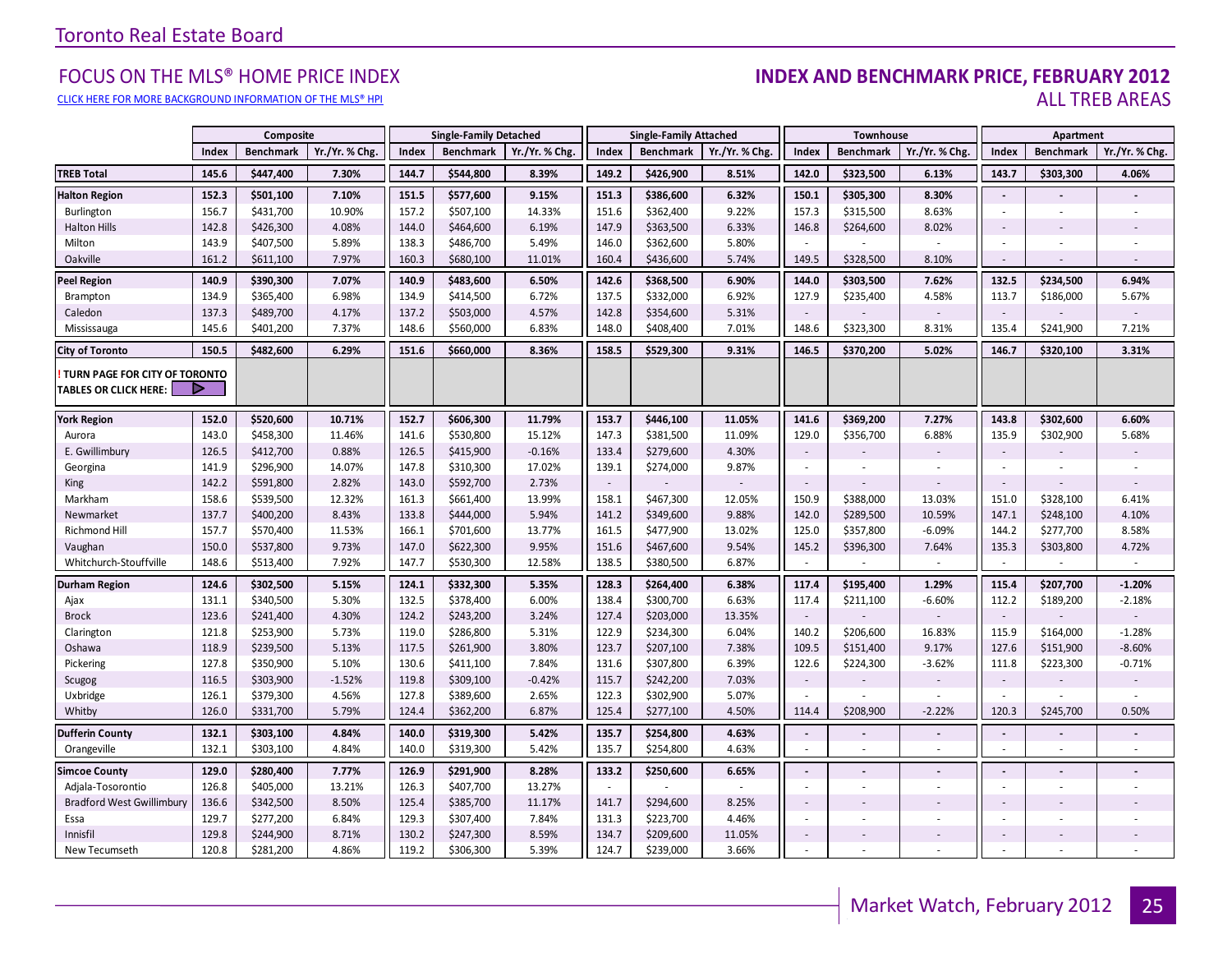# FOCUS ON THE MLS® HOME PRICE INDEX<br>INDEX AND BENCHMARK PRICE, FEBRUARY 2012 CLICK HERE FOR MORE BACKGROUND INFORMATION OF THE MLS® HPI CITY OF TORONTO

|                        |       | Composite        |                |       | <b>Single-Family Detached</b> |                |       | <b>Single-Family Attached</b> |                | <b>Townhouse</b>         |                  |                | Apartment |                  |                |
|------------------------|-------|------------------|----------------|-------|-------------------------------|----------------|-------|-------------------------------|----------------|--------------------------|------------------|----------------|-----------|------------------|----------------|
|                        | Index | <b>Benchmark</b> | Yr./Yr. % Chg. | Index | <b>Benchmark</b>              | Yr./Yr. % Chg. | Index | <b>Benchmark</b>              | Yr./Yr. % Chg. | Index                    | <b>Benchmark</b> | Yr./Yr. % Chg. | Index     | <b>Benchmark</b> | Yr./Yr. % Chg. |
| <b>TREB Total</b>      | 145.6 | \$447,400        | 7.30%          | 144.7 | \$544,800                     | 8.39%          | 149.2 | \$426,900                     | 8.51%          | 142.0                    | \$323,500        | 6.13%          | 143.7     | \$303,300        | 4.06%          |
| <b>City of Toronto</b> | 150.5 | \$482,600        | 6.29%          | 151.6 | \$660,000                     | 8.36%          | 158.5 | \$529,300                     | 9.31%          | 146.5                    | \$370,200        | 5.02%          | 146.7     | \$320,100        | 3.31%          |
| Toronto W01            | 159.2 | \$567,800        | 7.42%          | 160.1 | \$840,100                     | 12.43%         | 165.2 | \$632,500                     | 9.84%          | 194.8                    | \$351,500        | 17.92%         | 140.6     | \$322,800        | $-3.63%$       |
| Toronto W02            | 163.0 | \$572,400        | 13.67%         | 161.4 | \$664,800                     | 11.54%         | 182.5 | \$557,600                     | 17.14%         | 128.1                    | \$366,800        | 4.83%          | 110.3     | \$326,600        | $-1.52%$       |
| Toronto W03            | 146.9 | \$375,700        | 6.06%          | 147.8 | \$403,900                     | 7.26%          | 150.0 | \$386,100                     | 5.71%          |                          |                  |                | 131.9     | \$216,300        | $-7.83%$       |
| Toronto W04            | 133.3 | \$358,100        | 7.76%          | 139.4 | \$441,800                     | 7.89%          | 133.6 | \$387,500                     | 1.44%          | 134.0                    | \$323,000        | 10.47%         | 120.7     | \$179,500        | 7.67%          |
| Toronto W05            | 126.1 | \$335,600        | 4.39%          | 133.1 | \$450,700                     | 5.38%          | 126.4 | \$382,300                     | 4.38%          | 125.5                    | \$211,000        | 7.63%          | 114.0     | \$156,300        | $-0.78%$       |
| Toronto W06            | 144.6 | \$413,500        | 5.70%          | 155.7 | \$496,800                     | 3.04%          | 143.6 | \$441,000                     | $-2.97%$       | 149.3                    | \$423,200        | 13.19%         | 135.5     | \$332,300        | 12.64%         |
| Toronto W07            | 142.2 | \$613,300        | 0.92%          | 151.7 | \$665,400                     | 3.90%          | 145.2 | \$595,500                     | 2.25%          | 115.8                    | \$425,800        | $-17.52%$      | 106.3     | \$431,200        | $-8.68%$       |
| Toronto W08            | 136.3 | \$528,700        | 2.56%          | 148.3 | \$778,200                     | 6.16%          | 150.6 | \$559,900                     | 2.94%          | 129.8                    | \$313,000        | 9.17%          | 123.2     | \$293,200        | $-2.53%$       |
| Toronto W09            | 123.8 | \$374,900        | $-1.43%$       | 149.8 | \$555,800                     | 8.63%          | 132.8 | \$379,700                     | 6.24%          | 143.8                    | \$361,700        | 10.19%         | 85.3      | \$128,800        | $-22.24%$      |
| Toronto W10            | 127.5 | \$300,100        | 5.46%          | 131.8 | \$388,200                     | 6.81%          | 130.1 | \$352,800                     | 6.38%          | 109.2                    | \$196,300        | $-9.15%$       | 124.7     | \$199,000        | 5.59%          |
| Toronto C01            | 173.5 | \$406,500        | 7.03%          | 194.6 | \$697,600                     | 15.90%         | 195.3 | \$678,600                     | 17.44%         | 166.2                    | \$484,900        | 4.20%          | 169.8     | \$354,000        | 5.47%          |
| Toronto C02            | 163.4 | \$733,000        | 8.50%          | 155.4 | \$1,176,300                   | 12.36%         | 174.4 | \$916,200                     | 16.66%         | 170.7                    | \$780,100        | 13.05%         | 155.6     | \$450,400        | 3.87%          |
| Toronto C03            | 154.4 | \$736,800        | 7.30%          | 152.4 | \$858,200                     | 7.10%          | 156.7 | \$575,500                     | 9.27%          |                          |                  |                | 155.7     | \$426,700        | $-1.08%$       |
| Toronto C04            | 153.2 | \$933,400        | 8.96%          | 154.1 | \$1,104,600                   | 9.37%          | 153.2 | \$734,400                     | 6.91%          | 153.7                    | \$574,300        | 20.83%         | 150.1     | \$366,300        | 10.29%         |
| Toronto C06            | 155.0 | \$556,500        | 10.40%         | 156.1 | \$666,000                     | 11.74%         | 141.7 | \$521,300                     | 6.06%          | 139.6                    | \$380,900        | 7.72%          | 154.9     | \$342,300        | 9.24%          |
| Toronto C07            | 156.1 | \$490,200        | 7.58%          | 163.8 | \$746,300                     | 14.15%         | 152.4 | \$561,000                     | 17.05%         | 130.7                    | \$385,000        | 6.87%          | 154.1     | \$353,100        | 2.60%          |
| Toronto C08            | 163.1 | \$409,100        | 2.77%          | 156.2 | \$482,600                     | 4.62%          | 156.7 | \$638,800                     | 3.84%          | 173.4                    | \$510,200        | $-1.42%$       | 164.2     | \$371,000        | 2.75%          |
| Toronto C09            | 132.5 | \$1,017,200      | $-2.14%$       | 129.8 | \$1,630,900                   | $-3.06%$       | 147.4 | \$1,199,600                   | 5.51%          | 161.1                    | \$831,600        | 11.33%         | 131.0     | \$434,000        | $-2.31%$       |
| Toronto C10            | 165.2 | \$551,200        | 3.19%          | 147.6 | \$907,800                     | 0.96%          | 157.3 | \$777,400                     | 1.88%          | 206.3                    | \$464,900        | 8.18%          | 169.6     | \$405,600        | 2.73%          |
| Toronto C11            | 136.4 | \$546,900        | $-0.07%$       | 154.6 | \$1,067,300                   | 10.04%         | 166.0 | \$751,100                     | 13.93%         | 110.0                    | \$175,400        | $-4.68%$       | 121.2     | \$175,800        | $-8.67%$       |
| Toronto C12            | 146.3 | \$1,151,400      | $-8.33%$       | 140.8 | \$1,526,100                   | 0.07%          | 151.9 | \$656,200                     | 2.64%          | 137.6                    | \$445,300        | $-43.49%$      | 165.1     | \$532,300        | $-4.46%$       |
| Toronto C13            | 139.8 | \$516,600        | 5.43%          | 148.3 | \$806,300                     | 5.85%          | 144.9 | \$467,100                     | 11.29%         | 143.1                    | \$407,000        | $-6.53%$       | 131.2     | \$282,200        | 2.90%          |
| Toronto C14            | 160.7 | \$545,600        | 8.43%          | 174.4 | \$957,600                     | 17.28%         | 181.8 | \$885,400                     | 27.49%         | 186.3                    | \$629,700        | 28.13%         | 153.8     | \$389,300        | 3.64%          |
| Toronto C15            | 152.2 | \$490,500        | 8.64%          | 160.7 | \$756,600                     | 5.86%          | 152.8 | \$498,400                     | 8.83%          | 156.5                    | \$386,300        | 9.36%          | 141.7     | \$308,400        | 8.50%          |
| Toronto E01            | 175.2 | \$528,900        | 8.75%          | 174.3 | \$580,500                     | 10.81%         | 175.1 | \$548,600                     | 10.06%         | 177.6                    | \$359,200        | $-16.97%$      | 194.6     | \$461,600        | 2.80%          |
| Toronto E02            | 161.1 | \$592,400        | 8.63%          | 156.7 | \$689,200                     | 9.66%          | 165.7 | \$542,900                     | 9.01%          | 148.6                    | \$496,800        | $-15.28%$      | 157.0     | \$411,000        | 3.77%          |
| Toronto E03            | 153.4 | \$478,300        | 9.26%          | 158.1 | \$525,800                     | 11.50%         | 147.9 | \$483,800                     | 5.34%          | $\overline{\phantom{a}}$ |                  |                | 129.5     | \$222,100        | 2.29%          |
| Toronto E04            | 145.3 | \$363,500        | 11.77%         | 149.1 | \$440,100                     | 10.94%         | 145.7 | \$352,600                     | 7.13%          | 140.7                    | \$301,500        | 2.03%          | 145.9     | \$219,400        | 21.68%         |
| Toronto E05            | 137.8 | \$378,300        | 2.68%          | 153.8 | \$542,500                     | 10.33%         | 152.5 | \$421,300                     | 9.48%          | 139.0                    | \$302,900        | 8.93%          | 119.9     | \$236,400        | $-10.92%$      |
| Toronto E06            | 153.9 | \$437,800        | 5.92%          | 153.9 | \$441,400                     | 5.41%          | 156.5 | \$371,300                     | 4.13%          |                          |                  |                | 143.1     | \$330,000        | 1.49%          |
| Toronto E07            | 143.6 | \$364,600        | 9.95%          | 153.5 | \$502,700                     | 12.37%         | 152.1 | \$397,100                     | 14.79%         | 139.4                    | \$301,300        | 2.35%          | 122.5     | \$208,900        | $-0.24%$       |
| Toronto E08            | 134.5 | \$354,400        | 3.54%          | 147.0 | \$459,600                     | 7.06%          | 138.3 | \$340,300                     | $-3.08%$       | 134.1                    | \$274,600        | 5.92%          | 109.0     | \$171,400        | $-5.63%$       |
| Toronto E09            | 134.6 | \$324,600        | 4.02%          | 141.5 | \$403,300                     | 6.55%          | 139.6 | \$342,500                     | 8.13%          | 125.8                    | \$236,400        | 5.89%          | 128.1     | \$251,300        | 0.31%          |
| Toronto E10            | 137.5 | \$398,600        | 5.44%          | 140.8 | \$448,900                     | 7.40%          | 143.0 | \$366,500                     | 7.44%          | 127.8                    | \$227,100        | 5.62%          | 88.0      | \$141,800        | $-20.43%$      |
| Toronto E11            | 131.9 | \$316,100        | 2.25%          | 142.4 | \$416,400                     | 3.71%          | 137.2 | \$332,000                     | 5.30%          | 110.3                    | \$216,200        | 4.75%          | 119.8     | \$178,600        | 2.83%          |

<span id="page-25-0"></span>**Page 3 July 2010**